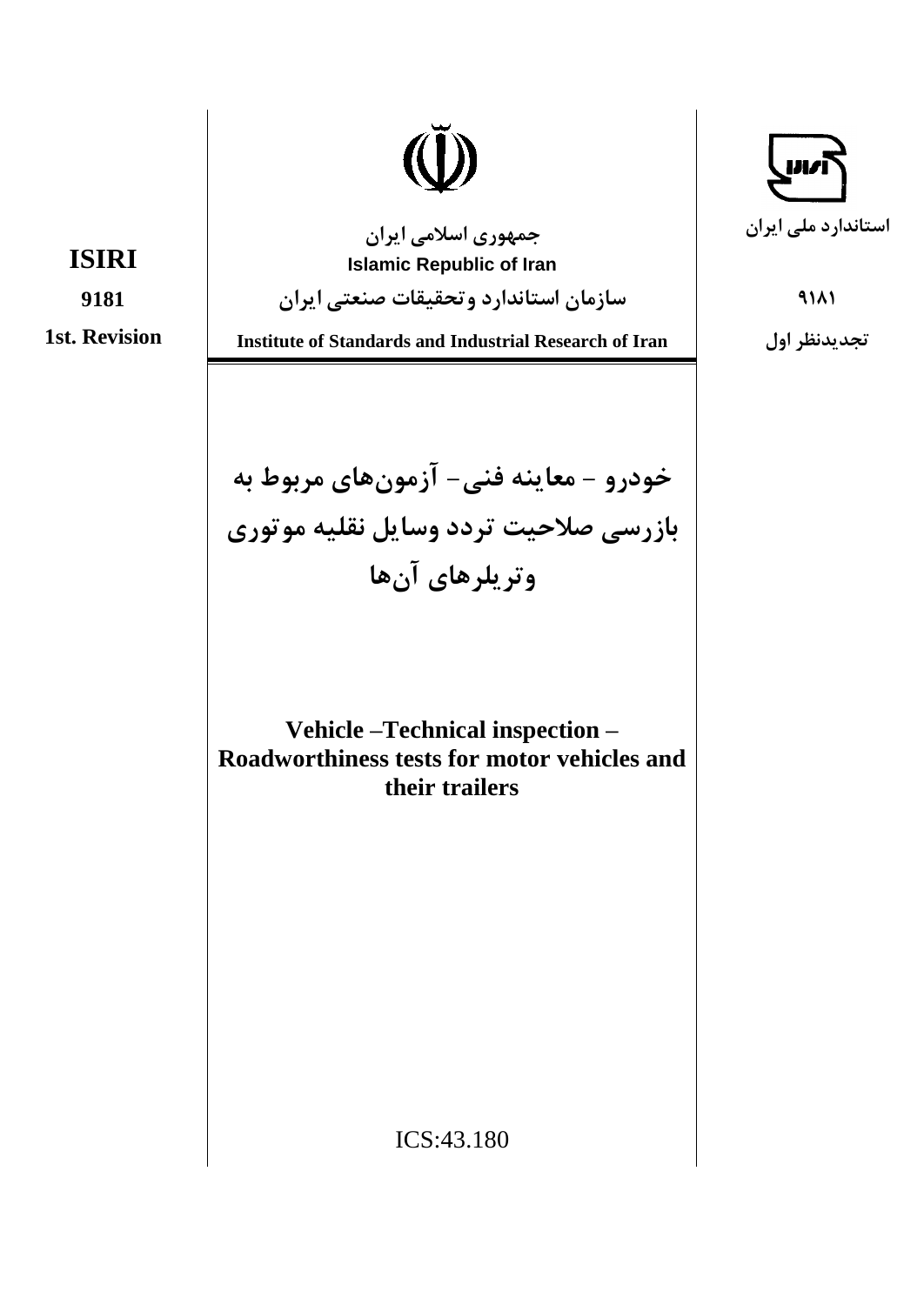### به نام خدا

## آشنایی با سازمان ملے استاندارد ایران

مؤسسهٔ استاندارد و تحقیقات صنعتی ایران به موجب بند یـک مـادهٔ۳ قـانون اصـلاح قـوانین و مقـررات مؤسسـهٔ اسـتاندارد و تحقیقات صنعتی ایران، مصوب بهمن ماه ۱۳۷۱ تنها مرجع رسمی کشور است که وظیفه تعیین، تدوین و نشـر اسـتانداردهای ملی (رسمی) ایران را به عهده دارد.

نام موسسه استاندارد و تحقیقات صنعتی ایران به موجب یکصد و پنجاه و دومین جلسه شورای عالی اداری مـورخ ۹۰/۶/۲۹ بـه سازمان ملي استاندارد ايران تغيير و طي نامه شماره ٢٠۶/٣۵٨٣٨ مورخ ٩٠/٧/٢۴ جهت اجرا ابلاغ شده است .

تدوین استاندارد در حوزه های مختلف در کمیسیون های فنی مرکب از کارشناسان سازمان ، صاحب نظران مراکز و مؤسسـات علمي، پژوهشي، توليدي و اقتصادي آگاه و مرتبط انجام مي شود وكوششي همگام با مصالح ملي و با توجه به شرايط توليـدي، فناوری و تجاری است کـه از مشـارکت آگاهانـه و منصـفانهٔ صـاحبان حـق و نفـع، شـامل تولیدکننـدگان، مصـرفکننـدگان، صادرکنندگان و وارد کنندگان، مراکز علمی و تخصصی، نهادها، سازمان های دولتی و غیر دولتی حاصل می شود .پیش نـویس استانداردهای ملی ایران برای نظرخواهی به مراجع ذی نفع و اعضای کمیسیون های فنبی مربـوط ارسـال مـی،شـود و پـس از دریافت نظرها و پیشنهادها در کمیتهٔ ملی مرتبط با آن رشته طرح و در صورت تصویب به عنوان استاندارد ملی (رسمی) ایـران چاپ و منتشر می شود.

پیش نویس استانداردهایی که مؤسسات و سازمان های علاقه مند و ذی صلاح نیز با رعایت ضوابط تعیین شده تهیه می کننـد درکمیتهٔ ملی طرح و بررسی و درصورت تصویب، به عنـوان اسـتاندارد ملـی ایـران چـاپ و منتشـر مـی شـود .بـدین ترتیـب، استانداردهایی ملی تلقی می شوند که بر اساس مفاد نوشته شده در استاندارد ملی ایـران شـمارهٔ ۵ تـدوین و در کمیتـهٔ ملـی استاندارد مربوط که سازمان ملی استاندارد ایران تشکیل میدهد به تصویب رسیده باشد.

سازمان ملي استاندارد ايران از اعضاي اصلي سازمان بـين المللـي اسـتاندارد (ISO)٬ ،كميسـيون بـين المللـي الكتروتكنيـك بو سازمان بين المللي اندازه شناسي قانوني (OIML) (است و بـه عنـوان تنهـا رابـط<sup>۴</sup> كميسـيون كـدكس غـذايي") در کشور فعالیت می کند. در تدوین استانداردهای ملی ایران ضمن توجه به شرایط کلی و نیازمنـدی هـای خـاص (CAC) کشور ، از آخرین پیشرفت های علمی، فنی و صنعتی جهان و استانداردهای بینالمللی بهرهگیری می شود .

سازمان ملی استاندارد ایران می تواند با رعایت موازین پیش بینی شده در قـانون، بـرای حمایـت از مصـرف کننـدگان، حفـظ سلامت و ایمنی فردی و عمومی، حصول اطمینان از کیفیت محصولات و ملاحظات زیست محیطی و اقتصادی، اجرای بعضی از استانداردهای ملی ایران را برای محصولات تولیدی داخل کشور و/یا اقلام وارداتی، با تصویب شورای عالی اسـتاندارد، اجبـاری نماید. سازمان می تواند به منظور حفظ بازارهای بین المللی برای محصـولات کشـور، اجـرای اسـتاندارد کالاهـای صـادراتی و درجهبندی آن را اجباری نماید. همچنین برای اطمینان بخشیدن به استفاده کنندگان از خدمات سازمان ها و مؤسسات فعال در زمینهٔ مشاوره، آموزش، بازرسی، ممیزی و صدورگواهی سیستم های مدیریت کیفیت و مدیریت زیستمحیطی، آزمایشـگاه ها و مراکز کالیبراسیون (واسنجی) وسایل سنجش، سازمان ملی استاندارد ایران این گونه سازمان ها و مؤسسات را بـر اسـاس ضوابط نظام تأييد صلاحيت ايران ارزيابي مي كند و در صورت احراز شرايط لازم، گواهينامهٔ تأييد صلاحيت به آن ها اعطا و بر عملکرد آن ها نظارت می کند. ترویج دستگاه بین المللی یکاها، کالیبراسیون (واسنجی) وسایل سنجش، تعیـین عیـار فلـزات گرانبها و انجام تحقیقات کاربردی برای ارتقای سطح استانداردهای ملی ایران از دیگر وظایف این سازمان است.

4 - Contact point

<sup>1-</sup> International Organization for Standardization

<sup>2 -</sup> International Electrotechnical Commission

<sup>3-</sup> International Organization of Legal Metrology (Organisation Internationale de Metrologie Legale)

<sup>5 -</sup> Codex Alimentarius Commission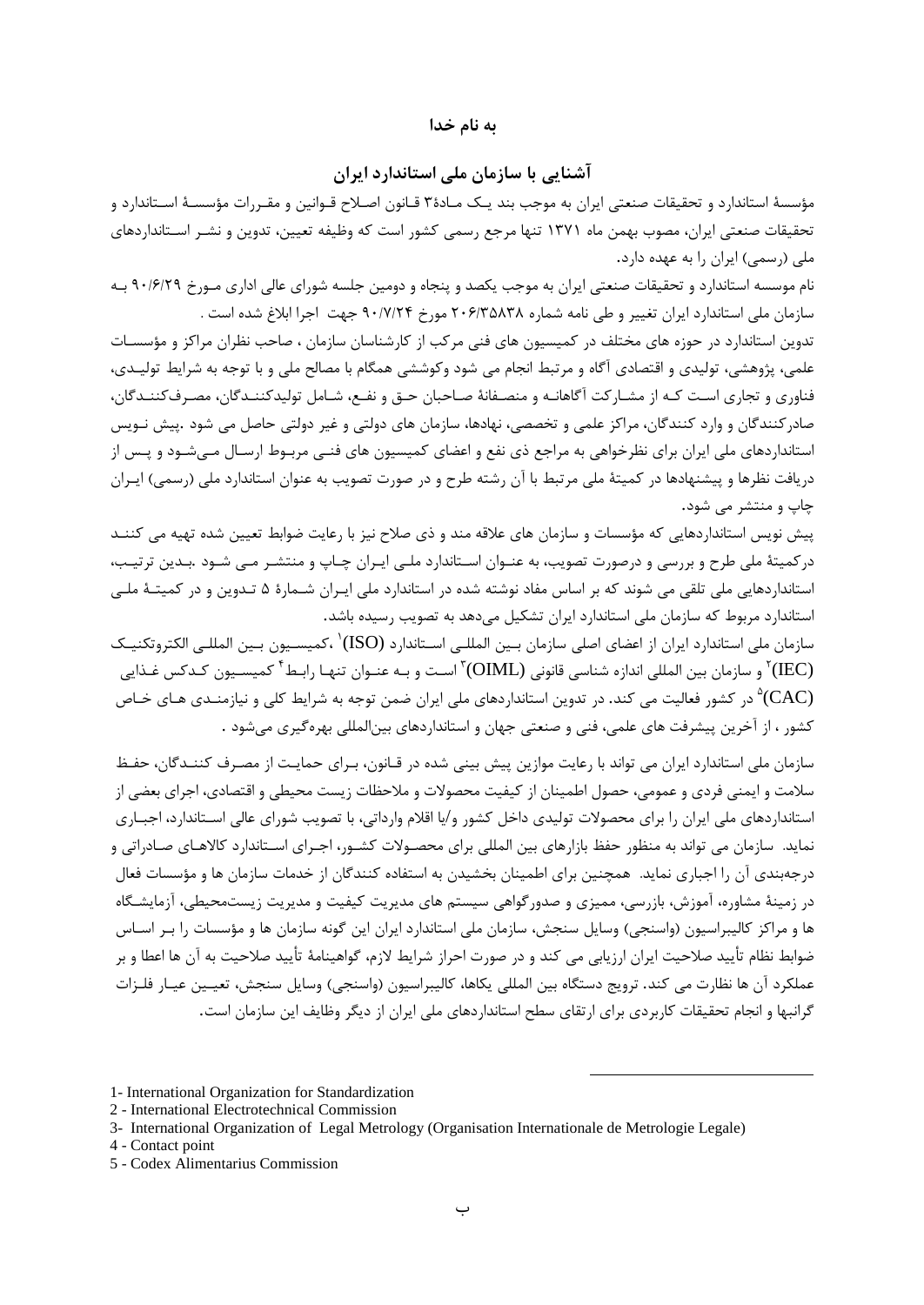# كميسيون فني تدوين استاندارد « خودرو – معاینه فنی– آزمون های مربوط به بازرسی صلاحیت تردد وسایل نقلیه موتوری وتريلرهاي آنها » (تجديدنظر اول)

رئيس: آزاده نثارى (فوق لیسانس مهندسی برق- الکترونیک)

کارشناس واحد پژوهش خودرو موسسه استاندارد و تحقیقات صنعتی ایران- کرج

سمت و/ یا نمایندگی

مدير پروژه شركت مهندسين مشاور وسائط نقليه (خودرو) ايران

کارشناس فنی و مدیر پروژه شرکت IEI

مسؤل آزمايشگاه نورسنجى شركت ايتراك

معاونت طرح و برنامه ستاد مرکزی معاینه فنی خودروهای تهران

مدیر عامل شرکت بهینه کاوان کیفیت

مدیر نظارت بر آلایندگی شرکت بازرسی کیفیت و استاندارد ايران

معاونت فنی ستاد مرکزی معاینه فنی خودروهای تهران

مدير پروژه شركت مهندسين مشاور وسائط نقليه (خودرو) ايران

نماينده مديريت محترم آموزش ناجا

(لیسانس مهندسی مکانیک) ياكباز ، بهرام (لیسانس مهندسی برق- قدرت)

**اعضاء**: (اسامي به ترتيب حروف الفبا)

پزشک پور تبریزی، رضا (لیسانس مهندسی مکانیک)

قاضی زاهدی ، محمد جواد

اکرام نصرتیان، بھرنگ

(فوق لیسانس مهندسی مواد)

دبير:

طاهريان، محمد ( لیسانس مهندسی مکانیک)

كهكيلويه، طهماسب (لیسانس مهندسی مکانیک)

گویا ، محمد رضا (لیسانس مهندسی مکانیک)

نقدي ، عليرضا (لیسانس مهندسی مکانیک)

میر محمدیان، سید موسی (کارشناس رسمی دادگستری در امور وسایل نقلیه)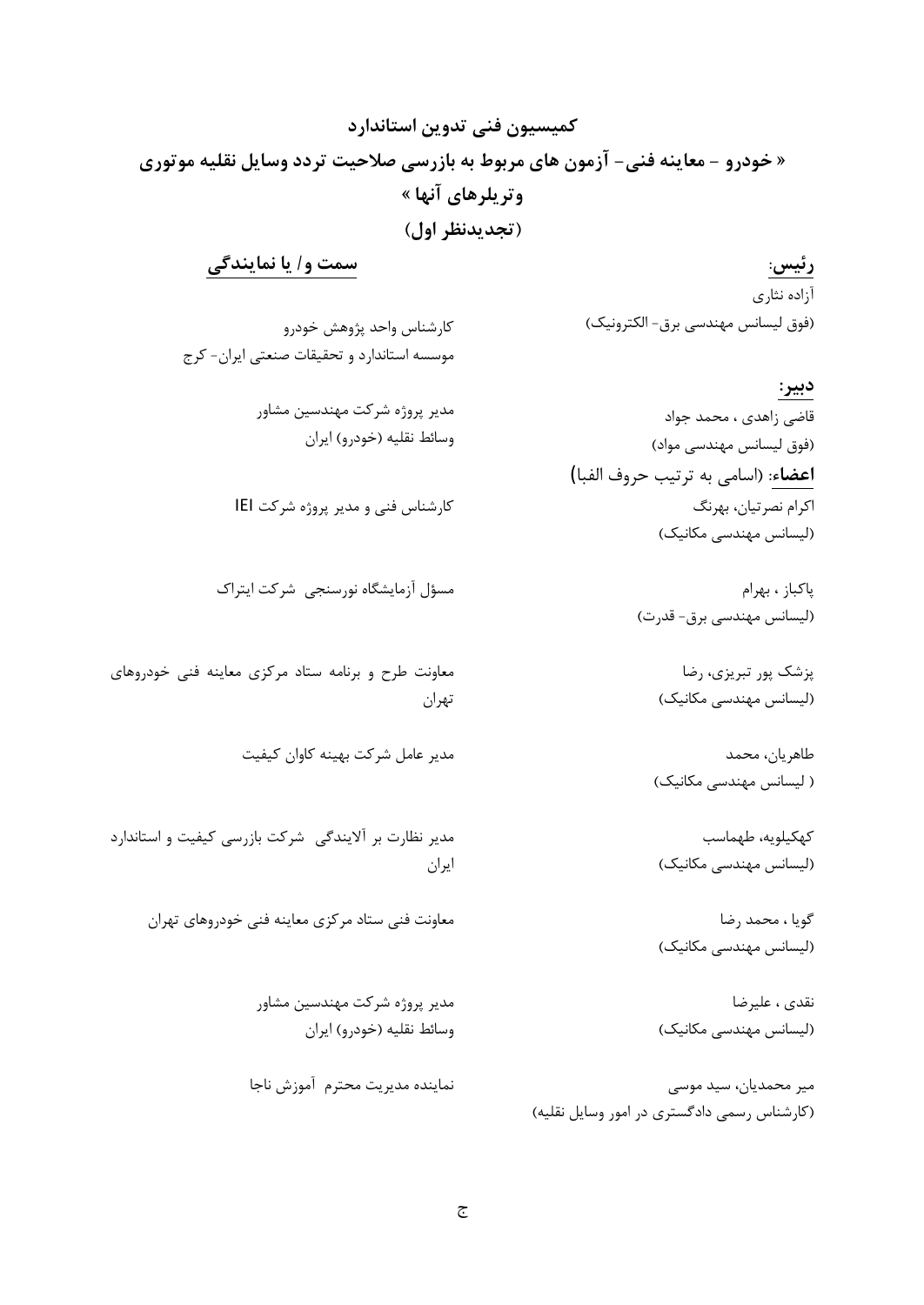فهرست مندرجات

| صفحه | عنوان                                     |
|------|-------------------------------------------|
| ب    | آشنایی با سازمان استاندارد                |
| ج    | كميسيون فنى تدوين استاندارد               |
| ٥    | پیش گفتار                                 |
|      | هدف و دامنه کاربرد                        |
|      | مراجع الزامي<br>٢                         |
|      | اصطلاحات و تعاريف<br>$\mathbf{\breve{v}}$ |
|      | ۴<br>گروهبندی خودروها                     |
|      | اهداف بازديد<br>۵                         |
|      | ۶<br>گواهينامه صلاحيت تردد                |
|      | حداقل الزامات بازرسي<br>٧                 |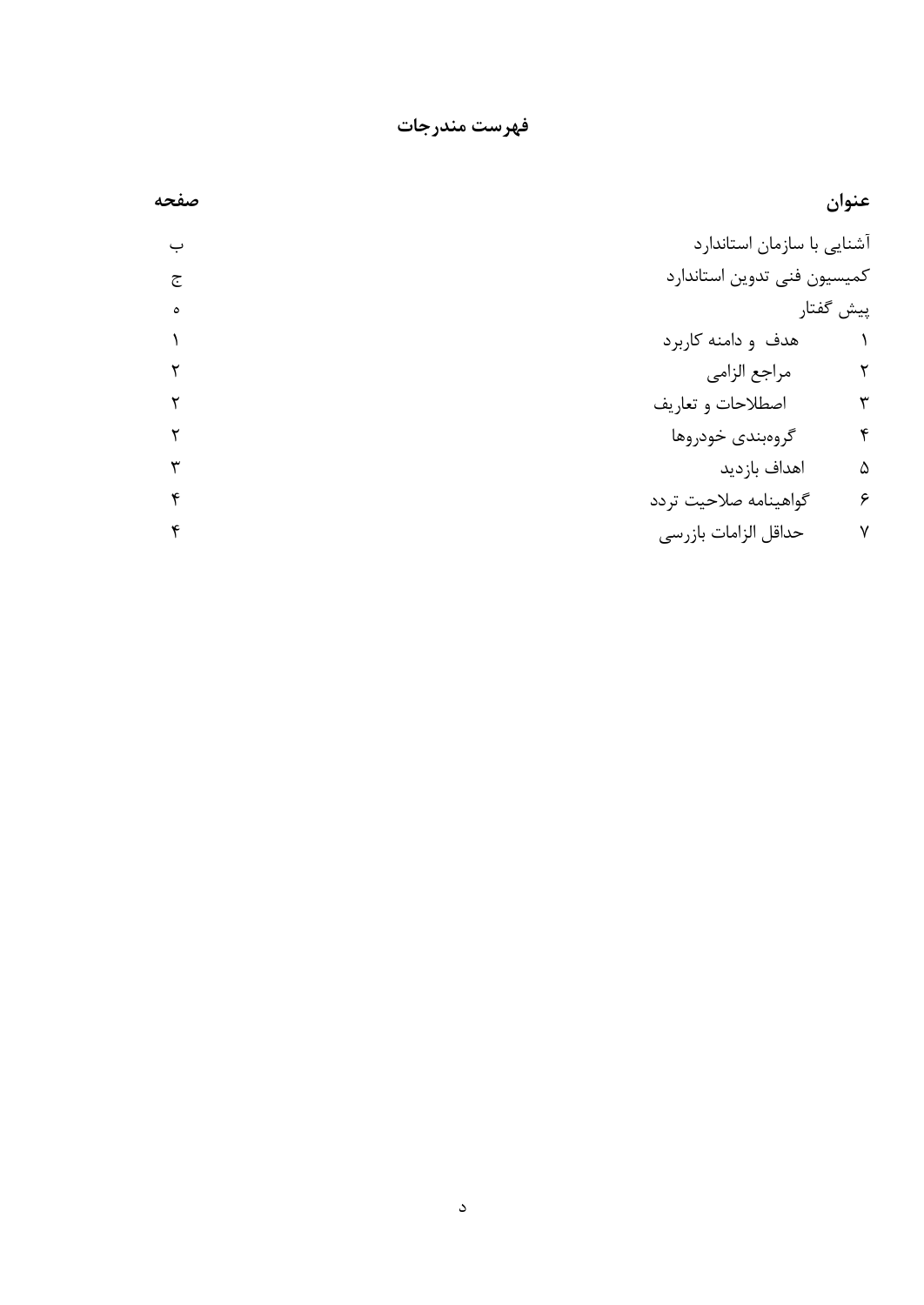پیش گفتار استاندارد" خودرو - معاينه فني- آزمون هاي مربوط به بازرسي صلاحيت تردد وسايل نقليه موتوري وتریلرهای آنها " نخستین بار در سال ۱۳۸۶ تدوین شد .این استاندارد براساس پیشنهادهای رسیده و بررسی توسط شرکت مهندسین مشاور صنایع وسائط نقلیه ایران و تأیید کمیسیونهای مربوط برای اولین بار مورد تجدیدنظر قرار گرفت و در پانصدو سی اٌمین اجلاس کمیتهٔ ملی استاندارد خودرو و نیرومحرکه مورخ ۹۰/۹/۲۰ تصویب شد. اینک این استاندارد به استناد بند یک مادهٔ ۳ قانون اصلاح قوانین و مقررات مؤسسه استاندارد و تحقیقات صنعتی ایران، مصوب بهمن ماه،۱۳۷۱ به عنوان استاندارد ملی ایران منتشر می شود. برای حفظ همگامی و هماهنگی با تحولات و پیشرفتهای ملی و جهانی در زمینه صنایع ، علوم و خدمات ، استانداردهای ملی ایران در مواقع لزوم تجدید نظر خواهد شد و هر پیشنهادی که برای اصلاح و تکمیل این استانداردها ارائه شود، هنگام تجدیدنظر در کمیسیون فنی مربوط مورد توجه قرار خواهد گرفت .بنابراین، باید همواره از آخرین تجدیدنظر استانداردهای ملی استفاده کرد. این استاندارد جایگزین استاندارد ملی ایران شمارهٔ ۹۱۸۱سال ۱۳۸۶ است. منبع و مآخذی که برای تهیهٔ این استاندارد مورد استفاده قرار گرفته به شرح زیر است:

DIRECTIVE 2010/48/EU, Roadworthiness tests for motor vehicles and their trailers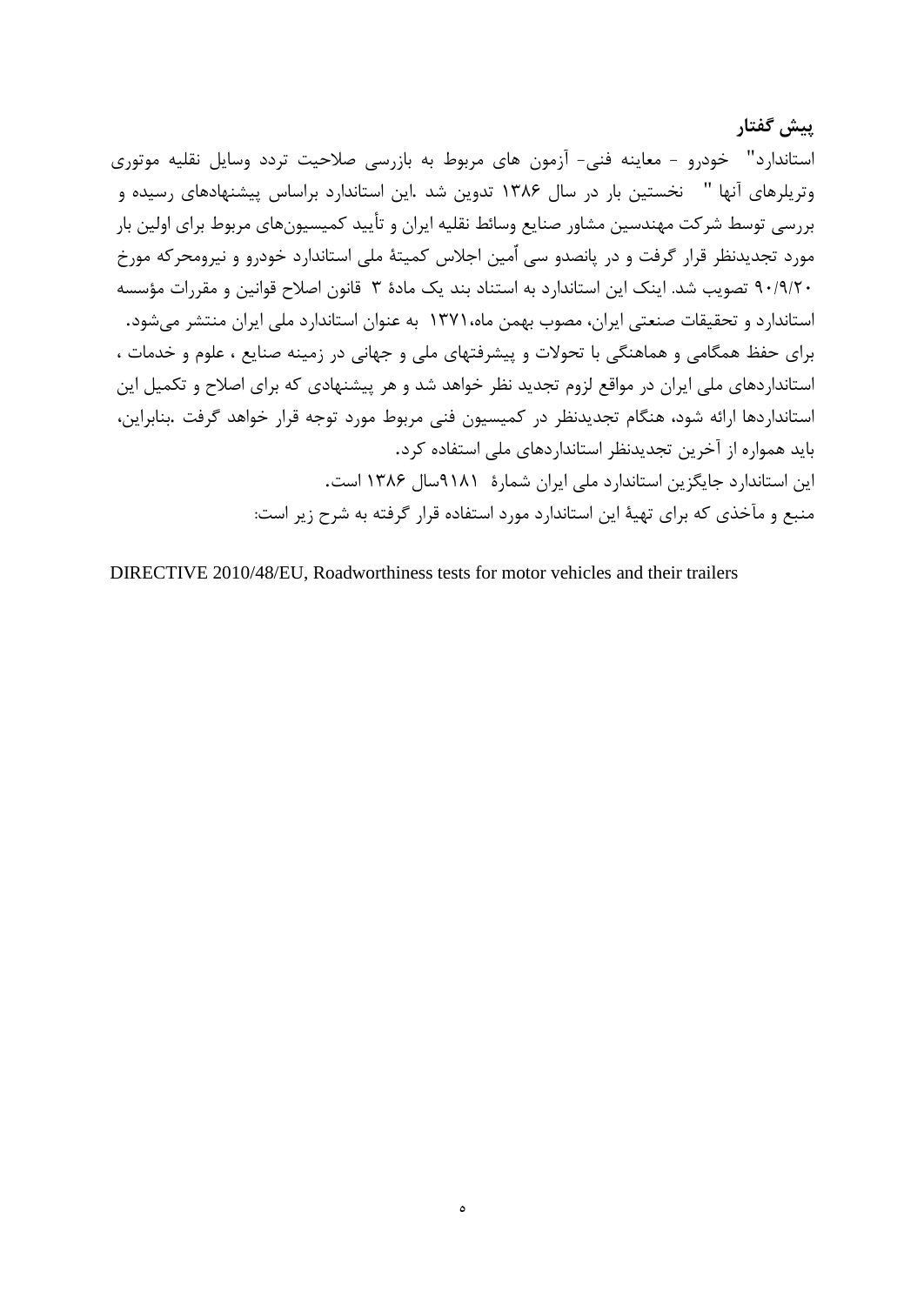# خودرو – معاينه فني- آزمون هاي مربوط به بازرسي صلاحيت تردد وسايل نقليه موتوري وتريلرهاي آنها

## ۱ مهدف و دامنه کاربرد

هدف از تدوين اين استاندارد تعيين اصول كلي براي معاينه فني، جهت بازرسي صلاحيت تردد وسايل نقليه موتوری، تریلرها (یدکها ) و نیم تریلرهای ( نیم یدکها )<sup>\</sup> آنها مطا بق جدول ۱ میباشد و انواع گروه بندی های  $\rm M$  ،  $\rm M$  آن در استاندارد ملی ایران شماره ۶۹۲۴ سال ۱۳۸۲ توضیح داده شده است. این استاندارد، سیستم ها و اجزایی از وسیله نقلیه که باید مورد آزمون قرار گیرند به همراه روش آزمون ها و ً معيار پذيرش آزمون ها كه بايد وسيله نقليه با آن ٍ مورد قبول قرار گيرد ، توضيح مي دهد. درمورد بخشهای بیان شده در آزمون، در مواردی که کشف شود وسیله نقلیه دارای نقص است، باید قبل از این که خودرو به مرحله بعدی آزمون صلاحیت تردد در جاده برود، مراجع آزمون دارای صلاحیت به منظورتنظیم شرایطی که تحت آن وسیله نقلیه می تواند مورد استفاده قرار گیرد ،روش اجرایی را به تصویب ىر سانند.

آزمون باید حداقل موارد بخشهای فهرست شده ذیل در مورد این آزمون را پوشش داده،به شرطی که این موارد با تجهیزات وسیله نقلیه مورد آزمون مرتبط باشند.

آزمونها باید با استفاده از روش ها و تجهیزات جاری موجود ، و بدون استفاده از ابزار جهت پیاده کردن موتور يا جدا كردن ساير قطعات وسيله نقليه، انجام پذيرد.

در آزمون دورهای وسایل نقلیه، تمام موارد فهرست شده به استثنای مواردی که با علامت (\* <sup>آ</sup>) مشخص شده اند باید اجباری تلقی شوند؛ این موارد با شرایط وسیله نقلیه و لزوم استفاده از آنها در جاده متناسب بوده ولی در یک آزمون دوره ای ضروری در نظر گرفته نمیشوند.

"دلایل نقص فنی" در مواردی که آنها به الزاماتی برمی گردند که در قوانین مصوب وسیله نقلیه در مورد اولین دفعه شماره گذاری قانونی وسیله نقلیه، اولین دفعه شروع به کار، یا الزامات مربوط به تقویت وسیله -نقلیه مقرر نشده اند، کاربردی نداشته و در نظر گرفته نمی شوند.

#### $\mathbf{r}$ مراجع الزامى

مدارک الزامی زیر حاوی مقرراتی است که در متن این استاندارد ملی ایران به آن ها ارجاع داده شده است. بدین ترتیب آن مقررات جزئی از این استاندارد ملی ایران محسوب میشود. در صورتی که به مدرکی با ذکر تاریخ انتشار ارجاع داده شده باشد، اصلاحیهها و تجدید نظرهای بعدی آن مورد نظر این استاندارد ملی ایران نیست. در مورد مدارکی که بدون ذکر تاریخ انتشار به آنها ارجاع داده شده است، همواره آخرین تجدید نظر و اصلاحیههای بعدی آنها مورد نظر است. استفاده از مراجع زیر برای این استاندارد الزامی است:

1- Trailer & semitrailer

### 2- Member State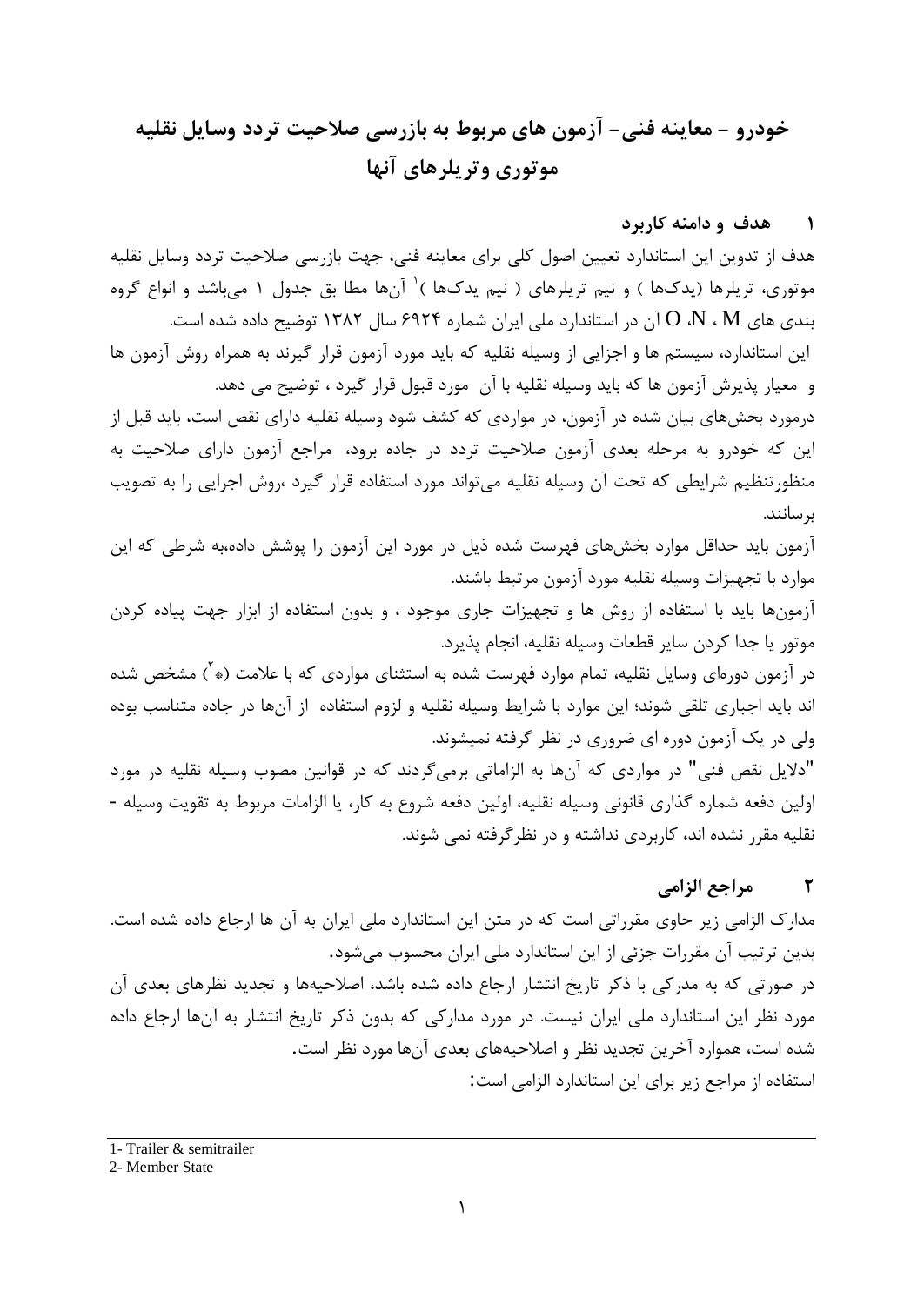اصطلاحات و تعاريف  $\mathbf{r}$ در این استاندارد اصطلاحات و تعاریف زیر به کار می رود:  $1-\mathcal{r}$ 

گروه بندي خودروها تعریف گروه بندی خودروها مطابق با استاندارد ملی ایران شماره ۶۹۲۴ است.

 $\mathbf{r} - \mathbf{r}$ 

بازرسی چشمی <sup>۱</sup> علاوه بر دیدن بخشها، در صورت نیاز بازرس باید، حتی به آنها دست زده، سروصدا را ارزیابی کرده، یا از طریق مناسب به صورت حسی و بدون استفاده از تجهیزات، آنها را بازرسی نماید.

 $\mathbf{r} - \mathbf{r}$ 

كنترل عملكردي آ بازرسی و کنترل در طی کارکرد و/یا عملکرد وسیله و در صورت لزوم با استفاده از تجهیزات خاص  $F-\tau$ 

آزمونگر آزمونگر فردی است که پس از گذراندن دوره های آموزشی واخذ تایید مراجع صلاحیت دار نسبت به بازرسی و کنترل خودرو در مراکز معاینه فنی مجاز اقدام می نماید.

1- Visual inspection

2- Functional check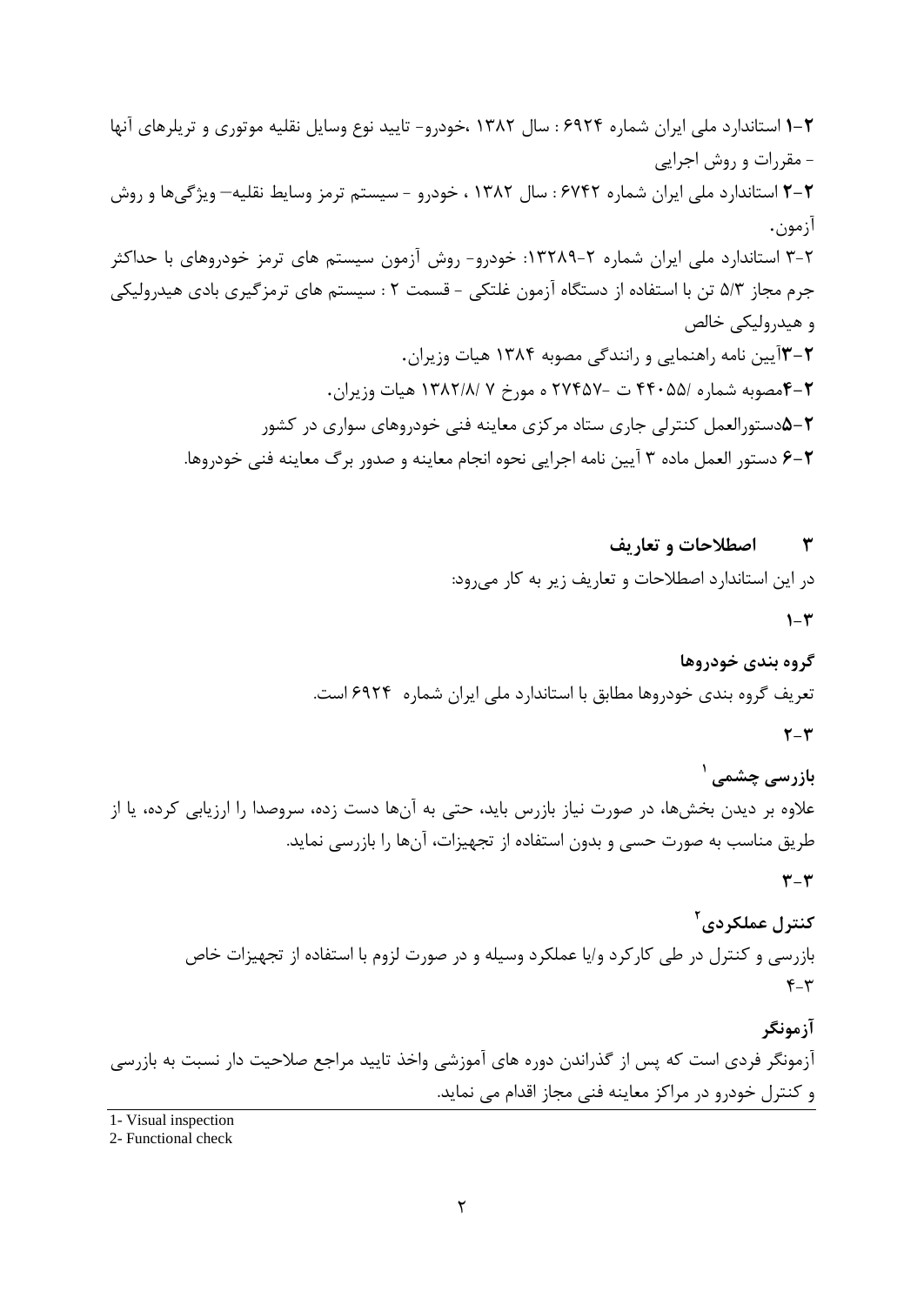# ۴ گروه بندی خودروها

گروه بندی خودروهایی که در معرض آزمونهای مربوط به بررسی صلاحیت تردد خودرو قرارمیگیرند و آزمون های دوره ای و مواردی که باید مورد آزمون قرار بگیرند در جدول ۱ درج شدهاست.

| دوره انجام آزمون ها | گروه های خودرو                                                                                   |
|---------------------|--------------------------------------------------------------------------------------------------|
|                     | ۱- وسایل نقلیه موتوری مورد استفاده در حمل مسافر که به غیر از صندلی راننده دارای                  |
|                     | $M_3$ بیش از هشت صندلی می باشند (گروههای $M_2$ و                                                 |
| هر شش ماه یک بار    | ۲- وسایل نقلیه موتوری مورد استفاده برای حمل کالا دارای حداکثر جرم مجاز بیشتر از                  |
|                     | ( $\rm N_2$ ) کیلوگرم (گروه های $\rm N_3$ و $\rm A\cdot\cdot$                                    |
|                     | 7- تریلرها و نیم تریلرها با حداکثر بار مجاز ۳۵۰۰ کیلوگرم(گروههای $\mathrm{O}_1$ و $\mathrm{O}_2$ |
| هر یک سال یک بار    | ۴- أمبولانس ها                                                                                   |
| هرسه ماه یک بار     | ۵- تاکسی ها                                                                                      |
|                     | ۶- وسایل نقلیه موتوری دارای حداقل چهار چرخ که به طور معمول جهت حمل کالا در                       |
|                     | جاده مورد استفاده قرار گرفته و دارای حداکثر جرم مجاز ۳۵۰۰ کیلوگرم می                             |
| هر یک سال یک بار    | باشند(گروه N1) (به استثنای ماشین آلات و تراکتورهای کشاورزی)                                      |
|                     | ۷- وسایل نقلیه موتوری دارای حداقل ۴ چرخ مورد استفاده در حمل مسافر که به غیر از                   |
|                     | صندلی راننده دارای حداکثر ۸ صندلی می باشند (گروه M1)                                             |

جدول ۱– گروه های خودرو و آزمون های دوره ای

# ۵ اهداف بازدید

بازرسی باید بخش های فهرست شده ذیل را که به عنوان حداقل تجهیزات نصب شده بر روی خودرو است، تحت پوشش قرار دهد. این کار باید پس از تطبیق هویت وسیله نقلیه انجام گیرد.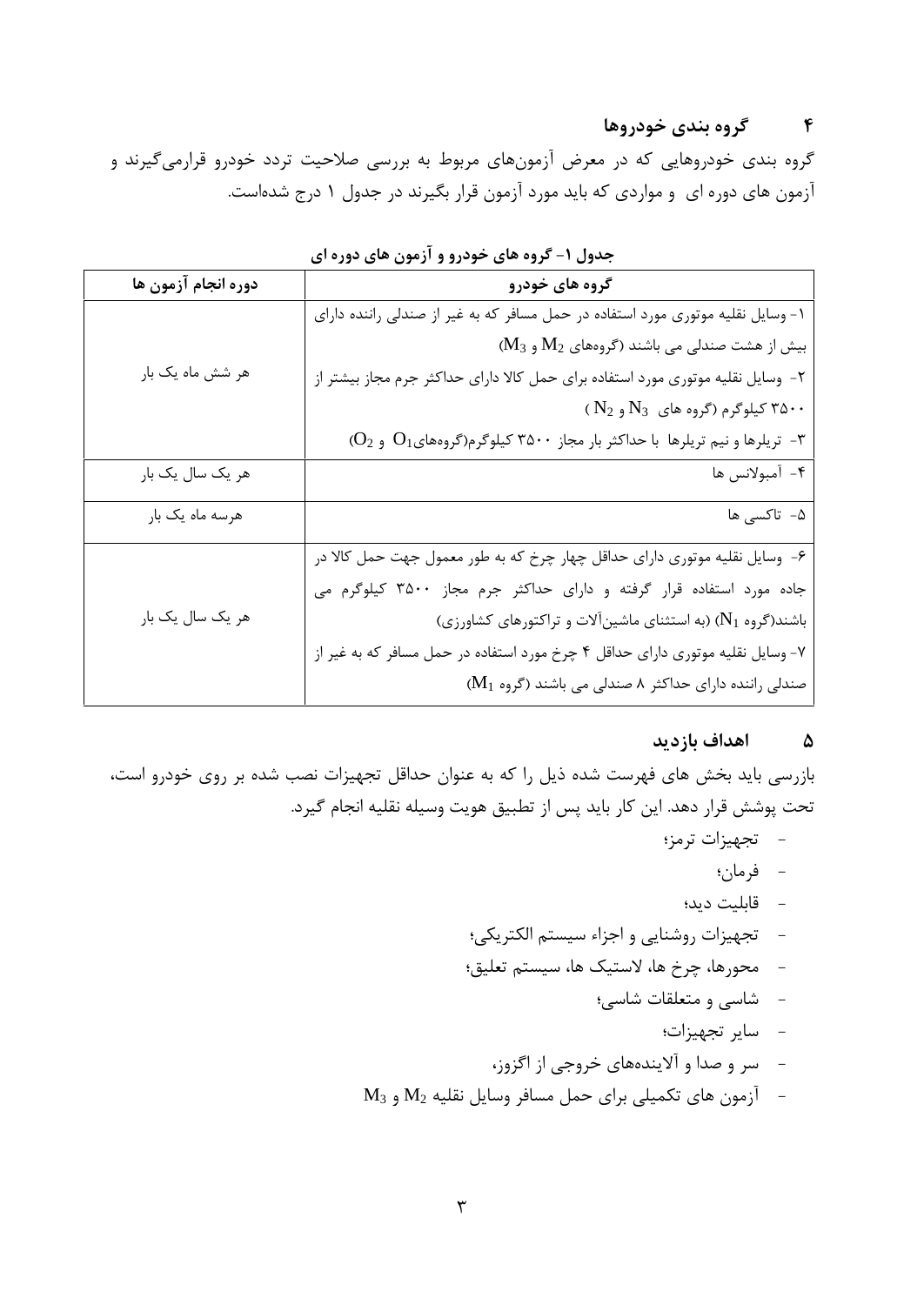# ۶ ـ گواهينامه تاييد صلاحيت تردد

گواهینامههای وضعیت صلاحیت تردد صادر شده در مورد آزمون های دورهای اجباری وسیله نقلیه، باید حداقل بخشهای زیر را شامل شود:

#### حداقل الزامات بازرسي  $\mathbf{v}$

بازرسی باید حداقل عناوین یاد شده در جداول ذیل را پوشش داده و حداقل از استانداردها و روشهای ذکر شده پیروی نماید. ستون" دلایل نقص فنی" مثال هایی از نواقصی میباشد که ممکن است تشخیص داده شوند.

| دلايل نقص فنى                                                                                                                                 | روش                                                                   | عنوان                                  |
|-----------------------------------------------------------------------------------------------------------------------------------------------|-----------------------------------------------------------------------|----------------------------------------|
| ١- شمارەپلاک (ها) مفقود شده يا چنان نامطمئن/غير                                                                                               | بازرسى چشمى                                                           | ١- تطبيق شماره پلاک                    |
| ثابت باشد كه بنظر برسد احتمال افتادن دارند.                                                                                                   |                                                                       | های ثبتی                               |
| ٢- شماره پلاک مخدوش يا ناخوانا است                                                                                                            |                                                                       | (در صورت الزام قانونی) <sup>(*۱)</sup> |
| ٣- عدم تطابق با مدارك وسيله نقليه يا گزارش ها                                                                                                 |                                                                       |                                        |
| ١- مفقود شده                                                                                                                                  | بازرسى چشمى                                                           | ٢-تعيين هويت وسيله نقليه               |
| ٢- ناقص، ناخوانا                                                                                                                              |                                                                       | (شاسی/شماره سریال)                     |
| ٣- عدم تطابق با مدارك وسيله نقليه يا گزارش ها                                                                                                 |                                                                       | (در صورت الزام قانونی)                 |
| <b>یادآوری۱</b> - "الزامات(*`)" در برگیرنده الزامات تاییدیه نوع (TA) خودرو میباشد که در زمان تایید، اولین زمان پلاک شدن یا ورود به چرخه حمل و |                                                                       |                                        |
|                                                                                                                                               | نقل معتبر بوده و مطابق با الزامات اصلاحی یا قوانین ملی منطبق می باشد. |                                        |
|                                                                                                                                               |                                                                       |                                        |

جدول ٢- هويت وسيله نقليه

1- Vheicle Identification Number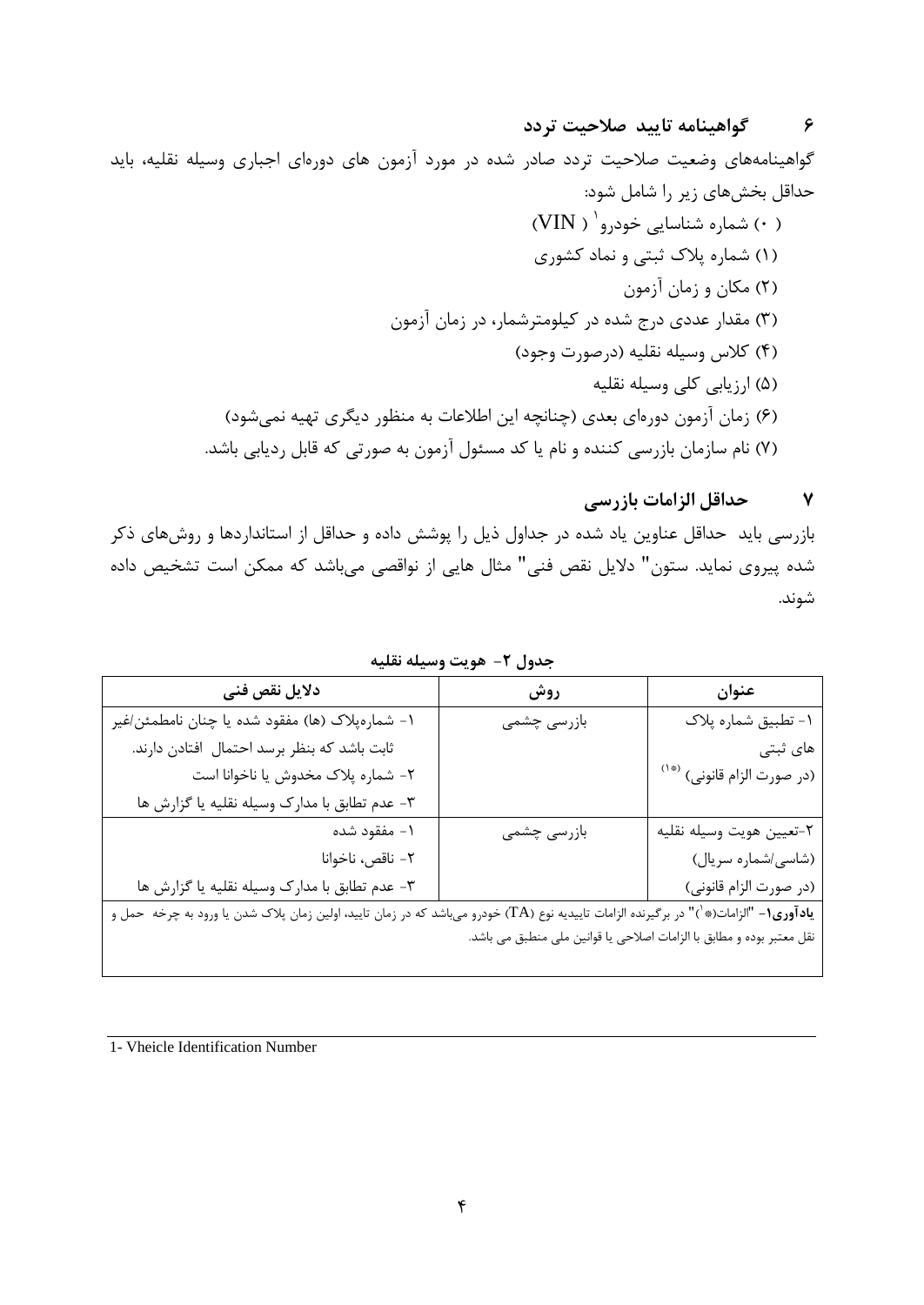| <i>ر</i> رت                                                    | <b>A</b> .<br><u>.</u> د ت            |                              |
|----------------------------------------------------------------|---------------------------------------|------------------------------|
| دلايل نقص فنى                                                  | روش                                   | عنوان                        |
|                                                                |                                       | ۱-تجهیزات ترمزگیری           |
|                                                                |                                       | ۱-۱ شرایط و عملکرد مکانیکی   |
| ۱- محور و متعلقات پدال ترمز خیلی سفت است                       | بازرسی چشمی از اجزاء، هنگامیکه        | ۱-۱ پدال ترمز/محور اهرم ترمز |
| ۲- فرسایش یا لقی بیش از اندازه و غیر مجاز                      | سیستم ترمز در حال عملکرد میباشد.      | دستی                         |
|                                                                | یادآوری- وسایل نقلیه دارای سیستم های  |                              |
|                                                                | ترمزگیری تقویتشده باید با موتور       |                              |
|                                                                | خاموش بازرسی شوند.                    |                              |
| ۱ – حرکت ناکافی یا بیش از اندازه                               | بازرسی چشمی از اجزاء، هنگامیکه        | ۱–۱–۲ پدال/ شرایط اهرم       |
| ۲- اهرم و ضامن ترمز به درستی آزاد نمیکند.                      | سیستم ترمز در حال عملکرد میباشد.      | ترمزدستی و موقعیت و دامنه    |
| ۳- نبود، کمبود یا فرسایش قطعه ضد لغزش بر روی پدال              | یادآوری- وسایل نقلیه با سیستم های     | حر کت اجزاء به هنگام عملکرد  |
| ترمز( آج پدال ترمز)                                            | ترمز گیری تقویتشده باید با موتور      |                              |
|                                                                | خاموش بازرسی شوند.                    |                              |
| ۱– فشار/خلا ناکافی به منظور تامین حداقل دو بار کاربرد ترمز بعد | بازرسی چشمی از اجزاء در حالت کارکرد   | ۰۱-۱-۳ پمپ خلاء یا کمپرسور   |
| از اینکه قطعه هشدار دهنده عمل میکند (یا سنجه یک عدد غیر        | تخلیه عادی. زمان مورد نیاز برای ایجاد | خلا و مخازن                  |
| ایمن را نشان میدهد)                                            | خلاء یا فشار هوا برای رسیدن به شرایط  |                              |
| ۲- زمان مورد نیاز برای ایجاد فشار هوا اخلا به مقدار ایمن       | کاری ایمن و عملیاتی نمودن تجهیزات     |                              |
| جهت عملكرد مطابق با الزامات <sup>(*</sup> `` نمىباشد.          | قطعه هشدار دهنده، شیر محافظتی چند     |                              |
| ۳- عدم عملکرد شیر محافظتی چند مداره یا شیر تخلیه               | مداره و شیر تخلیه فشار.               |                              |
| فشار                                                           |                                       |                              |
| ۴- نشت هوا باعث افت قابل توجه فشار یا شنیدن صدای               |                                       |                              |
| نشت گردد.                                                      |                                       |                              |
| ۵- آسیب خارجی بطوری که بنظر برسد بر عملکرد سیستم               |                                       |                              |
| ترمز تاثیر میگذارد.                                            |                                       |                              |
| عملکرد نادرست یا نقص در سنجه یا نمایشگر فشار هوا               | كنترل عملكردى                         | ۰۱–۴ سنجه یا نمایشگر         |
|                                                                |                                       | هشدار فشار پايين             |
| ۱- کنترل ترک خوردگی، صدمه دیدگی یا فرسایش شدید                 | بازرسی چشمی از اجزاء در هنگامی که     | ۱-۱-۵ شیر کنترل عملکرد       |
| ۲- کنترل شل شدگی محور محرک شیر یا خود شیر                      | سیستم ترمز در حال عملکرد می باشد.     | ترمزدستى                     |
| ۳- اتصالات شل یا نشتی در سیستم                                 |                                       |                              |
| ۴- عملکرد نامطلوب                                              |                                       |                              |
| ۱ – قفل کن به درستی قفل نمینماید.                              | بازرسی چشمی از اجزاء، هنگامی که       | ۱–۱–۶ فعال کننده ترمز دستی،  |
| ۲- ساییدگی شدید در محور اهرم یا در مکانیزم قفل کن.             | سیستم ترمز در حال عملکرد می باشد.     | كنترل اهرم، قفل كن ترمز      |
| ۳- جابجایی بیش از حد در اهرم ترمز دستی که نشان دهنده           |                                       | دستی، ترمز دستی الکترونیکی   |
| تنظيم نادرست است.                                              |                                       |                              |
| ۴– نبود، صدمه دیدگی یا غیر قابل استفاده بودن فعال کننده ترمز   |                                       |                              |
| دستی                                                           |                                       |                              |
| ۵-۔ یا اشکال در کارکرد نشانگر اخطار دهنده                      |                                       |                              |

جدول ٣ - تجهيزات ترمزگيري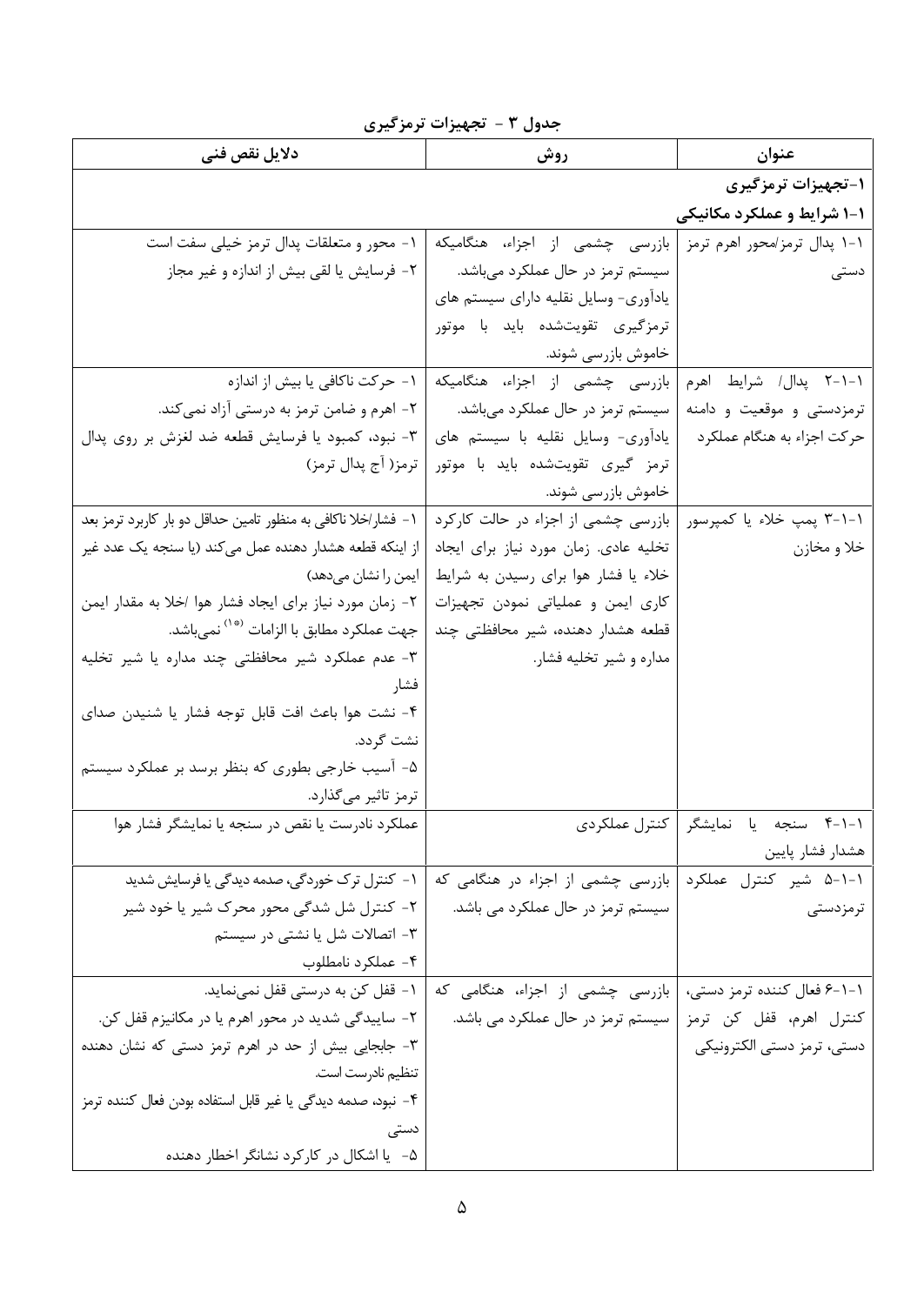| دلايل نقص فنى                                              | روش                                                     | عنوان                                |
|------------------------------------------------------------|---------------------------------------------------------|--------------------------------------|
| ۰۱ خرابی شیر یا نشت زیاد هوا.                              | بازرسی چشمی از اجزاء، هنگامیکه                          | ۰۱-۱-۷ شیرهای ترمز گیری              |
| ۲- خروج بیش از اندازه روغن از کمپرسور.                     | سیستم ترمز در حال عملکرد می باشد.                       | (شیرهای پایی، تخلیه کننده ها،        |
| ٣- شل شدگی شیر یا نصب نامناسب.                             |                                                         | گاورنرها)                            |
| ۴- تخلیه یا نشت سیال هیدرولیک.                             |                                                         |                                      |
| ـ ۱ - نقص شير خود آب بند <sup>\</sup> يا توپي <sup>۲</sup> | باز کردن و اتصال مجدد کوپلینگ سیستم                     | ۱-۱-۸ کوپلینگ ترمزهای تریلر          |
| ٢- شل شدگی یا نصب نامناسب شیر یا توپی                      | ترمز گیری بین کشنده و تریلر                             | (الكتريكي يا پنوماتيكي)              |
| ۳- نشتی های بیش از اندازه                                  |                                                         |                                      |
| ۴- عدم عملکرد صحیح                                         |                                                         |                                      |
| ۱- خرابی، خوردگی یا نشتی مخزن.                             |                                                         | ۰۱-۱-۹ مخزن ذخیره اصلی   بازرسی چشمی |
| ٢- وسيله تخليه عمل نمي نمايد.                              |                                                         | مخزن فشار                            |
| ۳- شل شدگی بودن مخزن یا نصب نامناسب آن.                    |                                                         |                                      |
| ١- نقص يا ناموثر بودن سيلندر ترمز پشت چرخ ها               | بازرسی چشمی از اجزاء، هنگامیکه                          | ۰-۱-۱۰ واحدهای کنترل                 |
| ٢- نقص یا نشتی سیلندر اصلی                                 | سیستم ترمز در حال عملکرد می باشد.                       | فرمان بر ترمز، سیلندر اصلی و         |
| ۳- شل شدگی سیلندراصلی                                      |                                                         | سیلندرهای ترمز پشت                   |
| ۴- ناكافي بودن مايع ترمز                                   |                                                         | چرخ(سیستم های هیدرولیک)              |
| ۵– نبودن درپوش منبع سیلندر اصلی                            |                                                         |                                      |
| ۶- روشن شدن يا نقص چراغ هشدار مايع ترمز                    |                                                         |                                      |
| ٧– عملكرد نادرست قطعه هشدار دهنده سطح مايع ترمز            |                                                         |                                      |
| ۱- احتمال وجود بريدگي يا ترک                               | ۱-۱-۱۱ لوله های انعطاف  بازرسی چشمی از اجزاء، هنگامی که |                                      |
| ٢- نشت از لوله ها يا اتصالات                               | سیستم ترمز در حال عملکرد می باشد.                       | ناپذیر ترمز                          |
| ۳- خرابي لوله ها يا خوردگي شديد.                           |                                                         |                                      |
| ۴- جای گذاری اشتباه لوله ها                                |                                                         |                                      |
| ۱- احتمال وجود بریدگی یا شکستگی                            | بازرسی چشمی از اجزاء هنگامی که                          | ۱–۱–۱۲ شیلنگ های انعطاف              |
| ٢- خرابي، سائيدگي، پيچش يا خيلي كوتاه بودن شيلنگها         | سیستم ترمز در حال عملکرد می باشد.                       | پذیر ترمز                            |
| ۳- نشتی از شیلنگها یا اتصالات                              |                                                         |                                      |
| ۴- بادکردگی شیلنگهای تحت فشار                              |                                                         |                                      |
| ۵- وجود حفره و تخلخل در شیلنگ ها                           |                                                         |                                      |
| ١- سايش شديد لنت ترمز جلو و عقب                            | بازرسی چشمی                                             | ۱–۱–۱۳ لنت های ترمز جلو و            |
| ٢- كثيف بودن لنت هاى ترمز جلو و عقب (توسط روغن،            |                                                         | عقب                                  |
| گريس و غيره).                                              |                                                         |                                      |
| ۳- نبودن لنت های ترمز جلو و عقب                            |                                                         |                                      |
| ١- سايش شديد، خطوط زياد، ترک، شل شدگی يا                   | بازرسی چشمی                                             | ۰-۱-۱۴ کاسه های ترمز،                |
| شکستگی کاسه یا دیسک                                        |                                                         | دیسک های ترمز                        |
| ۲- کثیف بودن کاسه یا دیسک (توسط روغن، گریس و               |                                                         |                                      |
| غيره)                                                      |                                                         |                                      |
| ۳- نبودن کاسه یا دیسک                                      |                                                         |                                      |
| ۴- شل شدگی صفحه محافظ پشتی                                 |                                                         |                                      |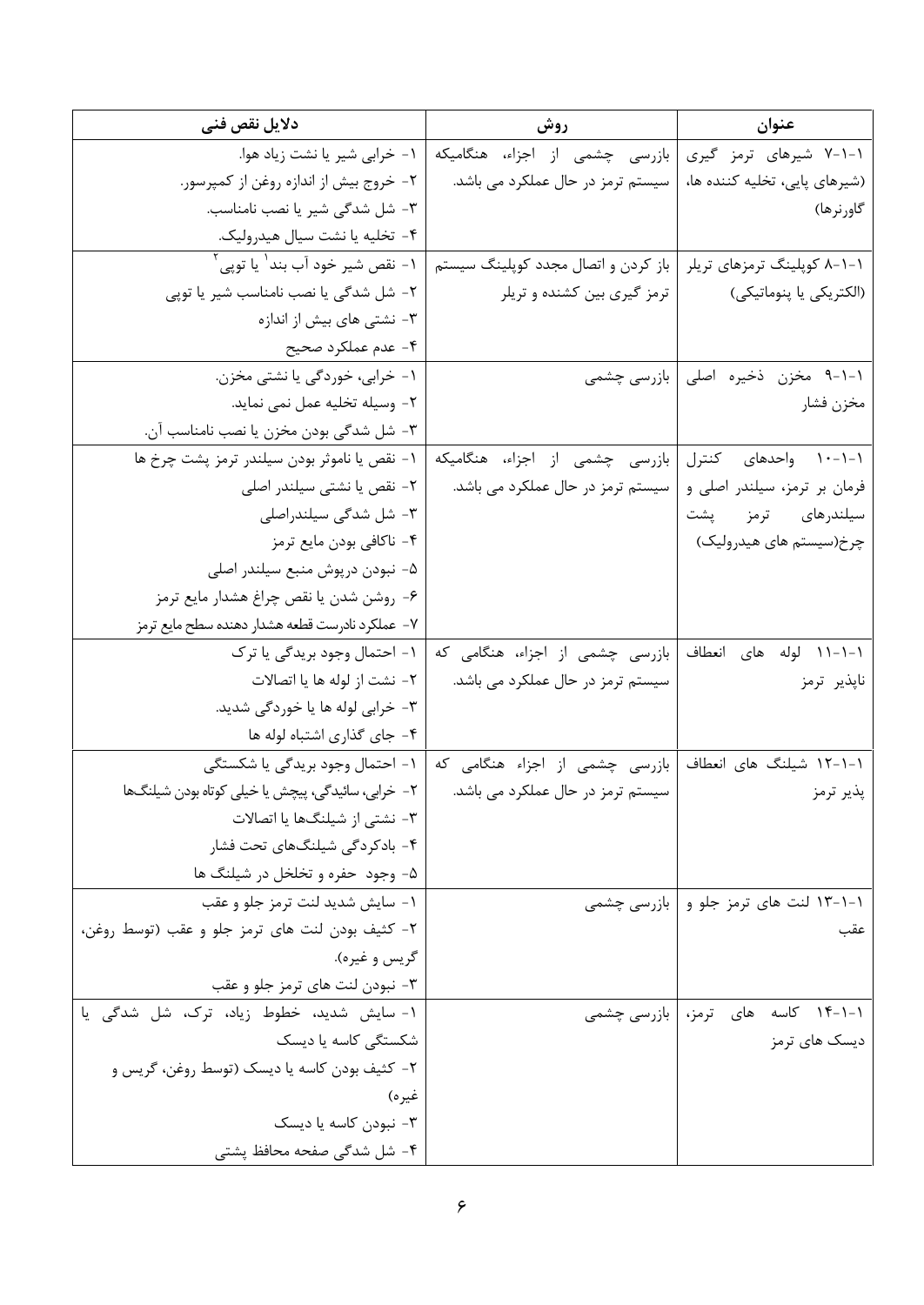| دلایل نقص فنی                                                                                                 | روش                                                             | عنوان                                 |
|---------------------------------------------------------------------------------------------------------------|-----------------------------------------------------------------|---------------------------------------|
| ۱- خرابی یا گره خوردن کابل                                                                                    | ۱–۱–۱۵ کابل ها، میله ها، اهرم   بازرسی چشمی از اجزاء، هنگامی که |                                       |
| ۲- خوردگی یا پوسیدگی شدید اجزاء                                                                               | سیستم ترمز در حال عملکرد می باشد.                               | ها، مجموعه اتصالات ترمز               |
| ٣- شل شدگی اتصال کابل یا میله                                                                                 |                                                                 |                                       |
| ۴– معيوب بودن غلاف كابل                                                                                       |                                                                 |                                       |
| ۵- وجود مانع در مقابل حرکت آزاد سیستم ترمز گیری                                                               |                                                                 |                                       |
| ۶- جابجايي غيرعادي اهرم ها/ ميلهها/ مجموعه اتصالات كه                                                         |                                                                 |                                       |
| نشان دهنده عدم تنظیم یا سایش شدید می باشد.                                                                    |                                                                 |                                       |
| ۱- خرابی یا ترک برداشتن فعال کننده                                                                            | بازرسی چشمی از اجزاء، هنگامی که                                 | ۱-۱-۱۶ فعال کنندههای ترمز             |
| ۲– نشتی فعال کننده                                                                                            | (شامل ترمزهای فنری و یا   سیستم ترمز در حال عملکرد می باشد.     |                                       |
| ٣- شل شدگی یا نصب نامناسب فعال کننده                                                                          |                                                                 | سیلندرهای هیدرولیک مربوط)             |
| ۴- خوردگی شدید فعال کننده                                                                                     |                                                                 |                                       |
| ۵– دامنه حرکت ناکافی یا بیش از اندازه پیستون یا مکانیزم                                                       |                                                                 |                                       |
| ديافراگمي                                                                                                     |                                                                 |                                       |
| ۶- آسیب شدید یا فقدان درپوش گردگیر                                                                            |                                                                 |                                       |
| ١- نقص مجموعه اتصالات                                                                                         | بازرسی چشمی از اجزاء، هنگامی که                                 | ۱–۱–۱۷ شیر حسگر بار                   |
| ٢- تنظيم نادرست مجموعه اتصالات                                                                                | سیستم ترمز در حال عملکرد می باشد.                               |                                       |
| ۳- گیرکردن یا عمل نکردن شیر                                                                                   |                                                                 |                                       |
| ۴- نبودن شير                                                                                                  |                                                                 |                                       |
| ۵– نبودن  پلاک اطلاعاتی                                                                                       |                                                                 |                                       |
| ۶– ناخوانايي پلاک اطلاعات يا عدم تطابق با الزامات <sup>(*</sup> ')                                            |                                                                 |                                       |
| ١- خرابي، گيركردن يا داشتن جابجايي غيرعادي، سايش                                                              | و   بازرسی چشمی                                                 | ۰۱–۱۸–۱۸ تنظیم کنندهها                |
| شدید یا تنظیم نادرست                                                                                          |                                                                 | نمایشگرهای لقی                        |
| ٢- نقص تنظيم كننده                                                                                            |                                                                 |                                       |
| ۳- نصب یا تعویض به شکل نادرست                                                                                 |                                                                 |                                       |
| ۱- شل شدگی اتصالات یا نگهدارنده های                                                                           |                                                                 | ۱-۱-۱۹ سیستم تاخیرانداز   بازرسی چشمی |
| ٢- نقص آشكار يا نبودن سيستم                                                                                   |                                                                 | (ریتاردر) (در مواردی که نصب           |
|                                                                                                               |                                                                 | شده و نیاز است)                       |
|                                                                                                               |                                                                 |                                       |
| ۱-۱-۲۰ عملکرد حودکار   اتصال ترمز بین کشنده و تریلر را قطع   هنگامیکه اتصال قطع باشد، ترمزهای تریلرها به صورت |                                                                 |                                       |
| خودکار عمل نمیکنند                                                                                            | نمایید.                                                         | ترمزهای تریلر                         |
| ١ – ساير قطعات سيستم (به عنوان مثال پمپ ضد يخ، خشک کن هوا،                                                    |                                                                 | ۱-۱-۲۱ سیستم ترمز گیری   بازرسی چشمی  |
| غیرہ) بصورت خارجی دچار خرابی یا خوردگی شدید شدہ، بطوریکه                                                      |                                                                 | كامل                                  |
| تاثیر منفی بر سیستم ترمز میگذارد                                                                              |                                                                 |                                       |
| ٢- نشت هوا يا ضديخ                                                                                            |                                                                 |                                       |
| ٣- شل شدگی هر قطعه یا نصب نامناسب                                                                             |                                                                 |                                       |
| ۴- تعمير يا تعويض نامناسب هر قطعه <sup>(الف))</sup>                                                           |                                                                 |                                       |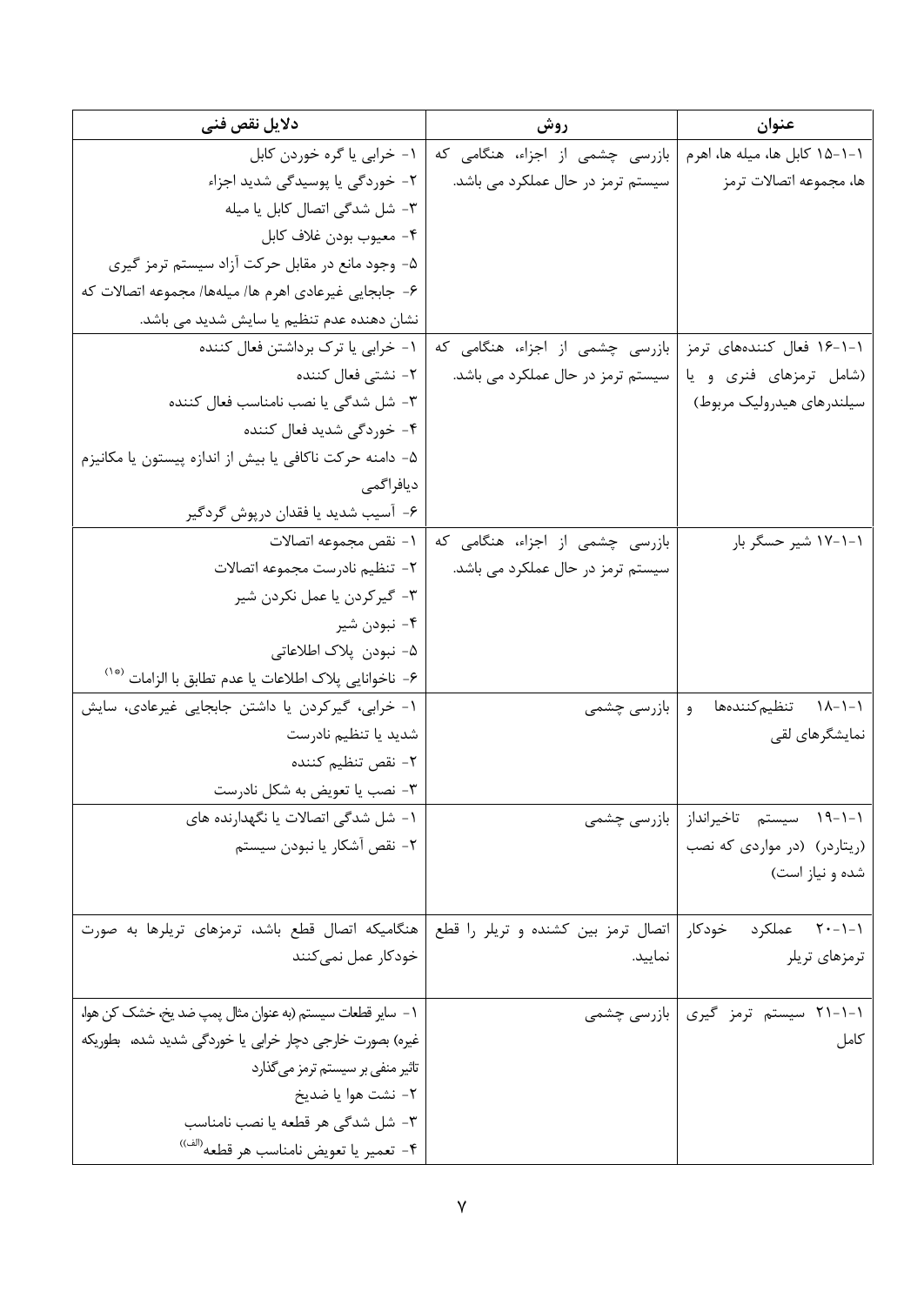| دلایل نقص فنی                                                                                                | روش                                                               | عنوان                                         |
|--------------------------------------------------------------------------------------------------------------|-------------------------------------------------------------------|-----------------------------------------------|
| ۱– فقدان                                                                                                     |                                                                   | ۱–۱–۲۲ آزمون اتصالات (در مواردی   بازرسی چشمی |
| ۲- خرابی، غیر قابل استفاده بودن یا نشتی                                                                      |                                                                   | که نصب شده و نیاز است)                        |
|                                                                                                              |                                                                   | ۱-۲ عملکرد و کارآیی سیستم ترمزگیری            |
| ۱- نیروی ترمز ناکافی برای یک یا چند چرخ.                                                                     | در طول یک آزمون بر روی یک دستگاه                                  | ۱-۲-۱ عملکرد                                  |
| ٢- نيروى ترمز در هر چرخ كمتر از ٧٠٪ حداكثر نيروى                                                             | آزمون ترمز ايستا يا اگر امكان داشته                               |                                               |
| ثبت شده یک چرخ دیگر در همان محور میباشد. یا در مورد                                                          | باشد، در طول یک آزمون جادهای، ترمزها                              |                                               |
| آزمون جاده، وسيله نقليه به شدت از خط مستقيم منحرف                                                            | به صورت پیاپی تا بیشترین توان خود بکار                            |                                               |
| مي شود.                                                                                                      | گر فته شوند.                                                      |                                               |
| ۳- بدون تغییر تدریجی در نیروی ترمز گیری (گیرپاژ)                                                             | ♦بر روى يک دستگاه آزمون ترمز ايستا ،                              |                                               |
| ۴- تاخیر زمانی غیرعادی بر عملکرد ترمز در هر چرخ.                                                             | چرخ های خودرو را بر روی غلطکهای                                   |                                               |
| ۵- نوسان شدید نیروی ترمز در اثر اعوجاج دیسک و یا                                                             | آزمون ترمز قرار داده و پس از حرکت                                 |                                               |
| بیضی شدن کاسه چرخ                                                                                            | غلطکها با سرعت معین، آزمونگر به پدال                              |                                               |
| ۶- به سبب نقص فنی ، مقادیر نیروهای ترمزگیری قابل                                                             | ترمز به میزان تقریبا" نصف نیروی                                   |                                               |
| اندازه گیری توسط تجهیزات آزمون نمیباشد (ترمز چرخ                                                             | حداکثری اعمال نیرو نموده و پس از آن                               |                                               |
| های جلو یا عقب و ترمز دستی).                                                                                 | به مدت چند ثانیه پدال را با همان نیرو به                          |                                               |
|                                                                                                              | صورت ثابت نگه داشته تا میزان تاب                                  |                                               |
|                                                                                                              | کاسهچرخ و دیسکها مشخص گردد. در                                    |                                               |
|                                                                                                              | پایان آزمونگر، به آهستگی حداکثر نیرو را                           |                                               |
|                                                                                                              | به پدال اعمال نماید.                                              |                                               |
| حداقل نسبت ترمزگیری مطابق مقادیر ذیل حاصل نمیشود.                                                            | آزمون بر روی یک دستگاه آزمون ترمز                                 | ۱–۲–۲ کارآیی (بازده)                          |
| حداکثر کارآیی وسایل نقلیه ثبت شده بعد از اجباری شدن                                                          | ايستا يا اگر نتوان بخاطر دلايل فني از آن                          |                                               |
| این استاندارد:                                                                                               | استفاده کرد، در طول یک آزمون جادهای                               |                                               |
| − گروه نوع N1: ۰∆٪                                                                                           | انجام میپذیرد. وسایل نقلیه یا یک تریلر                            |                                               |
| - گروه نوع M1: ۸۵۸٪                                                                                          | با حداکثر بار مجاز بیش از ۳۵۰۰kg باید                             |                                               |
|                                                                                                              | تحت استاندارد استاندارد ملی ایران شماره   - گروه نوع M2 و M3: ۵۰٪ |                                               |
|                                                                                                              | ۲-۱۳۲۸۹ یا روش های معادل، مورد   - گروه نوع N2 و N3· .N3٪         |                                               |
| $SO4$ وه نوع 02 $O2$ و 04:                                                                                   | بازرسی قرار گیرند.                                                |                                               |
|                                                                                                              | آزمونهای جادهای باید تحت شرایط   - برای نیمه تریلرها: ۴۵٪         |                                               |
|                                                                                                              | خشک در جادهای صاف و مستقیم انجام   - برای تریلرهای قلابدار: ۵۰٪   |                                               |
| حداکثر کارآیی وسایل نقلیه ثبت شده قبل از اجباری شدن                                                          | گير د.                                                            |                                               |
|                                                                                                              | ♦بر روى يک دستگاه آزمون ترمز ايستا ،   اين استاندارد:             |                                               |
|                                                                                                              | چرخ های خودرو را بر روی غلطکهای   - گروه نوع N1: ۴۵٪              |                                               |
|                                                                                                              | آزمون ترمز قرار داده و پس از حرکت   - گروه نوع M1 وM2 و M3./` ۵۰٪ |                                               |
|                                                                                                              | غلطکها با سرعت معین، آزمونگر به پدال   -   گروه نوع N2 و N3: ۴۳٪  |                                               |
| $\left  \cdot \right\rangle$ گروه نوع 02 $\left  \cdot \right\rangle$ ، 03 و 04 $\left  \cdot \right\rangle$ | ترمز به میزان تقریبا" نصف نیروی                                   |                                               |
|                                                                                                              | حداکثری اعمال نیرو نموده و پس از آن                               |                                               |
|                                                                                                              | به مدت چند ثانیه پدال را با همان نیرو به                          |                                               |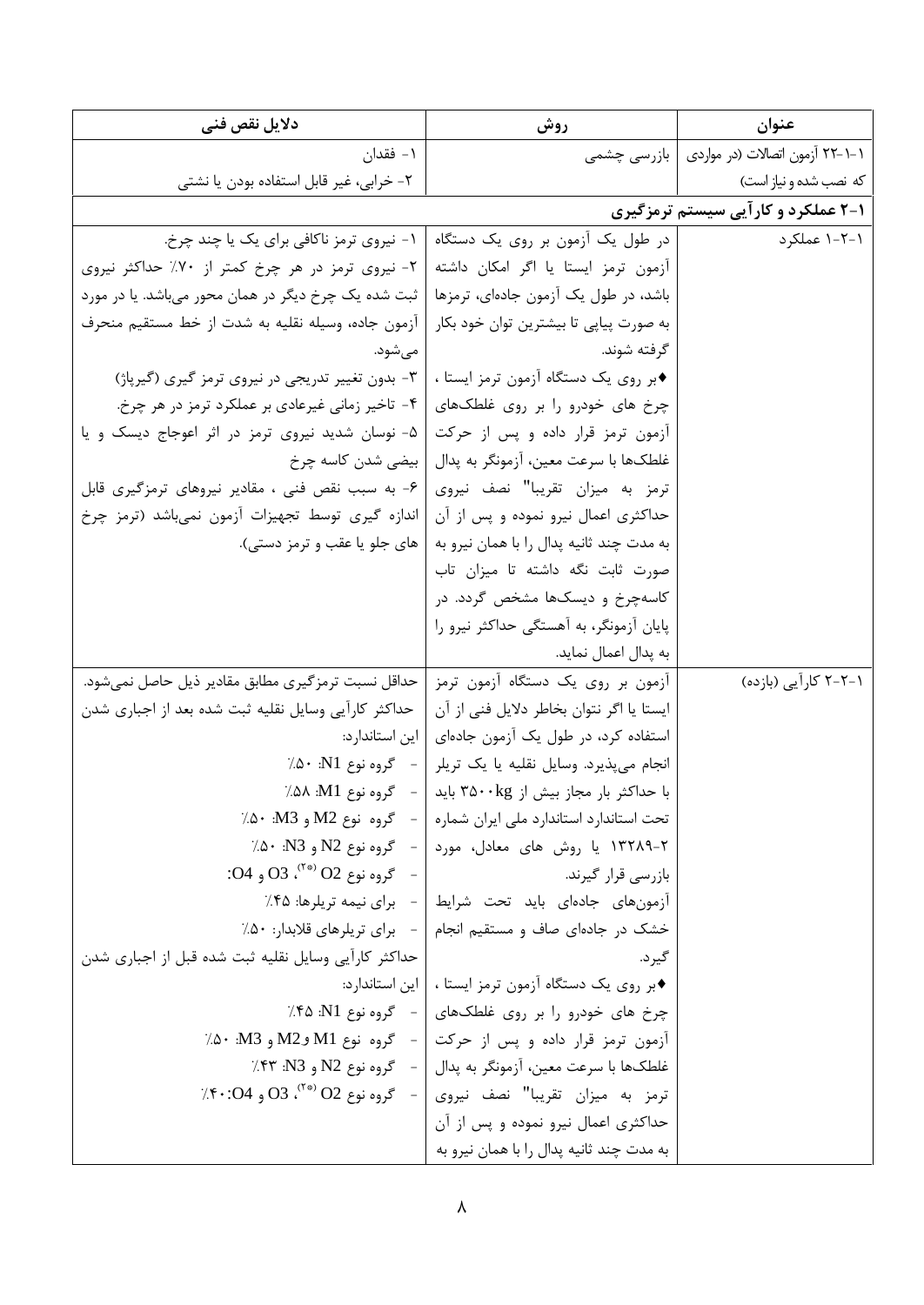| دلایل نقص فنی                                                   | روش                                                                             | عنوان                         |
|-----------------------------------------------------------------|---------------------------------------------------------------------------------|-------------------------------|
|                                                                 | صورت ثابت نگــه داشــته تــا ميــزان تــاب                                      |                               |
|                                                                 | کاسهچرخ و دیسکها مشخص گـردد. در                                                 | ۱–۲–۲ کارآیی (بازده)          |
|                                                                 | پایان آزمونگر، به آهستگی حداکثر نیرو را                                         | ( ادامه)                      |
|                                                                 | به پدال اعمال نماید.                                                            |                               |
|                                                                 | ۱-۳ عملکرد و کارآیی ترمز ثانویه (اضطراری) (اگر توسط سیستم جداگانهای انجام گیرد) |                               |
|                                                                 | اگر سیستم ترمز گیری ثانویه از سیستم   ۱- غیر فعال بودن ترمز در یک قسمت          | ۰۱–۱–۱ عملکر د                |
| ٢- نيروى ترمزگيرى حاصل از هر چرخ كمتر از ٧٠٪                    | ترمز گیری اصلی جدا باشد، از روش                                                 |                               |
| بزرگترین مقدار نیروی ثبت شده از دیگر چرخها بر روی               | مشخص شده در بند ۱-۲-۱ استفاده                                                   |                               |
| همان محور میباشد. یا در مورد آزمون در جاده، وسیله نقلیه         | شود.                                                                            |                               |
| به شدت از خط مستقیم منحرف میشود.                                |                                                                                 |                               |
| ۳- عدم تغییر تدریجی در کارآیی (گیرپاژ)                          |                                                                                 |                               |
| برای تمام گروههای خودرو یک نسبت ترمز گیری کمتر از               | اگر سیستم ترمزگیری ثانویه از سیستم                                              | ۱–۲–۲ کار آیی(بازده)          |
| ۵۰٪ <sup>(ب)</sup> عملکرد ترمز اصلی، اشاره شده در بند ۲-۲-۲ (بر | ترمزگیری اصلی جدا باشد، از روش                                                  |                               |
| حسب حداکثر بار مجاز آن) یا در ارتباط با نیم تریلرها بر          | مشخص شده در بند ۱-۲-۲ استفاده                                                   |                               |
| حسب مجموع بارهاى مجاز محورى                                     | شود.                                                                            |                               |
| در صورتی که عملکرد سیستم ترمز ثانویه در قالب استاندارد          |                                                                                 |                               |
| ملی ایران شما ره ۶۷۴۲ سال ۱۳۸۲ پوشش داده نشود،                  |                                                                                 |                               |
| آنگاه حداقل عملکرد سیستم ترمز ثانویه برای گروه های ۲ و          |                                                                                 |                               |
| ۵ خودروها باید ۲/۲ متر بر مجذور ثانیه باشد.                     |                                                                                 |                               |
|                                                                 |                                                                                 | ۱-۴ عملکرد و کارآیی ترمز دستی |
| ترمز دستی عمل نکرده یا صرفا بر روی یک چرخ عمل می-               | بکار بردن ترمز در طول آزمون بر روی                                              | ۰۱-۴-۱ عملکرد                 |
| نماید.                                                          | یک دستگاه آزمون ترمز ایستا (آزمون                                               |                               |
|                                                                 | غلطكي).                                                                         |                               |
|                                                                 | ♦ جهت آزمون ترمز دستی، اهرم دستی                                                |                               |
|                                                                 | را به آهستگی به سمت بالا کشیده تا به                                            |                               |
|                                                                 | حداكثر مقدار خود برسد.                                                          |                               |
| شتاب نسبی ترمز دستی برای کلیه وسایل نقلیه در حالت               | آزمون بر روی یک دستگاه آزمون ترمز ایستا                                         | ۱–۲–۲ کارآیی (بازده)          |
| بدون بار حداقل معادل ۱۲٪ باشد.                                  | (أزمون غلطكي) انجام شود.                                                        |                               |
|                                                                 | ♦ جهت آزمون ترمز دستی، اهرم دستی                                                |                               |
|                                                                 | را به آهستگی به سمت بالا کشیده تا به                                            |                               |
|                                                                 | حداكثر مقدار خود برسد.                                                          |                               |
| ۱- بدون تغییر تدریجی در کاراًیی (غیر قابل کاربرد برای           | ۰۱–۵ عملکرد ریتاردر یا ترمز   بازرسی چشمی و درصورت امکان                        |                               |
| سیستم های ترمز اگزوز)                                           | عملکردهای سیستمها نیز مورد آزمون                                                | اگزوز                         |
| ۲- سیستم عمل نمی کند.                                           | قرار گیرند.                                                                     |                               |
| ۱- عدم کارآیی وسیله هشدار دهنده                                 | بازرسی چشمی و بازرسی وسیله هشدار                                                | ۰۱–۶ سیستم ترمز ضد قفل        |
| ۲- هشدار دهنده، عدم عملکرد سیستم را نشان دهد.                   | دهنده (پشت داشبورد)                                                             | (ABS)                         |
| ۳- نبود یا خرابی حسگرهای سرعت چرخ                               |                                                                                 |                               |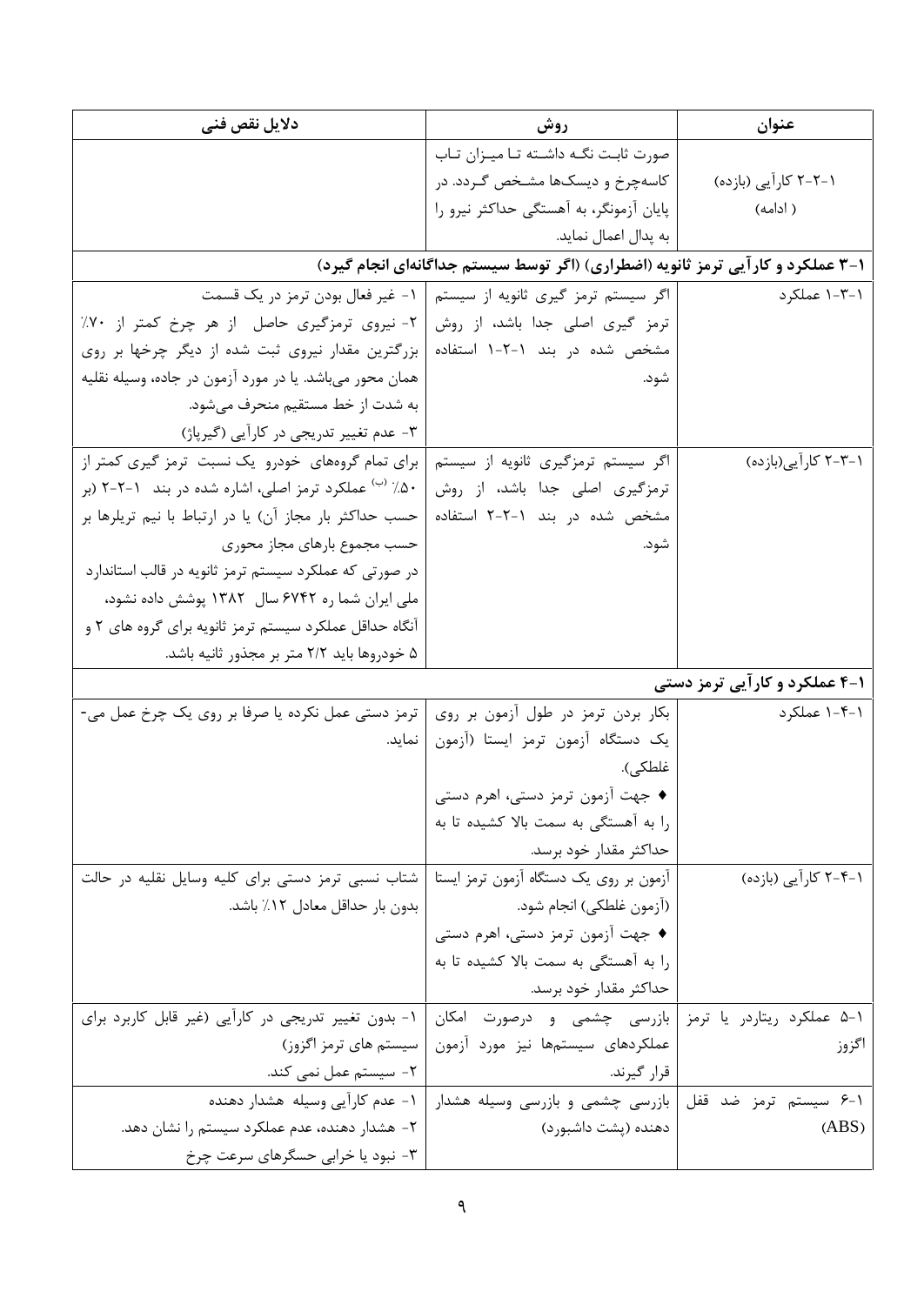| دلايل نقص فنى                                                                                                                                                       | روش                     | عنوان                      |
|---------------------------------------------------------------------------------------------------------------------------------------------------------------------|-------------------------|----------------------------|
| ۴- خرابی سیم کشی ها                                                                                                                                                 |                         | ۰-۶ سیستم ترمز ضد قفل      |
| ۵- نبود یا خرابی سایر اجزا ء                                                                                                                                        |                         | $(ABS)$ ( ادامه)           |
| ١- عدم كارآيي وسيله هشدار دهنده                                                                                                                                     | بازرسی چشمی هشدار دهنده | ۰۱–۷ سیستم ترمز الکترونیکی |
| ۲- هشدار دهنده، عملکرد ناکارای سیستم را نشان دهد                                                                                                                    |                         | (EBS)                      |
| الف) تعمیر یا تعویض نامناسب به معنی تعمیر یا تعویضی است که اثرات بدی بر ایمنی وسیله نقلیه داشته یا اثرات منفی بر محیط                                               |                         |                            |
| زيست ميگذارد.                                                                                                                                                       |                         |                            |
| ب) 7,۲ m/s برای خودرو های نوع N2 ، N1 و N3                                                                                                                          |                         |                            |
| <b>یادآوری۱</b> - "الزامات(*`)" در برگیرنده الزامات تاییدیه نوع (TA) خودرو میباشد که در زمان تایید، اولین زمان پلاک شدن یا ورود به چرخه حمل و نقل معتبر بوده و      |                         |                            |
| مطابق با الزامات اصلاحی یا قوانین ملی منطبق می باشد.                                                                                                                |                         |                            |
| ی <b>ادآوری ۲</b> – "* <sup>۲</sup> " بیانگر عناوینی است که به شرایط خودرو و نحوه استفاده آن در جاده مربوط میباشد اما برای بازرسیهای دوره ای در نظر گرفته نشده است. |                         |                            |
| 1-Self sealing valve                                                                                                                                                |                         |                            |
| $2-Tap$                                                                                                                                                             |                         |                            |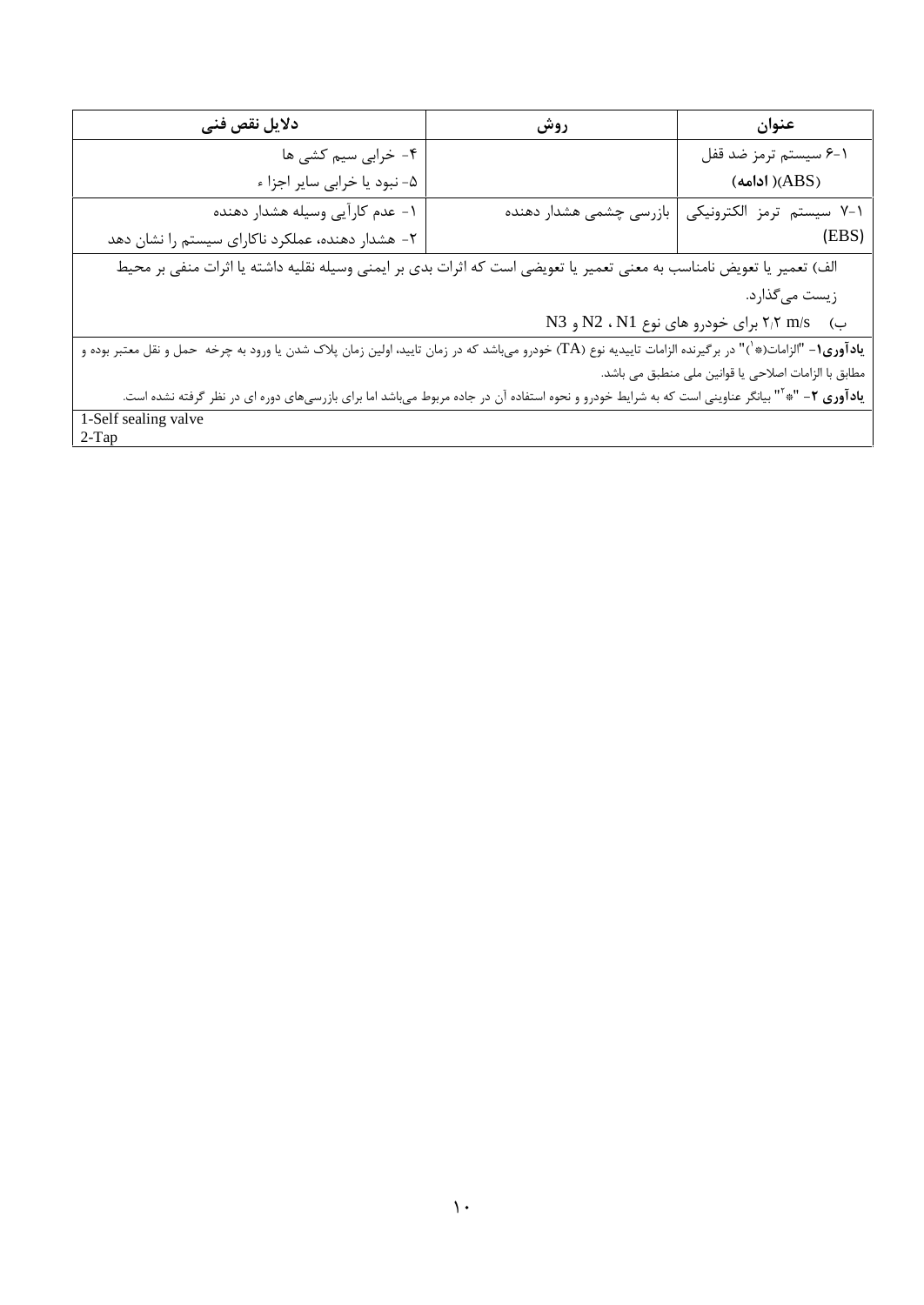جدول ۴ - فرمان

| دلايل نقص فنى                                   | روش                                                                | عنوان                |
|-------------------------------------------------|--------------------------------------------------------------------|----------------------|
|                                                 |                                                                    | 1-1 شرایط مکانیکی    |
| ۱- سفتی در عملکرد جعبه دنده                     | ۱-۱-۱ وضعیت حجعبه   در حالی که خودرو روی چال سرویس یا بالای یک     |                      |
| ٢- پيچش محور تاج خروسي`و سايش هزار خارها        | بالابر قرار گرفته است و در شرایطی که چرخ ها                        | فرمان                |
| ۳- سایش شدید در محور تاج خروسی                  | بالاتر از سطح جاده بوده یا بر روی صفحه گردان                       |                      |
| ۴- جابجایی شدید محور تاج خروسی                  | قرار دارند غربیلک فرمان را از حالت قفل به قفل                      |                      |
| ∆− نشتی روغن                                    | بچرخانید سپس بازرسی چشمی از عملکرد جعبه                            |                      |
|                                                 | فرمان صورت گيرد.                                                   |                      |
| ١- محفظه جعبه فرمان به صورت مناسب متصل نشده     | ۱–۱–۲ متعلقات محفظه   در حالی که خودرو روی چال سرویس یا بالای یک   |                      |
| است.                                            | بالابر قرار گرفته است و در شرایطی که چرخ ها                        | جعبه فرمان           |
| ۲– افزایش لقی بین سوراخهای تثبیت کننده در شاسی  | بالاتر از سطح جاده بوده ، غربیلک فرمان/ دسته                       |                      |
| ۳- شکستگی یا نبود پیچ های تثبیت کننده           | فرمان را در جهت عقربه های ساعت و خلاف آن                           |                      |
| ۴- شكستگي محفظه جعبه فرمان                      | بچرخانید یا از یک آشکار ساز لقی چرخ استفاده                        |                      |
|                                                 | شود. بازرسی چشمی از متعلقات محفظه جعبه                             |                      |
|                                                 | فرمان نسبت به شاسی صورت گیرد.                                      |                      |
| ١- جابجايي بين اجزائي كه بايد نسبت به هم ثابت   | در حالي كه خودرو روى چال سرويس يا بالاي يک                         | ۰۱–۲ وضعیت مجموعه    |
| باشند                                           | بالابر قرار گرفته است و در شرایطی که چرخ ها                        | اتصالات فرمان        |
| ٢- فرسايش شديد در اتصالات                       | بالاتر از سطح جاده بوده ، غربيلک فرمان/دسته                        |                      |
| ۳- شکستگی و تغییرشکل در هر قطعه                 | فرمان را در جهت عقربه های ساعت و خلاف آن                           |                      |
| ۴– نبود قطعات قفل کن                            | بچرخانید یا از یک آشکار ساز لقی چرخ استفاده                        |                      |
| ۵– در یک راستا نبودن اجزاء                      | شود. بازرسی چشمی ازاجزاء فرمان برای                                |                      |
| ۶- تعمير نامناسب يا تغييرات نابجا               | فرسایش، شکستگی و ایمنی صورت گیرد.                                  |                      |
| ۷- نبودن گردگیر، شروع خرابی یا  تشدید آن        |                                                                    |                      |
| ۱- اثر گذاری بخشهای ثابت شاسی در حرکت آزاد اهرم | خودرویی که روی چال سرویس یا بالای یک بالابر                        | ۰۱-۱-۴ عملکرد مجموعه |
| بندیهای فرمان.                                  | قرار گرفته است را در شرایطی که  چرخ ها بالاتر از                   | اتصالات فرمان        |
| ۲- متوقف کننده های فرمان عمل نمی کنند یا وجود   | سطح جاده بوده و تحت کارکرد موتور (فرمان                            |                      |
| ندارند.                                         | هیدرولیک)، غربیلک فرمان را از حالت قفل به                          |                      |
|                                                 | قفل بچرخانید. بازرسی چشمی جابجایی                                  |                      |
|                                                 | مجموعه اتصالات صورت گيرد.                                          |                      |
| ۱- نشت روغن هيدروليک                            | ۱–۱–۵ فرمان با سیستم   خودرویی که روی چال سرویس یا بالای یک بالابر |                      |
| ۲– ناکافی بودن روغن هیدرولیک                    | قرار گرفته است را در شرایطی که چرخ ها بالاتر از                    | هيدروليك             |
| ۳- عدم عملکرد مکانیزم                           | سطح جاده بوده سیستم فرمان را برای نشت و                            |                      |
| ۴- شکستگی یا شل شدگی مکانیزم                    | سطح مخزن سيال هيدروليک (اگر قابل رويت                              |                      |
| ۵− عدم تنظیم یا گرفتگی اجزاء                    | باشد) کنترل نمایید که سیستم فرمان                                  |                      |
| ۶- تعمیر نامناسب یا تغییرات نابجا               | هیدرولیک کار کند.                                                  |                      |
| ۷- خرابی، پوسیدگی شدید کابل ها/ شیلنگ ها        |                                                                    |                      |
|                                                 |                                                                    |                      |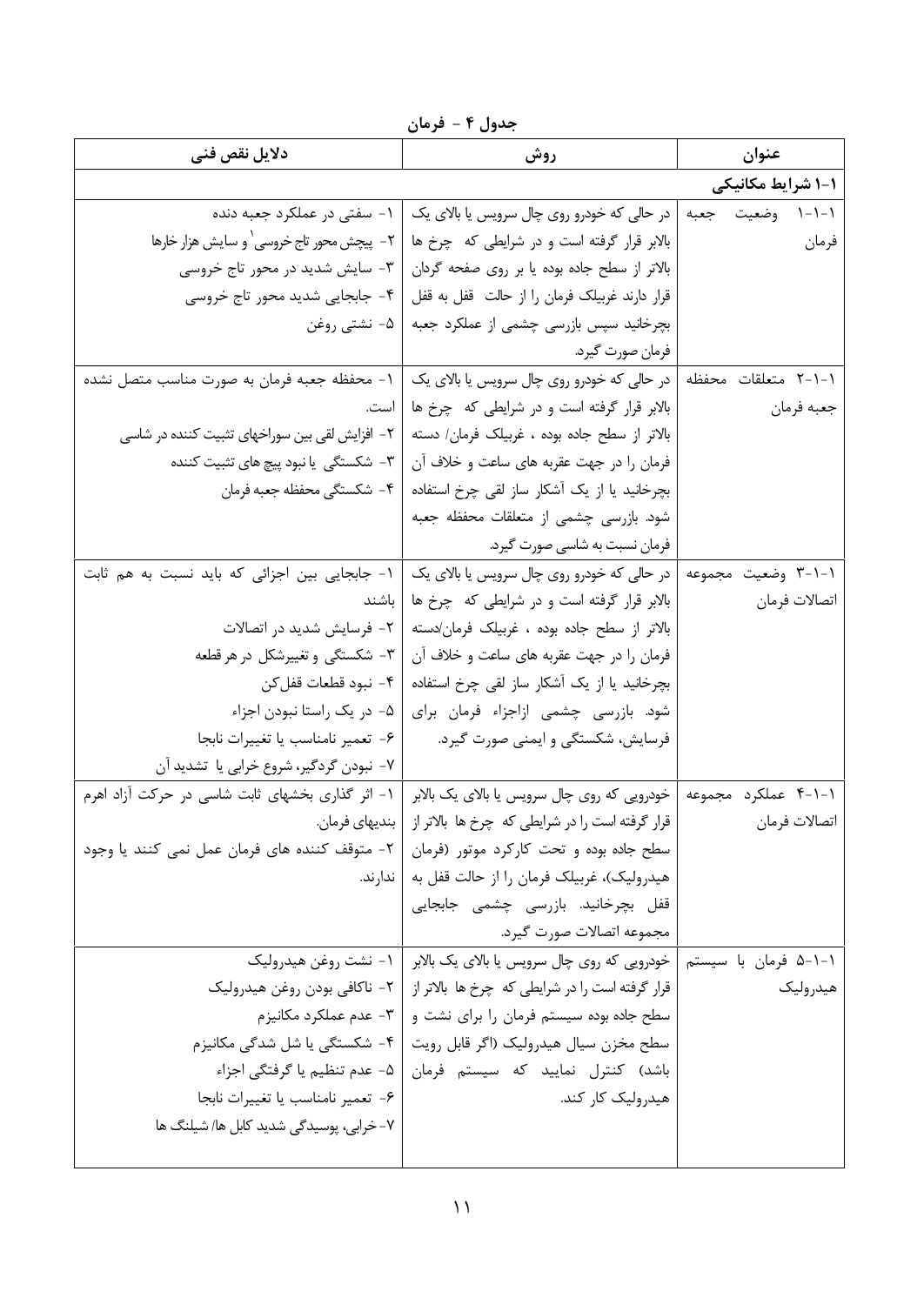| ۱-۲ چرخ، ستون و دسته فرمان<br>در شرایطی که چرخ ها بالاتر از سطح جاده بوده،<br>١-٢-١ وضعيت غربيلك<br>۱- جابجایی(لقی) نسبی بین غربیلک فرمان و ستون،<br>غربیلک فرمان را در زوایای صحیح نسبت به<br>كه نشانگر لقى است.<br>فرمان/دسته فرمان<br>۲- نبود قطعه نگهدارنده بر توپی غربیلک فرمان<br>ستون، از سمتی به سمت دیگر حرکت داده و<br>۳- شکستگی یا لقی توپی، زهواره یا پره غربیلک فرمان<br>فشار رو به بالا و پایین را اعمال کنید. بازرسی<br>چشمی از لقی صورت گیرد.<br>١- جابجايى(لقى) زياد مركز غربيلك فرمان به بالا<br>غربیلک فرمان وسیله نقلیهای که بر روی یک<br>۲–۲–۲ ستون/چهار شاخه<br>چال سرویس یا بالای یک بالابر قرار گرفته<br>و دوشاخه فرمان<br>وپايين<br>٢- جابجايي(لقي)شديد بالاي ستون فرمان بصورت<br>است را در امتداد ستون هل داده و بکشید،<br>غربیلک فرمان/دسته فرمان رادر جهات<br>شعاعی از محور ستون فرمان<br>٣- شروع خرابي يا بدتر شدن اتصالات انعطاف پذير<br>مختلف در زوایای صحیح نسبت به ستون/<br>دوشاخه ها هل دهید. بازرسی چشمی از لقی،<br>۴- نقص متعلقات<br>۵- تعمير نامناسب يا تغييرات نابجا<br>و شرايط اتصالات انعطافپذير يا اتصالات كلي<br>صورت گیرد.<br>لقی اَزاد بیش از حد در فرمان ( برای مثال جابجایی<br>خودرو بر روی چال سرویس یا بالای یک بالابر قرار<br>۰۱–۳ خلاصي فرمان<br>گرفته و در شرایطی که جرم خودرو بر چرخ ها<br>یک نقطه از زهواره بیش از یک پنجاه ام قطر غربیلک<br>فرمان يا عدم تطابق با الزامات <sup>(*</sup> ` )<br>وارد میشود، موتور روشن شود تا سیستم<br>فرمان هیدرولیک عمل نماید. فرمان را در<br>وضعیت مستقیم به جلو قرار داده، بصورت آرام<br>غربیلک فرمان را در جهت عقربه های ساعت و<br>خلاف آن، تا جائيكه ممكن است بدون تكان<br>دادن چرخ ها، بچرخانید. بازرسی چشمی از<br>جابجايي آزاد صورت گيرد.<br>۰۱–۴ تنظیم فرمان <sup>(*۲</sup> )<br>امتداد چرخ های فرمان را با تجهیزات مناسب   همراستایی، مطابق با اطلاعات سازنده وسیله نقلیه یا<br>الزامات نمي باشد.<br>كنترل نماييد.<br>۱- خرابی یا شکستگی اجزاء<br>بازرسی چشمی یا استفاده از یک آشکار ساز<br>٥-١ آزمون صفحه گردان<br>٢- لقى زياد<br>لقى<br>٣- نقص متعلقات<br>١- عملكرد نادرست چراغ نمايشگر خرابي <sup>٢</sup> (MIL)<br>بازرسی چشمی و کنترل هماهنگی بین زاویه<br>۰۱–۶ فرمان با سیستم پمپ<br>الكترونيكي ` (EPS)<br>فرمان با سیستم پمپ الکترونیکی، هر نوع نقص فنی<br>غربیلک فرمان و زاویه چرخ ها در حالت موتور<br>روشن/خاموش.<br>سیستم را نشان میدهد.<br>۲- ناهماهنگی بین زاویه غربیلک فرمان و زاویه چرخ ها<br>۳- عدم عملکرد سیستم پمپ الکترونیکی<br>ي <b>ادآوري(-</b> "الزامات(* <sup>'</sup> )" در برگيرنده الزامات تايبديه نوع (TA) خودرو مي!شد كه در زمان تاييد، اولين زمان پلاک شدن يا ورود به چرخه  حمل و نقل<br>معتبر بوده و مطابق با الزامات اصلاحی یا قوانین ملی منطبق می باشد.<br>1-Sector shaft<br>2-Electronic power steering | دلایل نقص فنی | روش | عنوان |
|--------------------------------------------------------------------------------------------------------------------------------------------------------------------------------------------------------------------------------------------------------------------------------------------------------------------------------------------------------------------------------------------------------------------------------------------------------------------------------------------------------------------------------------------------------------------------------------------------------------------------------------------------------------------------------------------------------------------------------------------------------------------------------------------------------------------------------------------------------------------------------------------------------------------------------------------------------------------------------------------------------------------------------------------------------------------------------------------------------------------------------------------------------------------------------------------------------------------------------------------------------------------------------------------------------------------------------------------------------------------------------------------------------------------------------------------------------------------------------------------------------------------------------------------------------------------------------------------------------------------------------------------------------------------------------------------------------------------------------------------------------------------------------------------------------------------------------------------------------------------------------------------------------------------------------------------------------------------------------------------------------------------------------------------------------------------------------------------------------------------------------------------------------------------------------------------------------------------------------------------------------------------------------------------------------------------------------------------------------------------------------------------------------------------------------------------------------------------------------------------------------------------------------------------------------------------------------------------------------------------------------------|---------------|-----|-------|
|                                                                                                                                                                                                                                                                                                                                                                                                                                                                                                                                                                                                                                                                                                                                                                                                                                                                                                                                                                                                                                                                                                                                                                                                                                                                                                                                                                                                                                                                                                                                                                                                                                                                                                                                                                                                                                                                                                                                                                                                                                                                                                                                                                                                                                                                                                                                                                                                                                                                                                                                                                                                                                      |               |     |       |
|                                                                                                                                                                                                                                                                                                                                                                                                                                                                                                                                                                                                                                                                                                                                                                                                                                                                                                                                                                                                                                                                                                                                                                                                                                                                                                                                                                                                                                                                                                                                                                                                                                                                                                                                                                                                                                                                                                                                                                                                                                                                                                                                                                                                                                                                                                                                                                                                                                                                                                                                                                                                                                      |               |     |       |
|                                                                                                                                                                                                                                                                                                                                                                                                                                                                                                                                                                                                                                                                                                                                                                                                                                                                                                                                                                                                                                                                                                                                                                                                                                                                                                                                                                                                                                                                                                                                                                                                                                                                                                                                                                                                                                                                                                                                                                                                                                                                                                                                                                                                                                                                                                                                                                                                                                                                                                                                                                                                                                      |               |     |       |
|                                                                                                                                                                                                                                                                                                                                                                                                                                                                                                                                                                                                                                                                                                                                                                                                                                                                                                                                                                                                                                                                                                                                                                                                                                                                                                                                                                                                                                                                                                                                                                                                                                                                                                                                                                                                                                                                                                                                                                                                                                                                                                                                                                                                                                                                                                                                                                                                                                                                                                                                                                                                                                      |               |     |       |
|                                                                                                                                                                                                                                                                                                                                                                                                                                                                                                                                                                                                                                                                                                                                                                                                                                                                                                                                                                                                                                                                                                                                                                                                                                                                                                                                                                                                                                                                                                                                                                                                                                                                                                                                                                                                                                                                                                                                                                                                                                                                                                                                                                                                                                                                                                                                                                                                                                                                                                                                                                                                                                      |               |     |       |
|                                                                                                                                                                                                                                                                                                                                                                                                                                                                                                                                                                                                                                                                                                                                                                                                                                                                                                                                                                                                                                                                                                                                                                                                                                                                                                                                                                                                                                                                                                                                                                                                                                                                                                                                                                                                                                                                                                                                                                                                                                                                                                                                                                                                                                                                                                                                                                                                                                                                                                                                                                                                                                      |               |     |       |
|                                                                                                                                                                                                                                                                                                                                                                                                                                                                                                                                                                                                                                                                                                                                                                                                                                                                                                                                                                                                                                                                                                                                                                                                                                                                                                                                                                                                                                                                                                                                                                                                                                                                                                                                                                                                                                                                                                                                                                                                                                                                                                                                                                                                                                                                                                                                                                                                                                                                                                                                                                                                                                      |               |     |       |
|                                                                                                                                                                                                                                                                                                                                                                                                                                                                                                                                                                                                                                                                                                                                                                                                                                                                                                                                                                                                                                                                                                                                                                                                                                                                                                                                                                                                                                                                                                                                                                                                                                                                                                                                                                                                                                                                                                                                                                                                                                                                                                                                                                                                                                                                                                                                                                                                                                                                                                                                                                                                                                      |               |     |       |
|                                                                                                                                                                                                                                                                                                                                                                                                                                                                                                                                                                                                                                                                                                                                                                                                                                                                                                                                                                                                                                                                                                                                                                                                                                                                                                                                                                                                                                                                                                                                                                                                                                                                                                                                                                                                                                                                                                                                                                                                                                                                                                                                                                                                                                                                                                                                                                                                                                                                                                                                                                                                                                      |               |     |       |
|                                                                                                                                                                                                                                                                                                                                                                                                                                                                                                                                                                                                                                                                                                                                                                                                                                                                                                                                                                                                                                                                                                                                                                                                                                                                                                                                                                                                                                                                                                                                                                                                                                                                                                                                                                                                                                                                                                                                                                                                                                                                                                                                                                                                                                                                                                                                                                                                                                                                                                                                                                                                                                      |               |     |       |
|                                                                                                                                                                                                                                                                                                                                                                                                                                                                                                                                                                                                                                                                                                                                                                                                                                                                                                                                                                                                                                                                                                                                                                                                                                                                                                                                                                                                                                                                                                                                                                                                                                                                                                                                                                                                                                                                                                                                                                                                                                                                                                                                                                                                                                                                                                                                                                                                                                                                                                                                                                                                                                      |               |     |       |
|                                                                                                                                                                                                                                                                                                                                                                                                                                                                                                                                                                                                                                                                                                                                                                                                                                                                                                                                                                                                                                                                                                                                                                                                                                                                                                                                                                                                                                                                                                                                                                                                                                                                                                                                                                                                                                                                                                                                                                                                                                                                                                                                                                                                                                                                                                                                                                                                                                                                                                                                                                                                                                      |               |     |       |
|                                                                                                                                                                                                                                                                                                                                                                                                                                                                                                                                                                                                                                                                                                                                                                                                                                                                                                                                                                                                                                                                                                                                                                                                                                                                                                                                                                                                                                                                                                                                                                                                                                                                                                                                                                                                                                                                                                                                                                                                                                                                                                                                                                                                                                                                                                                                                                                                                                                                                                                                                                                                                                      |               |     |       |
|                                                                                                                                                                                                                                                                                                                                                                                                                                                                                                                                                                                                                                                                                                                                                                                                                                                                                                                                                                                                                                                                                                                                                                                                                                                                                                                                                                                                                                                                                                                                                                                                                                                                                                                                                                                                                                                                                                                                                                                                                                                                                                                                                                                                                                                                                                                                                                                                                                                                                                                                                                                                                                      |               |     |       |
|                                                                                                                                                                                                                                                                                                                                                                                                                                                                                                                                                                                                                                                                                                                                                                                                                                                                                                                                                                                                                                                                                                                                                                                                                                                                                                                                                                                                                                                                                                                                                                                                                                                                                                                                                                                                                                                                                                                                                                                                                                                                                                                                                                                                                                                                                                                                                                                                                                                                                                                                                                                                                                      |               |     |       |
|                                                                                                                                                                                                                                                                                                                                                                                                                                                                                                                                                                                                                                                                                                                                                                                                                                                                                                                                                                                                                                                                                                                                                                                                                                                                                                                                                                                                                                                                                                                                                                                                                                                                                                                                                                                                                                                                                                                                                                                                                                                                                                                                                                                                                                                                                                                                                                                                                                                                                                                                                                                                                                      |               |     |       |
|                                                                                                                                                                                                                                                                                                                                                                                                                                                                                                                                                                                                                                                                                                                                                                                                                                                                                                                                                                                                                                                                                                                                                                                                                                                                                                                                                                                                                                                                                                                                                                                                                                                                                                                                                                                                                                                                                                                                                                                                                                                                                                                                                                                                                                                                                                                                                                                                                                                                                                                                                                                                                                      |               |     |       |
|                                                                                                                                                                                                                                                                                                                                                                                                                                                                                                                                                                                                                                                                                                                                                                                                                                                                                                                                                                                                                                                                                                                                                                                                                                                                                                                                                                                                                                                                                                                                                                                                                                                                                                                                                                                                                                                                                                                                                                                                                                                                                                                                                                                                                                                                                                                                                                                                                                                                                                                                                                                                                                      |               |     |       |
|                                                                                                                                                                                                                                                                                                                                                                                                                                                                                                                                                                                                                                                                                                                                                                                                                                                                                                                                                                                                                                                                                                                                                                                                                                                                                                                                                                                                                                                                                                                                                                                                                                                                                                                                                                                                                                                                                                                                                                                                                                                                                                                                                                                                                                                                                                                                                                                                                                                                                                                                                                                                                                      |               |     |       |
|                                                                                                                                                                                                                                                                                                                                                                                                                                                                                                                                                                                                                                                                                                                                                                                                                                                                                                                                                                                                                                                                                                                                                                                                                                                                                                                                                                                                                                                                                                                                                                                                                                                                                                                                                                                                                                                                                                                                                                                                                                                                                                                                                                                                                                                                                                                                                                                                                                                                                                                                                                                                                                      |               |     |       |
|                                                                                                                                                                                                                                                                                                                                                                                                                                                                                                                                                                                                                                                                                                                                                                                                                                                                                                                                                                                                                                                                                                                                                                                                                                                                                                                                                                                                                                                                                                                                                                                                                                                                                                                                                                                                                                                                                                                                                                                                                                                                                                                                                                                                                                                                                                                                                                                                                                                                                                                                                                                                                                      |               |     |       |
|                                                                                                                                                                                                                                                                                                                                                                                                                                                                                                                                                                                                                                                                                                                                                                                                                                                                                                                                                                                                                                                                                                                                                                                                                                                                                                                                                                                                                                                                                                                                                                                                                                                                                                                                                                                                                                                                                                                                                                                                                                                                                                                                                                                                                                                                                                                                                                                                                                                                                                                                                                                                                                      |               |     |       |
|                                                                                                                                                                                                                                                                                                                                                                                                                                                                                                                                                                                                                                                                                                                                                                                                                                                                                                                                                                                                                                                                                                                                                                                                                                                                                                                                                                                                                                                                                                                                                                                                                                                                                                                                                                                                                                                                                                                                                                                                                                                                                                                                                                                                                                                                                                                                                                                                                                                                                                                                                                                                                                      |               |     |       |
|                                                                                                                                                                                                                                                                                                                                                                                                                                                                                                                                                                                                                                                                                                                                                                                                                                                                                                                                                                                                                                                                                                                                                                                                                                                                                                                                                                                                                                                                                                                                                                                                                                                                                                                                                                                                                                                                                                                                                                                                                                                                                                                                                                                                                                                                                                                                                                                                                                                                                                                                                                                                                                      |               |     |       |
|                                                                                                                                                                                                                                                                                                                                                                                                                                                                                                                                                                                                                                                                                                                                                                                                                                                                                                                                                                                                                                                                                                                                                                                                                                                                                                                                                                                                                                                                                                                                                                                                                                                                                                                                                                                                                                                                                                                                                                                                                                                                                                                                                                                                                                                                                                                                                                                                                                                                                                                                                                                                                                      |               |     |       |
|                                                                                                                                                                                                                                                                                                                                                                                                                                                                                                                                                                                                                                                                                                                                                                                                                                                                                                                                                                                                                                                                                                                                                                                                                                                                                                                                                                                                                                                                                                                                                                                                                                                                                                                                                                                                                                                                                                                                                                                                                                                                                                                                                                                                                                                                                                                                                                                                                                                                                                                                                                                                                                      |               |     |       |
|                                                                                                                                                                                                                                                                                                                                                                                                                                                                                                                                                                                                                                                                                                                                                                                                                                                                                                                                                                                                                                                                                                                                                                                                                                                                                                                                                                                                                                                                                                                                                                                                                                                                                                                                                                                                                                                                                                                                                                                                                                                                                                                                                                                                                                                                                                                                                                                                                                                                                                                                                                                                                                      |               |     |       |
|                                                                                                                                                                                                                                                                                                                                                                                                                                                                                                                                                                                                                                                                                                                                                                                                                                                                                                                                                                                                                                                                                                                                                                                                                                                                                                                                                                                                                                                                                                                                                                                                                                                                                                                                                                                                                                                                                                                                                                                                                                                                                                                                                                                                                                                                                                                                                                                                                                                                                                                                                                                                                                      |               |     |       |
|                                                                                                                                                                                                                                                                                                                                                                                                                                                                                                                                                                                                                                                                                                                                                                                                                                                                                                                                                                                                                                                                                                                                                                                                                                                                                                                                                                                                                                                                                                                                                                                                                                                                                                                                                                                                                                                                                                                                                                                                                                                                                                                                                                                                                                                                                                                                                                                                                                                                                                                                                                                                                                      |               |     |       |
|                                                                                                                                                                                                                                                                                                                                                                                                                                                                                                                                                                                                                                                                                                                                                                                                                                                                                                                                                                                                                                                                                                                                                                                                                                                                                                                                                                                                                                                                                                                                                                                                                                                                                                                                                                                                                                                                                                                                                                                                                                                                                                                                                                                                                                                                                                                                                                                                                                                                                                                                                                                                                                      |               |     |       |
|                                                                                                                                                                                                                                                                                                                                                                                                                                                                                                                                                                                                                                                                                                                                                                                                                                                                                                                                                                                                                                                                                                                                                                                                                                                                                                                                                                                                                                                                                                                                                                                                                                                                                                                                                                                                                                                                                                                                                                                                                                                                                                                                                                                                                                                                                                                                                                                                                                                                                                                                                                                                                                      |               |     |       |
|                                                                                                                                                                                                                                                                                                                                                                                                                                                                                                                                                                                                                                                                                                                                                                                                                                                                                                                                                                                                                                                                                                                                                                                                                                                                                                                                                                                                                                                                                                                                                                                                                                                                                                                                                                                                                                                                                                                                                                                                                                                                                                                                                                                                                                                                                                                                                                                                                                                                                                                                                                                                                                      |               |     |       |
|                                                                                                                                                                                                                                                                                                                                                                                                                                                                                                                                                                                                                                                                                                                                                                                                                                                                                                                                                                                                                                                                                                                                                                                                                                                                                                                                                                                                                                                                                                                                                                                                                                                                                                                                                                                                                                                                                                                                                                                                                                                                                                                                                                                                                                                                                                                                                                                                                                                                                                                                                                                                                                      |               |     |       |
|                                                                                                                                                                                                                                                                                                                                                                                                                                                                                                                                                                                                                                                                                                                                                                                                                                                                                                                                                                                                                                                                                                                                                                                                                                                                                                                                                                                                                                                                                                                                                                                                                                                                                                                                                                                                                                                                                                                                                                                                                                                                                                                                                                                                                                                                                                                                                                                                                                                                                                                                                                                                                                      |               |     |       |
|                                                                                                                                                                                                                                                                                                                                                                                                                                                                                                                                                                                                                                                                                                                                                                                                                                                                                                                                                                                                                                                                                                                                                                                                                                                                                                                                                                                                                                                                                                                                                                                                                                                                                                                                                                                                                                                                                                                                                                                                                                                                                                                                                                                                                                                                                                                                                                                                                                                                                                                                                                                                                                      |               |     |       |
| 3-Malfunction Indicator Light (MIL)                                                                                                                                                                                                                                                                                                                                                                                                                                                                                                                                                                                                                                                                                                                                                                                                                                                                                                                                                                                                                                                                                                                                                                                                                                                                                                                                                                                                                                                                                                                                                                                                                                                                                                                                                                                                                                                                                                                                                                                                                                                                                                                                                                                                                                                                                                                                                                                                                                                                                                                                                                                                  |               |     |       |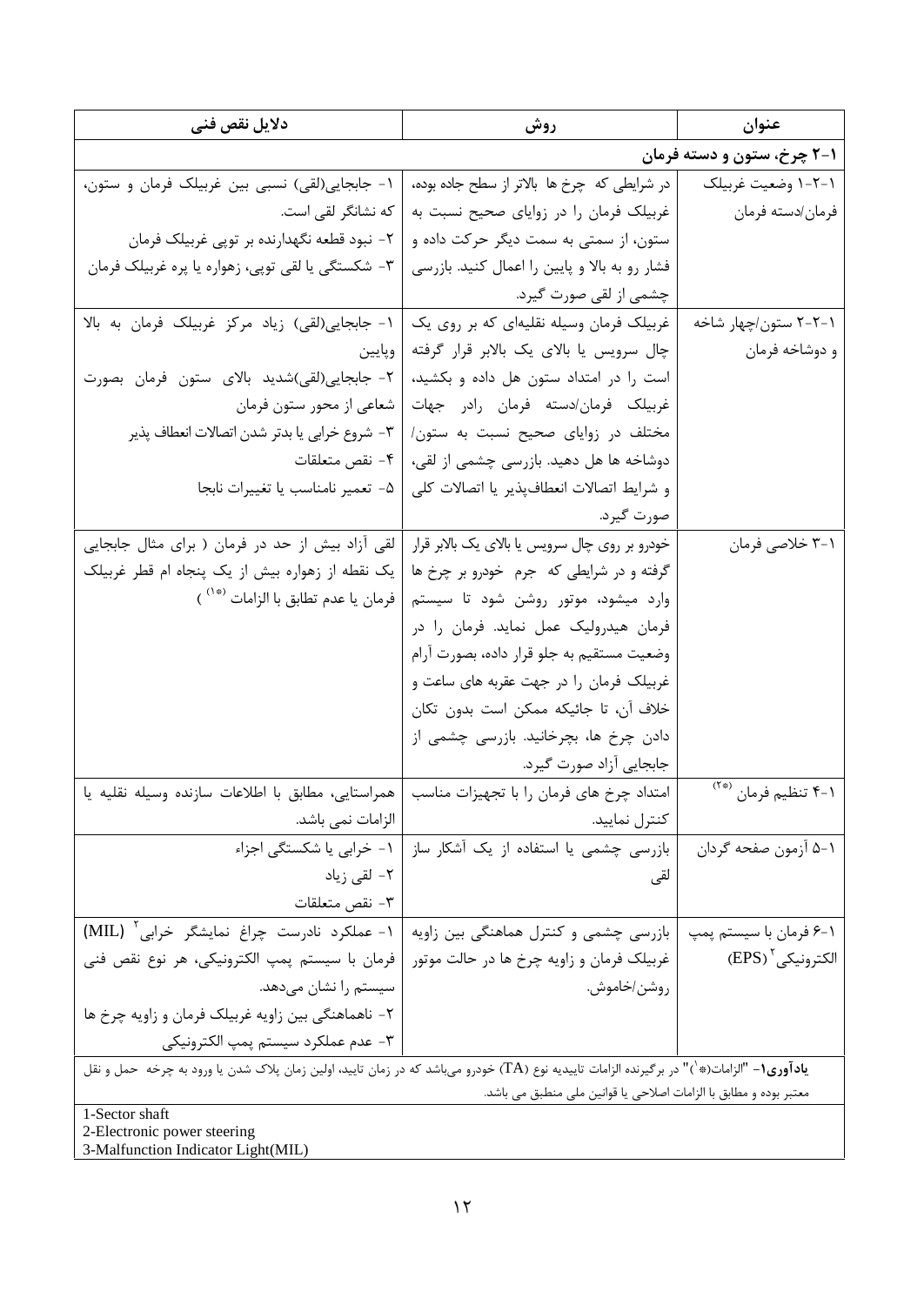| جدول ۵ – قابليت ديد |  |
|---------------------|--|
|                     |  |

| عنوان                                                                                                                                              | روش                                                               | دلايل نقص فنى                                  |
|----------------------------------------------------------------------------------------------------------------------------------------------------|-------------------------------------------------------------------|------------------------------------------------|
| مانع میدان دید راننده که بطور عمده بر دید راننده در                                                                                                | بازرسی چشمی از محل صندلی راننده                                   | ۱–۱ میدان دید                                  |
| جلو و کناره ها تاثیر بگذارد.                                                                                                                       |                                                                   |                                                |
| ١- شكستگى يا رنگ پريدگى شيشه يا صفحه شفاف                                                                                                          | بازرسی چشمی                                                       | ۲-۱ شرایط شیشه                                 |
| (مثل برچسبهای رنگی در صورتی که نصب آن مجاز                                                                                                         | ♦ با مراجعه به شكل زير وضعيت ناحيه                                |                                                |
| باشد)                                                                                                                                              | مشخص شده در شیشه جلو را کنترل نموده                               |                                                |
| ٢- شيشه يا صفحه شفاف (شامل لايه انعكاس دهنده يا                                                                                                    | و دید راننده را از این منطقه بررسی نمایید:                        |                                                |
| سایه رنگ شده) که مطابق با مشخصات الزامات نمی                                                                                                       |                                                                   |                                                |
| باشد <sup>(۱</sup> ۴ <sup>۹)</sup>                                                                                                                 |                                                                   |                                                |
| ٣- شيشه يا صفحه شفاف در شرايط غيرقابل قبول                                                                                                         | $\sqrt{2}$                                                        |                                                |
| - در منطقه A :آسیب دیدگی یا ترک خوردگی از دایره                                                                                                    |                                                                   |                                                |
| ای به قطر ۱۰mm ابزرگتر میباشد. بخشی از برچسب                                                                                                       |                                                                   |                                                |
| های نصب شده به طول بیشتر از ۵mmدر منطقه یاد                                                                                                        | منطقه A عبارت است از:                                             |                                                |
| شده ادامه یافته باشد.خرابی ها و عیوب متعددی که دید                                                                                                 | - در منطقه جاروب برف پاکن ها                                      |                                                |
| راننده را مختل نماید.                                                                                                                              | - به عرض ۲۹۰mm                                                    |                                                |
| - در دیگر مناطق: (جاروب برف پاکن)آسیب دیدگی یا                                                                                                     | - با خط مرکزی منطبق بر مرکز فرمان                                 |                                                |
| ترک خوردگی از قطر ۲۰cm بیشتر میباشد.                                                                                                               |                                                                   |                                                |
| - برچسب یا مانع دیگری به قطر بیش از ۲۰ cm در آن                                                                                                    |                                                                   |                                                |
| منطقه وجود داشته باشد.                                                                                                                             |                                                                   |                                                |
| ۱- نبود يا عدم نصب آينه يا قطعه مطابق با الزامات <sup>(*۱</sup> )                                                                                  | بازرسی چشمی                                                       | ۰۱-۳ آینه ها و                                 |
| ۲- غیرکاربردی بودن، خرابی، شل بودن یا غیر مطمئن                                                                                                    |                                                                   | تجهيزات ديد عقب                                |
| بودن آينه يا قطعه                                                                                                                                  |                                                                   |                                                |
| ۱- نبود یا عدم کارکرد برف پاک کن                                                                                                                   | بازرسی چشمی و از طریق دستورالعمل                                  | ۰۱-۴ برف پاک کن                                |
| ۲- نبود یا نقص آشکار تیغه برف پاک کن                                                                                                               |                                                                   | شيشه جلو                                       |
| ۳- خرابی یا فقدان کلید برفپاککن و یا قرارگیری                                                                                                      |                                                                   |                                                |
| در منطقه ای دور از دسترس راننده                                                                                                                    |                                                                   |                                                |
| عدم کارکرد مستمر برفپاککن به صورت اتوماتیک به                                                                                                      |                                                                   |                                                |
| هنگام روشن بودن آن                                                                                                                                 |                                                                   |                                                |
| ١-شيشه شوى بطور مناسب كار نمى كند                                                                                                                  | بازرسی چشمی و از طریق دستورالعمل                                  | $\Delta - 1$<br>شیشه شوی                       |
| خرابی یا فقدان شیشه شوی و یا قرارگیری کلید راه                                                                                                     |                                                                   | جلو                                            |
| اندازی آن در منطقه ای دور از دسترس راننده                                                                                                          |                                                                   |                                                |
| عدم عملكرد يا نقص آشكار سيستم                                                                                                                      | بازرسی چشمی و از طریق دستورالعمل                                  | ۶-۱ سیستم برفک<br>زدا و مه زدا <sup>(**)</sup> |
| <b>یادآوری۱</b> - "الزامات(*`)" در برگیرنده الزامات تاییدیه نوع (TA) خودرو میباشد که در زمان تایید، اولین زمان پلاک شدن یا ورود به چرخه  حمل و نقل |                                                                   |                                                |
|                                                                                                                                                    | معتبر بوده و مطابق با الزامات اصلاحي يا قوانين ملي منطبق مي باشد. |                                                |

ی**ادآوری ۲**- "\*<sup>"</sup>" بیانگر عناوینی است که به شرایط خودرو و نحوه استفاده آن در جاده مربوط میباشد اما برای بازرسیهای دوره ای در نظر گرفته نشده است.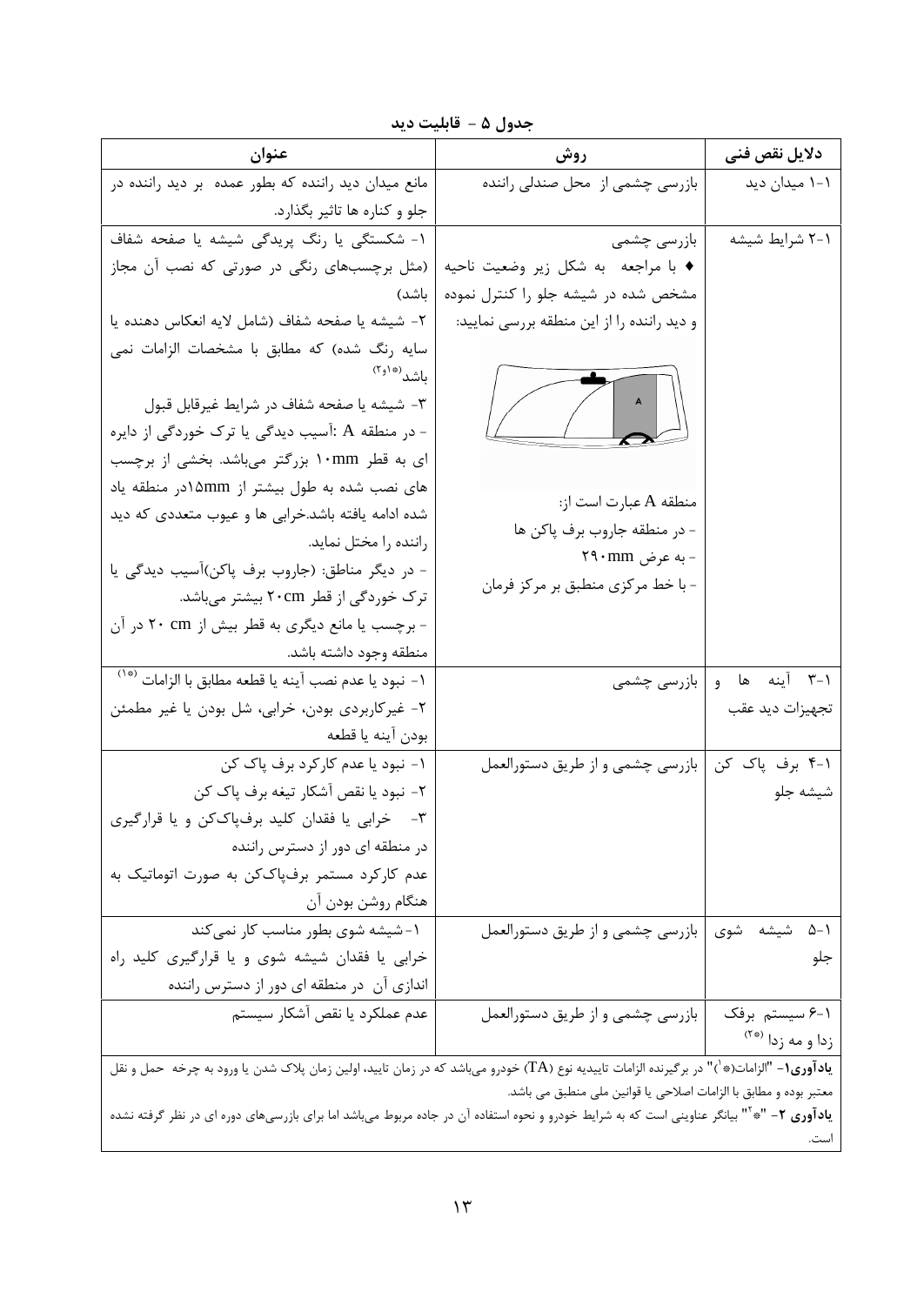| دلايل نقص                                                       | روش                                         | عنوان                                                                            |
|-----------------------------------------------------------------|---------------------------------------------|----------------------------------------------------------------------------------|
|                                                                 |                                             | ١- چراغ ها، شب نماها و تجهيزات الكتريكي                                          |
|                                                                 |                                             | ۱-۱ چراغ های جلو                                                                 |
| ١- نقص يا نبودچراغ/ منبع روشنايي (لامپ)                         | بازرسی چشمی و بررسی                         | ۱-۱-۱ شرایط و عملکرد                                                             |
| ٢- نقص يا نبود سيستم پرتوافكن ( رفلكتور يا لنز)                 | عملكر د                                     |                                                                                  |
| ٣- نصب نا مطمئن چراغ.                                           | ♦ راننده با راهنمایی آزمونگر                |                                                                                  |
| ۴- شکستگی طلقها                                                 | در خصوص روشن و خاموش                        |                                                                                  |
| ۵- کدر بودن طلق و بازتابنده چراغها                              | كردن نور چراغ هاي جلو اقدام                 |                                                                                  |
| ۶- استفاده از انواع لامپهای رنگی غیر مجاز و نور خیره            | مىنمايد                                     |                                                                                  |
| کننده سفید و یا زنونهای غیر معمول با توان بالا که خارج          |                                             |                                                                                  |
| از تجهیزات استاندارد تولید کننده خودرو بروی کاسه چراغ           |                                             |                                                                                  |
| خودرو نصب میشوند.                                               |                                             |                                                                                  |
| ۷– استفاده از هرگونه سیستم روشنایی و متعلقات غیر مجاز           |                                             |                                                                                  |
| جهت نور چراغ جلو در محدوده مشخص شده در الزامات                  | تعیین جهت نور پایین هریک                    | ۱–۱–۲ تنظیم                                                                      |
| (* <sup>۱)</sup> نیست.                                          | از چراغ های جلو در راستای                   |                                                                                  |
|                                                                 | افق با استفاده از دستگاه                    |                                                                                  |
|                                                                 | تنظيم گر نور` چراغ جلو يا                   |                                                                                  |
|                                                                 | پرده آزمون.                                 |                                                                                  |
| ۱- کلید مطابق با الزامات <sup>(*</sup> ` عمل نمیکند (تعداد چراغ | بازرسی چشمی وبررسی                          | ۰۱–۲ خاموش و روشن کردن                                                           |
| های جلویی که همزمان روشن می شوند).                              | عملكرد                                      |                                                                                  |
| ۲- نقص در عملکرد وسیله کنترل                                    |                                             |                                                                                  |
| ۱- رنگ، موقعیت یا شدت نور منتشر شده از چراغ مطابق با            | بازرسی چشمی وبررسی                          | ۰۱–۲ تطابق با الزامات <sup>(*۰</sup> )                                           |
| الزامات <sup>(*')</sup> نيست                                    | عملكرد                                      |                                                                                  |
| ۲- روی لنز یا منبع روشنایی عوارضی است که آشکارا شدت             |                                             |                                                                                  |
| نور را کاهش یا رنگ منتشر شده را تغییر میدهد.                    |                                             |                                                                                  |
| ۳- عدم سازگاری بین نوع لامپ و چراغ.                             |                                             |                                                                                  |
|                                                                 | بازرسی چشمی و در صورت   ۱- عدم کارکرد وسیله | ۱-۱-۵ وسایل تراز کننده (در                                                       |
| ۲- نوع دستی آن را از محل استقرار راننده (صندلی) نتوان           | امکان بررسی عملکرد                          | صورتی که نصب آن الزامی                                                           |
| به کار گرفت.                                                    |                                             | باشد)                                                                            |
| عدم كاركرد وسيله                                                |                                             | ۰۱-۱-۶ وسیله تمیز کننده (در   بازرسی چشمی و در صورت                              |
|                                                                 | امکان بررسی عملکرد                          | صورتی که نصب آن الزامی                                                           |
|                                                                 |                                             | باشد)                                                                            |
|                                                                 |                                             | 1-٢ چراغ های موقعیت جلو و عقب ٰ، چراغ های نشانگر جانبی ٔ و چراغ های منتهی الیه ٔ |
| ١- نقص منبع روشنايي (لامپ)                                      | بازرسی چشمی وبررسی                          | ۱-۲-۱ شرایط و عملکرد                                                             |
| ٢- نقص لنز                                                      | عملكرد                                      |                                                                                  |
| ٣- نصب نا مطمئن چراغ.                                           |                                             |                                                                                  |
|                                                                 |                                             |                                                                                  |

جدول ۶ -چراغ ها، شب نماها و تجهیزات الکتریکی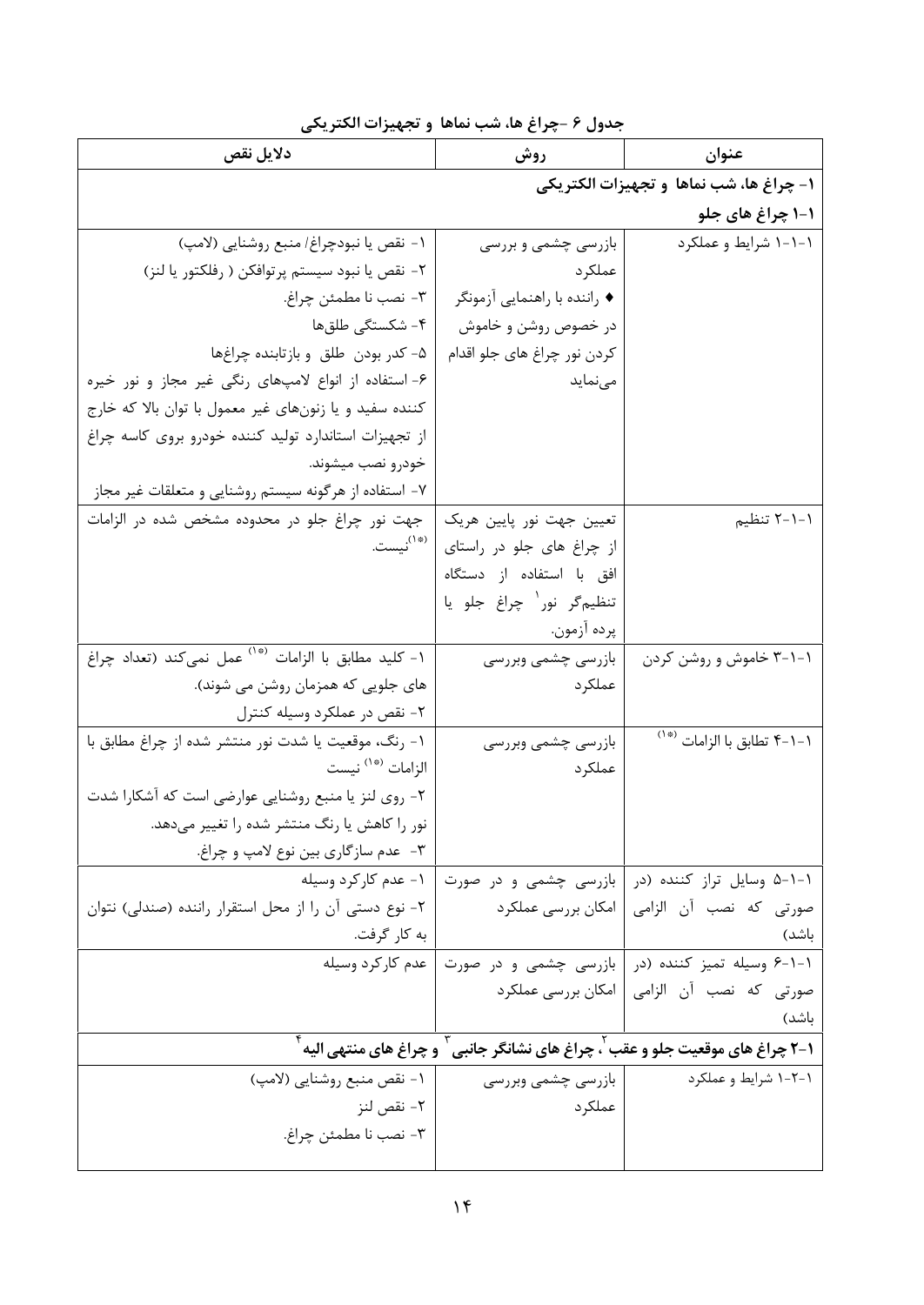| دلايل نقص                                                          | روش                            | عنوان                                               |
|--------------------------------------------------------------------|--------------------------------|-----------------------------------------------------|
| ۱- کلید مطابق با الزامات <sup>(*</sup> ' <sup>)</sup> عمل نمی کند. | بازرسى چشمى وبررسى             | ۲-۲-۱ خاموش و روشن کردن                             |
| ٢- نقص در عملكرد وسيله كنترل.                                      | عملكرد                         |                                                     |
|                                                                    |                                |                                                     |
| ۱- رنگ، موقعیت یا شدت نور منتشر شده از چراغ مطابق با               | بازرسى چشمى وبررسى             | ۲-۲-۲ تطابق با الزامات <sup>(*</sup> '              |
| الزامات <sup>(*</sup> ' نيست                                       | عملكرد                         |                                                     |
| روی لنز یا منبع روشنایی عوارضی است که آشکارا شدت                   |                                |                                                     |
| نور را کاهش یا رنگ منتشر شده را تغییر می دهد.                      |                                |                                                     |
|                                                                    |                                | ۰۱–۳ چراغ های ترمز                                  |
| ١- نقص منبع روشنايي                                                | بازرسى چشمى وبررسى عملكرد      | ۱-۳-۱ شرایط و عملکرد                                |
| ٢- نقص لنز                                                         |                                |                                                     |
| ٣- نصب نا مطمئن چراغ.                                              |                                |                                                     |
| ۱- کلید مطابق با الزامات <sup>(*</sup> `` عمل نمیکند               | بازرسی چشمی و بررسی عملکرد     | ۰-۳-۲ خاموش و روشن کردن                             |
| ٢- نقص در عملكرد وسيله كنترل                                       |                                |                                                     |
| ۲- رنگ، موقعیت یا شدت نور منتشر شده از چراغ مطابق                  | بازرسی چشمی وبررسی عملکرد      | ۰۱–۳–۳ تطابق با الزامات <sup>(*۰)</sup>             |
| با الزامات <sup>(* ۱</sup> ) نيست                                  |                                |                                                     |
|                                                                    |                                |                                                     |
|                                                                    |                                | <b>۱-۴ چراغ های راهنما و اعلام خطر</b> <sup>۵</sup> |
| ۱- نقص منبع روشنايي                                                | بازرسی چشمی و بررسی عملکرد     | ۱-۴-۱ شرایط و عملکرد                                |
| ٢- نقص لنز                                                         |                                |                                                     |
| ٣- نصب نا مطمئن چراغ.                                              |                                |                                                     |
| کلید مطابق با الزامات <sup>(*</sup> `` عمل نمی کند                 | بازرسی چشمی وبررسی عملکرد      | ۱-۴-۲ خاموش و روشن کردن                             |
| رنگ، موقعیت یا شدت نور منتشر شده از چراغ مطابق با                  | بازرسى چشمى وبررسى عملكرد      | ۰۱–۳ تطابق با الزامات <sup>(*۰</sup>                |
| الزامات <sup>(*۱)</sup> نيست                                       |                                |                                                     |
| دفعات چشمک زنی مطابق با الزامات <sup>(*</sup> `` نیست              | بازرسی چشمی وبررسی عملکرد      | ۰۱–۴-۴ فرکانس چشمک زدن                              |
|                                                                    |                                | ۰۱-۵ چراغ های مه شکن جلو و عقب                      |
| ۱- نقص منبع روشنايي                                                | بازرسی چشمی وبررسی عملکرد      | ۱-۵-۱ شرایط و عملکرد                                |
| ٢- نقص لنز                                                         |                                |                                                     |
| ٣- نصب نا مطمئن چراغ.                                              |                                |                                                     |
| با وجود الگوی خط قطع ً ، چراغ مهشکن در راستای افق                  | با توجه به عملكردچراغ جلو و با | ۰-۵-۲هم راستایی <sup>(۳*)</sup>                     |
| تنظيم نميشود .                                                     | استفاده از تنظیمگر آن          |                                                     |
| كليد مطابق با الزامات <sup>(*</sup> ' عمل نمى <i>ك</i> ند.         | بازرسی چشمی و بررسی عملکرد     | ۰-۵-۳ خاموش و روشن کردن                             |
| ١- رنگ، موقعیت یا شدت نور منتشر شده از چراغ                        | بازرسی چشمی و بررسی عملکرد     | ۱−۵−۴ تطابق با الزامات <sup>(∗۰)</sup>              |
| مطابق با الزامات <sup>(*`)</sup> نيست                              |                                |                                                     |
| ۲- سیستم مطابق با الزامات <sup>(*</sup> ``عمل نمی <i>ک</i> ند.     |                                |                                                     |
|                                                                    |                                |                                                     |
|                                                                    |                                |                                                     |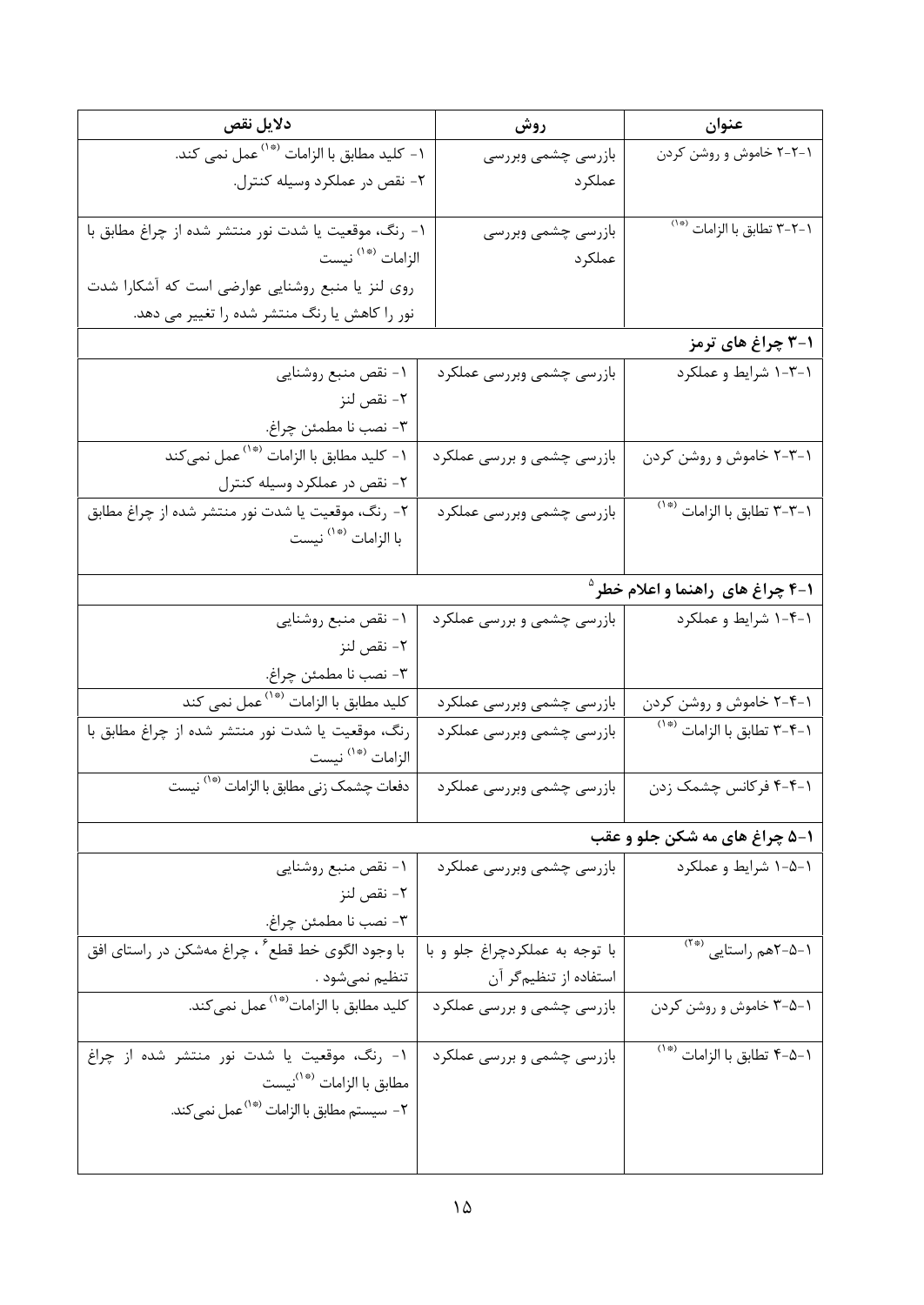| دلايل نقص                                                    | روش                                                                                                                       | عنوان                                            |
|--------------------------------------------------------------|---------------------------------------------------------------------------------------------------------------------------|--------------------------------------------------|
|                                                              |                                                                                                                           | ۱-۶ چراغ های دنده عقب                            |
| ١- نقص منبع روشنايي                                          | بازرسی چشمی و بررسی عملکرد                                                                                                | ۱-۶-۱ شرایط و عملکرد                             |
| ٢- نقص لنز                                                   |                                                                                                                           |                                                  |
| ٣- چراغ بطور مطمئن نصب نشده است.                             |                                                                                                                           |                                                  |
| ١- رنگ، موقعیت یا شدت نور منتشر شده از چراغ                  | بازرسی چشمی و بررسی عملکرد                                                                                                | ۱–۶–۲ تطابق با الزامات <sup>(*۰)</sup>           |
| مطابق با الزامات <sup>(*`)</sup> نيست.                       |                                                                                                                           |                                                  |
| ۲- سیستم مطابق با الزامات <sup>(*`</sup> `عمل نمی کند.       |                                                                                                                           |                                                  |
| کلید مطابق با الزامات <sup>(*۱</sup> ) عمل نمی <i>ک</i> ند.  | بازرسي چشمي وبررسي عملكرد                                                                                                 | ۰-۶-۳ خاموش و روشن کردن                          |
|                                                              |                                                                                                                           | ۰۱–۷ چراغ پلاک عقب                               |
| ١- چراغ نور را مستقيم به عقب خودرو مي تاباند                 | بازرسی چشمی و بررسی عملکرد                                                                                                | ۱-۷-۱ شرایط و عملکرد                             |
| ٢- نقص منبع روشنايي                                          |                                                                                                                           |                                                  |
| ٣- نصب نا مطمئن چراغ.                                        |                                                                                                                           |                                                  |
| ۴- نصب هرگونه LED و چراغ اضافی روی سطح                       |                                                                                                                           |                                                  |
| پلاک                                                         |                                                                                                                           |                                                  |
| ۵- دروشن و خاموش شدن چراغ پلاک عقب به                        |                                                                                                                           |                                                  |
| صورت مستقل از چراغهای موقعیت، نور بالا و پایین، مه           |                                                                                                                           |                                                  |
| شكن                                                          |                                                                                                                           |                                                  |
| سیستم مطابق با الزامات <sup>(*۱)</sup> عمل نمی کند.          | ا بازرسی چشمی و بررسی عملکرد                                                                                              | ١-٢-٢ تطابق با الزامات (* ١)                     |
|                                                              | ۱–۸٪ شبiما ها <sup>۷</sup> ، علامتهای انعکاسی (شبiما) <sup>۸</sup> و  صفحات علامت دهنده نصب شده در عقب <sup>۹</sup> خودرو |                                                  |
| ۱- نقص یا خرابی در تجهیزات انعکاسی                           | بازرسی چشمی                                                                                                               | ۱–۸–۱ شرایط                                      |
| ٢- نصب نا مطمئن رفلكتور.                                     |                                                                                                                           |                                                  |
| بازتابش نا منطبق با الزامات از نظر رنگ یا موقعیت             |                                                                                                                           | ۱-۸-۲ تطابق با الزامات (* ۱)        بازرسی چشمی  |
|                                                              |                                                                                                                           | ۰۱–۹ خبر دهنده های۱۰ الزامی برای تجهیزات روشنایی |
|                                                              | ۱-۹-۱ شرایط و عملکرد مسلم از بازرسی چشمی و بررسی عملکرد از عدم عملکرد.                                                    |                                                  |
| عدم تطابق با الزامات <sup>(*</sup> ')                        | بازرسی چشمی و بررسی عملکرد                                                                                                | ١-٩-٢ تطابق با الزامات (* ١)                     |
| ١- نصب نا مطمئن اجزاء ثابت                                   | بازرسی چشمی: درصورت امکان،                                                                                                | ١-١٠ اتصالات الكتريكي بين                        |
| ٢- مشاهده عايق خراب يا صدمه ديده                             | برقراري اتصال الكتريكي را بررسي                                                                                           | وسیله نقلیه کشنده و تریلر یا                     |
| ٣- اتصالات الكتريكي تريلر يا وسيلهنقليه كشنده درست           | كنيد.                                                                                                                     | نيمه تريلر                                       |
| عمل نمي كنند.                                                |                                                                                                                           |                                                  |
| ۱–  مشاهده سیم کشی ناایمن یا بدون ایمنی کافی                 | بازرسی چشمی خودرو در حالی                                                                                                 | ۱–۱۱ سیم کشی الکتریکی                            |
| ۲- مشاهده سیم کشی آسیب دیده                                  | که بر روی یک چال یا یک                                                                                                    | (دسته سیم)                                       |
| ٣- مشاهده عايق خراب يا صدمه ديده                             | بالابر،قرار دارد.( شامل محفظه                                                                                             |                                                  |
|                                                              | موتور حسب مورد ).                                                                                                         |                                                  |
| ۱- یک چراغ/ شبنما مطابق با الزامات <sup>(*</sup> `` نصب نشده | بازرسی چشمی وبررسی عملکرد                                                                                                 | ۱-۱۲ چراغ ها وشبنماهای                           |
| است .                                                        |                                                                                                                           | غير الزامي (* ٢)                                 |
| ۲- عملکرد چراغ مطابق با الزامات <sup>(*</sup> `` نيست.       |                                                                                                                           |                                                  |
| ٣- چراغ/شبنما بطور مطمئن نصب نشده است.                       |                                                                                                                           |                                                  |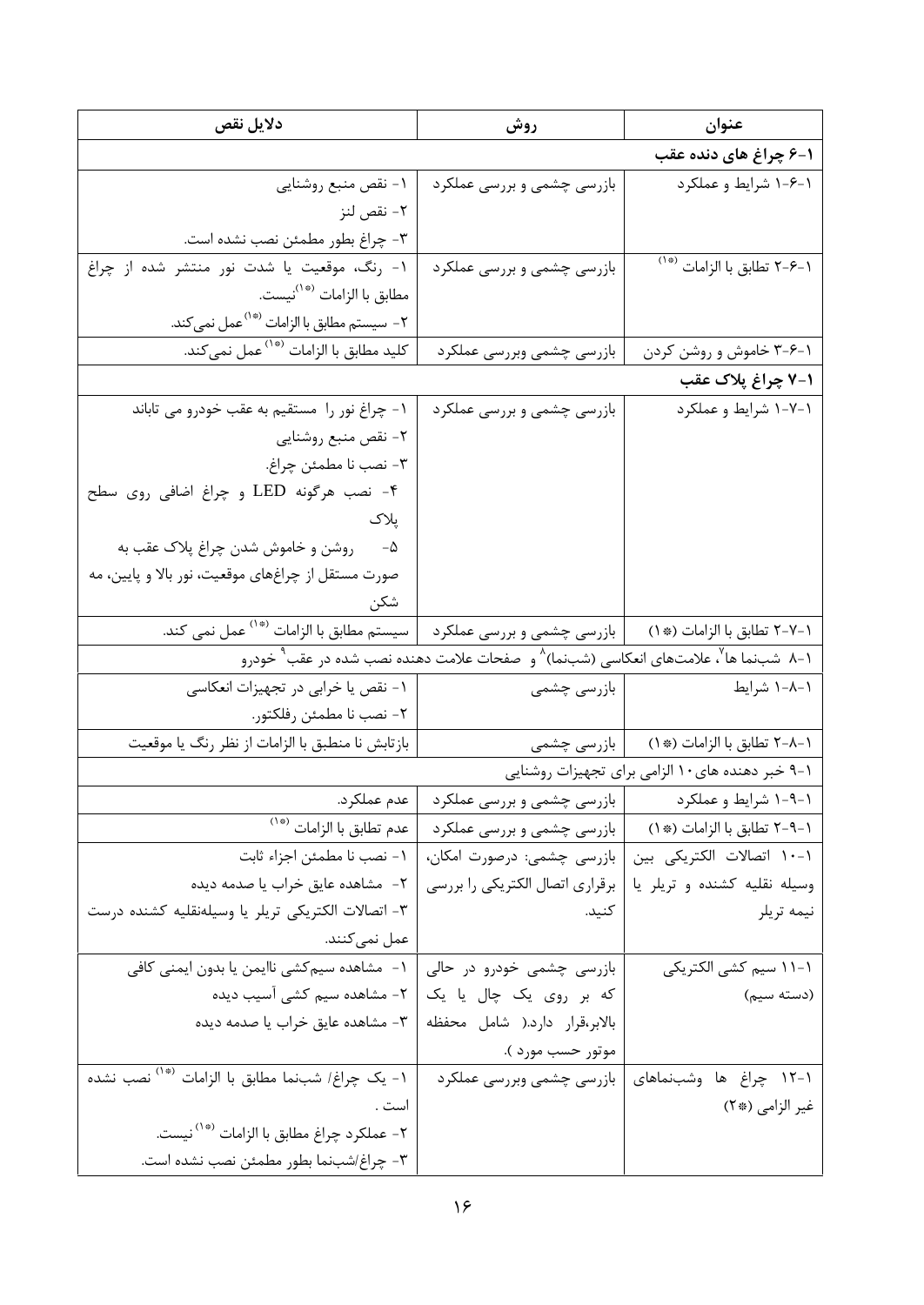| دلايل نقص                                                                                                                                                    | روش                    | عنوان           |
|--------------------------------------------------------------------------------------------------------------------------------------------------------------|------------------------|-----------------|
| ۱– شل شدگے،                                                                                                                                                  | بازرسی چشمی            | ۱–۱۳ باتری (ها) |
| ۲– نشتے ِ                                                                                                                                                    |                        |                 |
| ٣- كليد معيوب (اگر ضرورت داشته باشد)                                                                                                                         |                        |                 |
| ۴- فیوزهای معیوب (اگر ضرورت داشته باشد)                                                                                                                      |                        |                 |
| ۵- تهویه نامناسب (اگر ضرورت داشته باشد)                                                                                                                      |                        |                 |
| <b>یادآوری۱</b> − "الزامات(*`)" در برگیرنده الزامات تاییدیه نوع (TA) خودرو میباشد که در زمان تایید، اولین زمان پلاک شدن یا ورود به چرخه حمل و نقل            |                        |                 |
| معتبر بوده و مطابق با الزامات اصلاحی یا قوانین ملی منطبق می باشد.                                                                                            |                        |                 |
| <b>یادآوری ۲</b> – "* <sup>۱۲</sup> بیانگر عناوینی است که به شرایط خودرو و نحوه استفاده آن در جاده مربوط میباشد اما برای بازرسیهای دوره ای در نظر گرفته نشده |                        |                 |
|                                                                                                                                                              |                        | است.            |
| 1- Headlamp aiming device                                                                                                                                    | 8- Conspicuity marking |                 |
| 2- front and rear position lamps                                                                                                                             | 9- rear marker plates  |                 |
| 3- side marker lamps                                                                                                                                         | 10-tell-tales          |                 |
| 4- End outline marker lamps                                                                                                                                  |                        |                 |
| 5- hazard warning lamps                                                                                                                                      |                        |                 |
| 6- Cut-off line                                                                                                                                              |                        |                 |
| 7- retro-reflectors                                                                                                                                          |                        |                 |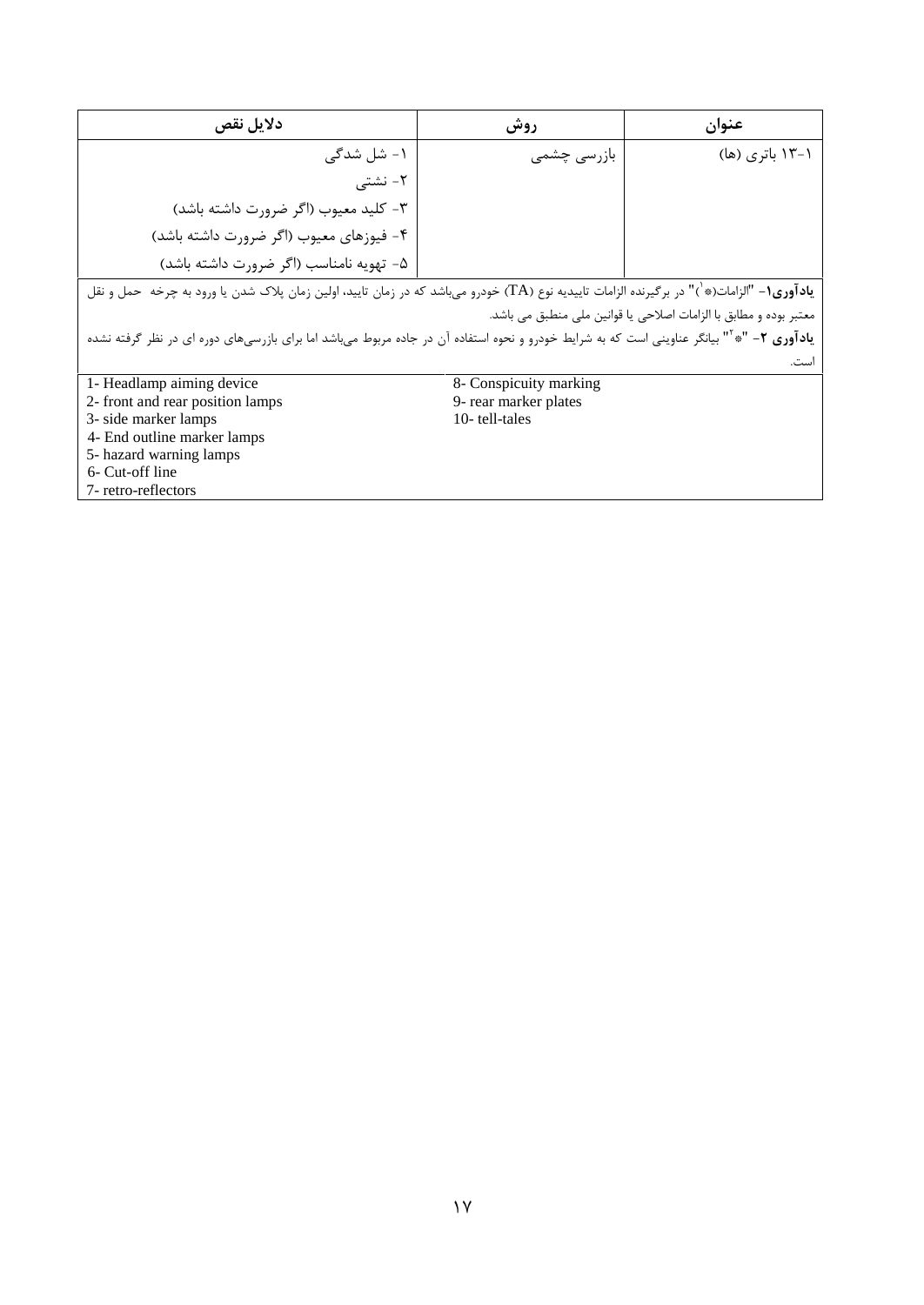# جدول ٧- محورها، چرخ ها، تایر ها و سیستم تعلیق

| دلايل نق <i>ص</i> فن <i>ي</i>                         | روش                                                        | عنوان                   |                  |
|-------------------------------------------------------|------------------------------------------------------------|-------------------------|------------------|
|                                                       | ۱- محورها، چرخ ها، تایر ها و سیستم تعلیق                   |                         |                  |
|                                                       |                                                            | محورها                  | $1 - 1$          |
| ۱- ترک برداشتن یا تغییر شکل دادن محور                 | بازرسی چشمی خودرویی که روی چال                             | محورها                  | $1 - 1 - 1$      |
|                                                       | سرویس یا بالای یک بالابر قرار گرفتهاست.   ۲- شل شدگی اتصال |                         |                  |
|                                                       | می قوان از آشکارساز های لقی چرخ   ۳- تعمیریا تعویض نامناسب |                         |                  |
|                                                       | استفاده نمود و توصیه میشود برای                            |                         |                  |
|                                                       | خودروهایی که بیش از ۳/۵ تن جرم خالص                        |                         |                  |
|                                                       | دارند از آنها استفاده شود                                  |                         |                  |
| ۱- ترک برداشتن توپی محور                              | بازرسی چشمی خودرویی که روی چال                             | توپى                    | $Y - 1 - 1$      |
| ۲- ساییدگی بیش از حد پین اتصال گردان آ                | سرویس یا بالای یک بالابر قرار گرفته است.                   | محور '( بن محور اکسل)   |                  |
| (شاه پین) و/ یا بوش ها                                | میتوان از آشکارسازهای لقی چرخ استفاده                      |                         |                  |
| ۳- جابجایی بیش از حد بین توپی محور و                  | نمود و توصیه می شود برای خودرو هایی که                     |                         |                  |
| محور يكيارچه آ                                        | بیش از ۳/۵ تن جرم خالص دارند از آنها                       |                         |                  |
| ۴– لق شدن پین توپی بر روی محور                        | استفاده شوند. یک نیروی قائم یا جانبی به هر                 |                         |                  |
|                                                       | چرخ اعمال کرده و میزان جابجایی بین میل                     |                         |                  |
|                                                       | محور و میل فرمان را ثبت نمایید.                            |                         |                  |
| ١- لقي بيش از حد بلبرينگ چرخ                          | بازرســی چشــمی خــودرویی کــه روی چــال                   | بلبر ينگهاي             | $T - 1 - 1$      |
| ٢- بلبرينگ چرخ بسيار سفت شده يا                       | سرویس یا بالای یک بالابر قـرار گرفتـه اسـت.                |                         | چرخ              |
| چسبیده است.                                           | می توان از آشکارسازهای لقی چـرخ اســتفاده                  |                         |                  |
|                                                       | نمود و توصیه میشود برای خودرو هـایی کـه                    |                         |                  |
|                                                       | بـیش از ۳/۵ تــن جــرم خــالص دارنــد از آنهــا            |                         |                  |
|                                                       | استفاده شود چرخ را تکان داده یا یک نیـروی                  |                         |                  |
|                                                       | افقے بـه هـر چـرخ اعمـال کـرده و ميـزان                    |                         |                  |
|                                                       | جابجایی به سمت بالای چرخ نسبت بـه تـوپی                    |                         |                  |
|                                                       | محور را ثبت نماييد.                                        |                         |                  |
|                                                       |                                                            | <b>1-1 حرخهاوتايرها</b> |                  |
| ۱- شل یا گم شدن مهره ها یا پیچ های چرخ                | بازرسی چشمی                                                | ۱ -۲-۱ توپی چرخ         |                  |
| ۲- ساییده شدن یا آسیب دیدن توپی چرخ                   |                                                            |                         | جاده( محور اصلی) |
| ۱- هرگونه عیب جوشکاری یا ترک برداشتن                  | بازرسی چشمی چرخ های خودرو از دو طرف که                     |                         | ۲-۲-۲ چرخ ها     |
| ۲- تایر به درستی روی رینگ جا نخورده                   | روی چال سرویس یا بالای یک بالابر قرار گرفته                |                         |                  |
| است.                                                  | باشد.                                                      |                         |                  |
| ۳- چرخ کج شده یا تایرها ساییده شده است.               |                                                            |                         |                  |
| ۴- اندازه و نوع چرخ مطابق با الزامات <sup>(*</sup> ') |                                                            |                         |                  |
| نبوده و بر ایمنی اثر گذار است.                        |                                                            |                         |                  |
|                                                       |                                                            |                         |                  |
|                                                       |                                                            |                         |                  |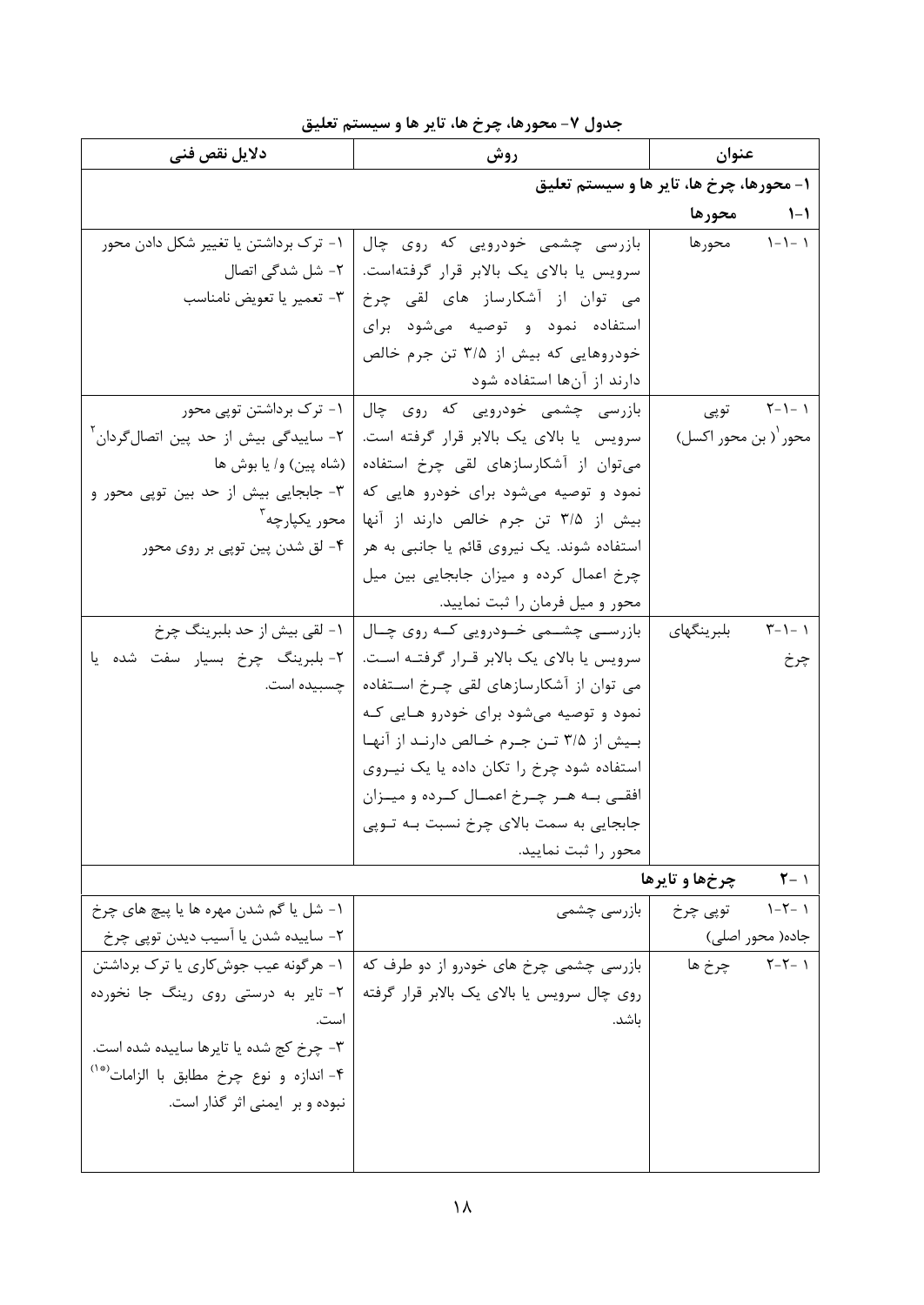| دلایل نقص فنی                                                   | روش                                                 | عنوان                                  |
|-----------------------------------------------------------------|-----------------------------------------------------|----------------------------------------|
| ١- اندازه، ظرفيت تحمل بار و علامت مصوب تاير                     | بازرسی چشمی قسمت داخلی تایر هم از طریق              | تايرها<br>$T - T - 1$                  |
| ً مطابق با الزامات <sup>(*</sup> `` اثر گذار بر   ايمنى حركت در | چرخاندن فرمان هنگامی که خودرو روی زمین              |                                        |
| جادہ نم <i>ی</i> باشد.                                          | نبوده و روی چال سرویس یا بالای بالابر است و         |                                        |
| ٢- تايرهايي با اندازه متفاوت بر روى همان محور يا                | هم از طريق جلو و عقب بردن خودرو روى چال             |                                        |
| همان چرخ                                                        | سرويس                                               |                                        |
| ۳- تایر هایی با کارکرد متفاوت بر روی همان محور                  |                                                     |                                        |
| (رادیال یا cross-ply)                                           |                                                     |                                        |
| ۴- هرگونه آسیب یا بریدگی جدی تایر                               |                                                     |                                        |
| ۵- عمق آج سطح تماس تاير مطلبق با الزامات <sup>(*</sup> ')       |                                                     |                                        |
| نميباشد.                                                        |                                                     |                                        |
| ۶– سایش تایر به سبب در گیر شدن با سایر اجزا                     |                                                     |                                        |
| ٧- تایر هایی که مجددا شیار زده شدهاند مطابق با                  |                                                     |                                        |
| الزامات <sup>(* ١</sup> ) نيستند.                               |                                                     |                                        |
| ٨- سيستم نمايش فشار هوا بد عمل كرده يا به                       |                                                     |                                        |
| وضوح غيرقابل استفاده است.                                       |                                                     |                                        |
| ۹-۔ هر گونه تورم و کندگی از دور یا آج-                          |                                                     |                                        |
| های تایر و یا در معرض دید قرار گرفتن                            |                                                     |                                        |
| الياف مربوطه                                                    |                                                     |                                        |
| ۱۰- عمق آج ها از شاخص پایین تر می-                              |                                                     |                                        |
| باشد.                                                           |                                                     |                                        |
| ۱۱- رینگ و تایر استانداردی که توسط                              |                                                     |                                        |
| خودرو ساز توصيه نشده باشد.                                      |                                                     |                                        |
|                                                                 |                                                     | $\mathbf{r}-\mathbf{v}$<br>سيستم تعليق |
| ۱– اتصال غیرایمن فنرها به شاسی یا محور                          | ِ بازرسی چشمی خودرویی که روی چال سرویس یا ا         | فنر ها و ميل<br>$1 - 7 - 1$            |
| ۲- متعلقات فنر آسیب دیده و یا دارای ترک                         | بالای یک بالابر قرار گرفته است. می توان از آشکارساز | تعادل                                  |
| هستند.                                                          | های لقی چرخ استفاده نمود و توصیه می شود برای        |                                        |
| ٣- جدا شدن يا فقدان فنر                                         | خودروهایی که بیش از ۳/۵ تن جرم خالص دارند از آنها   |                                        |
| ۴- تعمير و يا تعويض نامناسب                                     | استفاده شود.                                        |                                        |
| ١- اتصال غير ايمن كمك فنر به شاسي يا محور                       | بازرسی چشمی خودرویی که روی چال یا بالای             | ۲-۲-۲ کمک فنر                          |
| ۲- کمک فنر $\,$ آسیب دیده، وجود نشتی یا بد                      | یک بالابر قرار گرفته است یا استفاده از تجهیزات      |                                        |
| عمل كردن كمك فنر.                                               | خاص (مکانیزه) (اگر در دسترس باشند).                 |                                        |
| ١- اختلاف فاحش بين چپ و راست(اختلاف                             | استفاده از تجهیزات خاص( مکانیزه) و مقایسه           | ۱-۲-۲-۱ أزمون                          |
| شاخصهای کیفی بین کمک فنر چپ و راست                              | كردن اختلافات چپ/راست و يا مقادير مطلق داده         | کاراًیی میرایی (*``                    |
| یک محور بیش از ۵۰٪ است).                                        | شده توسط سازنده.                                    |                                        |
| ۲- دست نیافتن به حداقل مقادیر داده شده                          |                                                     |                                        |
| ١- اتصال غير ايمن اجزا به شاسي يا محور                          | بازرسی چشمی خودرویی که روی چال سرویس یا             | ۱ -۳-۳ میل های گاردان ٰ                |
| اجزای آسیب دیده، ترک برداشته یا به شدت                          | بالای یک بالابر قرار گرفته است. می توان از          | ،بازوهای کنترل چـرخ هـا <sup>۵</sup>   |
| خوررده و پوسیده شده باشند.                                      | آشکارسازهای لقی چرخ استفاده نمود و توصیه می         | ،بازوهای تعلیق و جناغی ً               |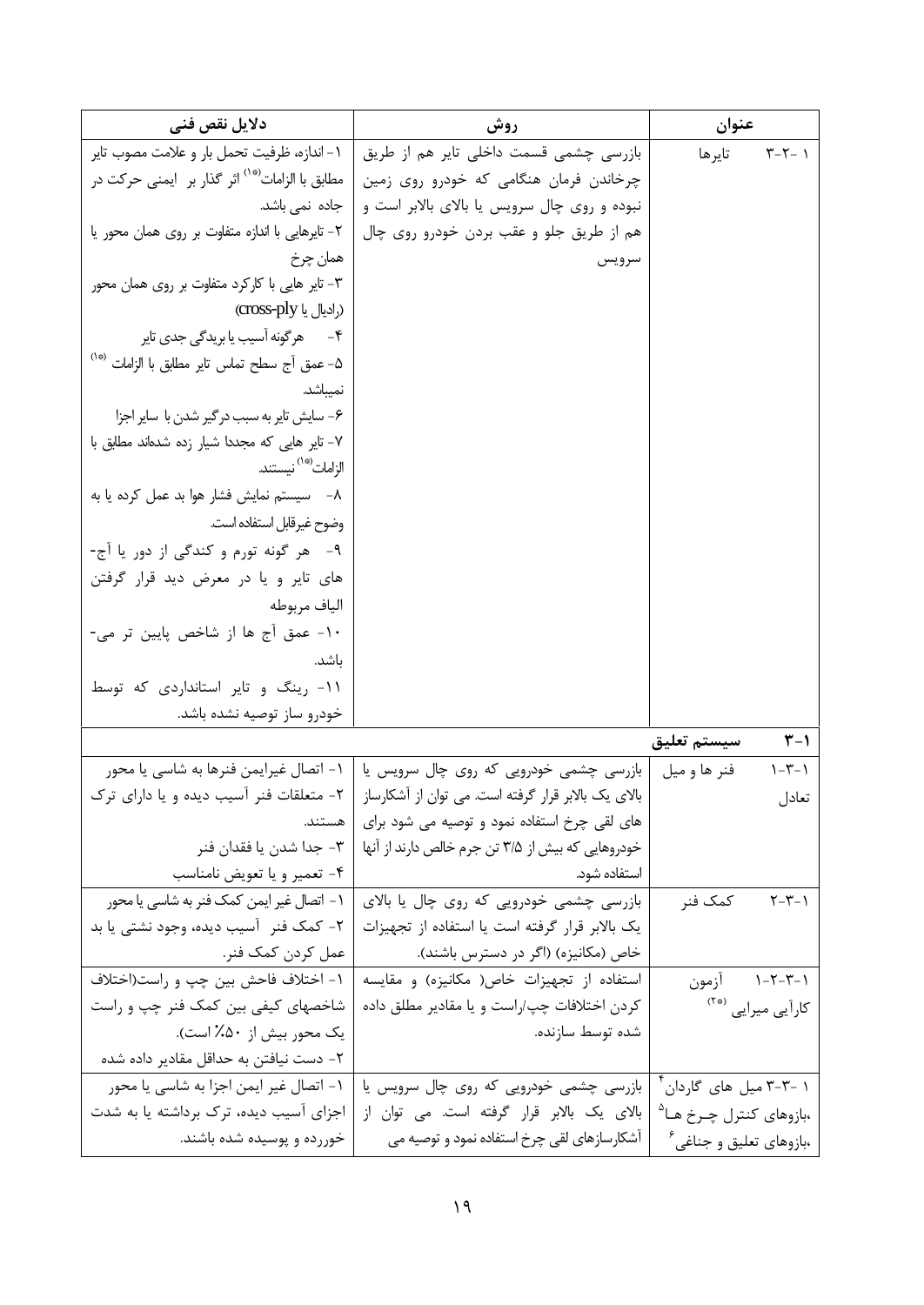| دلايل نقص فنى                                                                                                                                                  | روش                                                                                                                                               | عنوان      |                     |
|----------------------------------------------------------------------------------------------------------------------------------------------------------------|---------------------------------------------------------------------------------------------------------------------------------------------------|------------|---------------------|
| ٣- تعمير ويا تعويض نامناسب                                                                                                                                     | شود برای خودرو هایی که بیش از ۳/۵ تن جرم خا لص                                                                                                    |            |                     |
|                                                                                                                                                                | دارند از آنها استفاده شود.                                                                                                                        |            |                     |
| ۱ - سایش بیش از حد در اتصال گردان( یا شاه                                                                                                                      | بازرسی چشمی خودرویی که روی چال سرویس یا بالای                                                                                                     | اتصالات    | $Y - Y - 1$         |
| پين) و/يا بوش ها يا محل اتصالات سيستم تعليق                                                                                                                    | یک بالابر قرار گرفته است. می توان از آشکارساز های                                                                                                 |            | تعليق               |
| ٢- نبودن گردگير يا خراب شدن آن                                                                                                                                 | لقی چرخ استفاده نمود و توصیه میشود برای خودرو                                                                                                     |            |                     |
|                                                                                                                                                                | هایی که بیش از ۳/۵ تن جرم خالص دارند از آنها                                                                                                      |            |                     |
|                                                                                                                                                                | استفاده شود.                                                                                                                                      |            |                     |
|                                                                                                                                                                |                                                                                                                                                   |            |                     |
| ١– غير قابل استفاده بودن سيستم                                                                                                                                 | بازرسی چشمی                                                                                                                                       | تعليق بادى | $\Delta-\Upsilon-1$ |
| ۲– هرگونه آسیب، تغییر و یا خرابی اجزا به گونهای که                                                                                                             |                                                                                                                                                   |            |                     |
| به صورت جدی بر عملکرد سیستم اثر بگذارد.                                                                                                                        |                                                                                                                                                   |            |                     |
| ٣- نشت قابل شنيدن سيستم .                                                                                                                                      |                                                                                                                                                   |            |                     |
|                                                                                                                                                                | <b>یادآوری۱</b> – "الزامات(*`)" در برگیرنده الزامات تاییدیه نوع (TA) خودرو میباشد که در زمان تایید، اولین زمان پلاک شدن یا ورود به چرخه حمل و نقل |            |                     |
|                                                                                                                                                                | معتبر بوده و مطابق با الزامات اصلاحی یا قوانین ملی منطبق می باشد.                                                                                 |            |                     |
| ی <b>ادآوری ۲</b> – "* <sup>۱</sup> " بیانگر عناوینی است که به شرایط خودرو و نحوه استفاده آن در جاده مربوط میباشد اما برای بازرسیهای دوره ای در نظر گرفته نشده |                                                                                                                                                   |            |                     |
|                                                                                                                                                                |                                                                                                                                                   |            | است.                |
| 1- Stub axle                                                                                                                                                   |                                                                                                                                                   |            |                     |
| 2-Swivel pin<br>3-Axle beam                                                                                                                                    |                                                                                                                                                   |            |                     |
| 4-Torque tubes                                                                                                                                                 |                                                                                                                                                   |            |                     |

5- Radius arms<br>6- Wishbones and suspension arms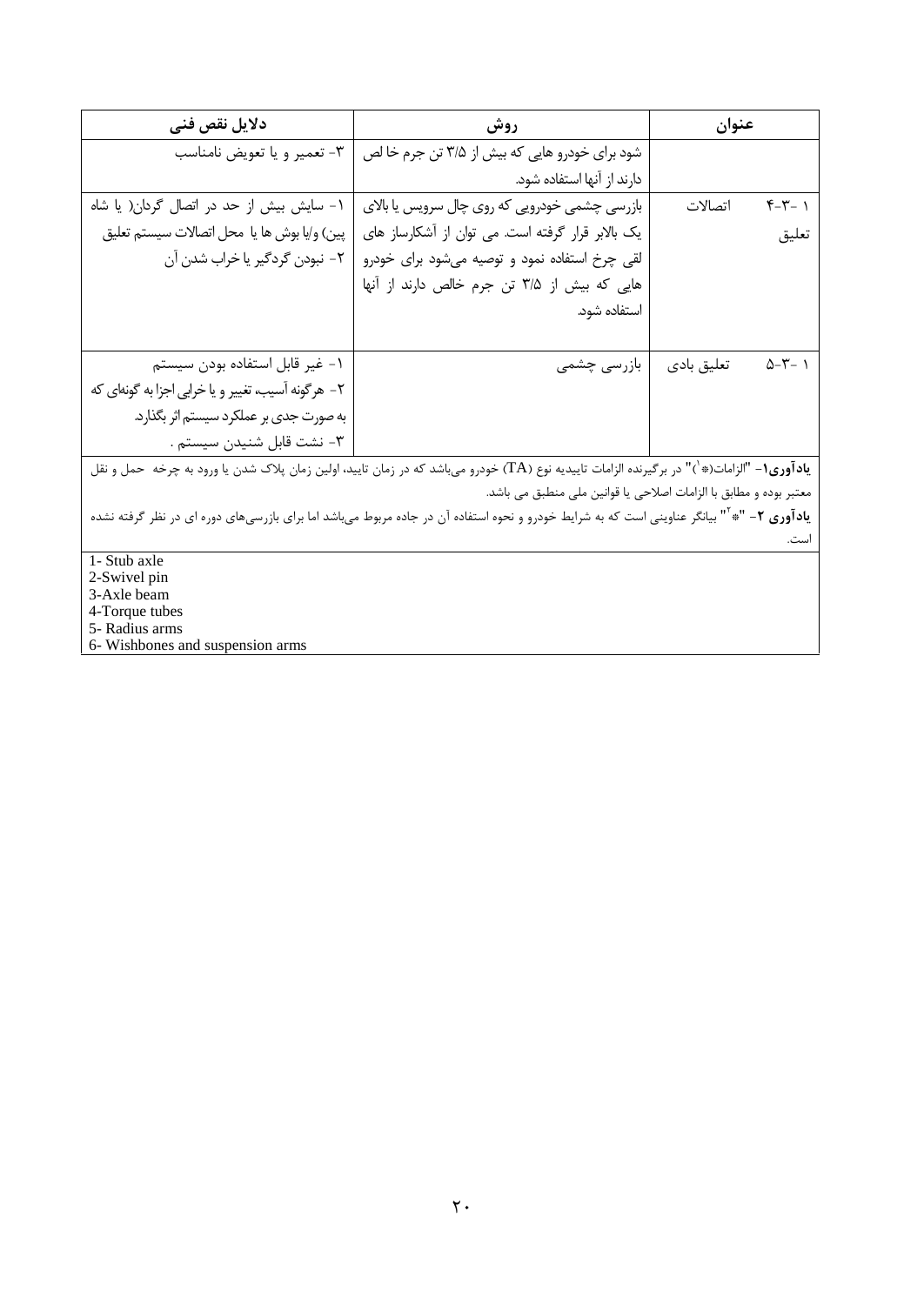| دلايل نقص فنى                                                | روش                               | عنوان                         |
|--------------------------------------------------------------|-----------------------------------|-------------------------------|
|                                                              |                                   | ۱- شاسی، کابین و بدنه         |
|                                                              |                                   | ۱-۱ شاسی یا فریم و اتصالات آن |
| ١- ترك برداشتن يا تغيير شكل هركدام از متعلقات شاسي           | بازرسی چشمی خودرویی که روی        | $1 - 1 - 1$<br>شرايط          |
| ٢-  غير ايمن بودن صفحات تقويت كننده يا چفت و بست ها          | چال سرویس یا بالای یک بالابر قرار | عمومى                         |
| ۳- خوردگی بیش از حد که بر صلبیت ۖ قرارگیری قطعات اثر گذار    | گرفته است.                        |                               |
| باشد.                                                        |                                   |                               |
| ١- غير ايمن بودن يا نشت سيستم اگزوز                          | بازرسی چشمی خودرویی که روی        | ۱ –۱–۲ لوله های               |
| ۲- نشت دود به قسمت راننده یا سرنشینان                        | چال یا بالای یک بالابر قرار گرفته | اگزوز و انباره ها             |
|                                                              | است.                              |                               |
| ۱- شل شدگی باک یا لوله های                                   | بازرسی چشمی خودرویی که روی        | ۱ -۱-۳ باک سوخت و             |
| ٢- نشت سوخت ، فقدان يا غير اثر بخش بودن درب                  | چال یا بالای یک بالابر قرار گرفته | لوله ها (شامل گرمکن باک       |
| باک                                                          | است. در مورد سیستم های            | سوخت و لوله)                  |
| ۳- لوله های آسیب دیده یا پوسیده                              | CNG/LPG از دستگاههای نشانگر       |                               |
| ۴- شير قطع كن جريان سوخت (اگر نياز باشد) به                  | نشتی استفاده شود (بر حسب الزامات  |                               |
| درستی کار نم <i>ی ک</i> ند.                                  | مرجع ذيصلاح).                     |                               |
| ۵- خطروقوع آتش سوزی در اثر:                                  |                                   |                               |
| – نشت سوخت                                                   |                                   |                               |
| – باک سوخت یا لوله اگزوز به درستی پوشیده نشده است            |                                   |                               |
| - شرايط محفظه موتور                                          |                                   |                               |
| ۶- سیستم CNG/LPG یا سوخت هیدروژن مطابق با                    |                                   |                               |
| الزامات <sup>(۞١)</sup> نيست.                                |                                   |                               |
| ۱- جدا شدن،آسیب دیدگی یا خراشیدگی مشابه حالتی                | بازرسی چشمی                       | ۱ -۱-۴ سپر ها، محافظهای       |
| که سپرها دچار برخورد شده باشند.                              |                                   | جانبي و متعلقات حفاظتي        |
| ۲– تجهیزات به وضوح مطابق با الزامات <sup>(*۰)</sup> نمیباشد. |                                   | عقب                           |
| ۱- زاپاس بند در شرایط مناسب نیست.                            | بازرسی چشمی                       | ۱ -۱-۵ زاپاس بند چرخ          |
| ١- زاياس بند ترك برداشته يا غير ايمن است.                    |                                   | (اگر نصب شده باشد)            |
| ٢- چرخ زاپاس تحت شرايط ايمن در زاپاس بند جا                  |                                   |                               |
| نخورده و احتمال افتادن آن وجود دارد                          |                                   |                               |
| ١- اجزا آسيب ديده، ناقص يا شكستهاند.                         | بازرسی چشمی برای کنترل سایش و     | ١ -١-۶ مكانيزم اتصال          |
| ۲- سایش بیش از حد اجزا                                       | عملکرد صحیح با توجه به مقادیر     | و الزامات يدک کشيدن           |
| ۳- وجود نقص در اتصالات                                       | اندازه گیری شده به کمک تجهیزات    |                               |
| ۴- فقدان یا کارکرد نادرست دستگاه ایمنی هیچگونه               | خاص ایمنی                         |                               |
| آشکارسازی کار نمی <i>ک</i> ند.                               |                                   |                               |
| ۵- مسدود شدن پلاک یا هر کدام از لامپها (وقتی                 |                                   |                               |
| استفاده نمىشوند)                                             |                                   |                               |
| ۶- تعمیر و یا تغییر نامناسب                                  |                                   |                               |

جدول ٨- شاسي و اتصالات شاسي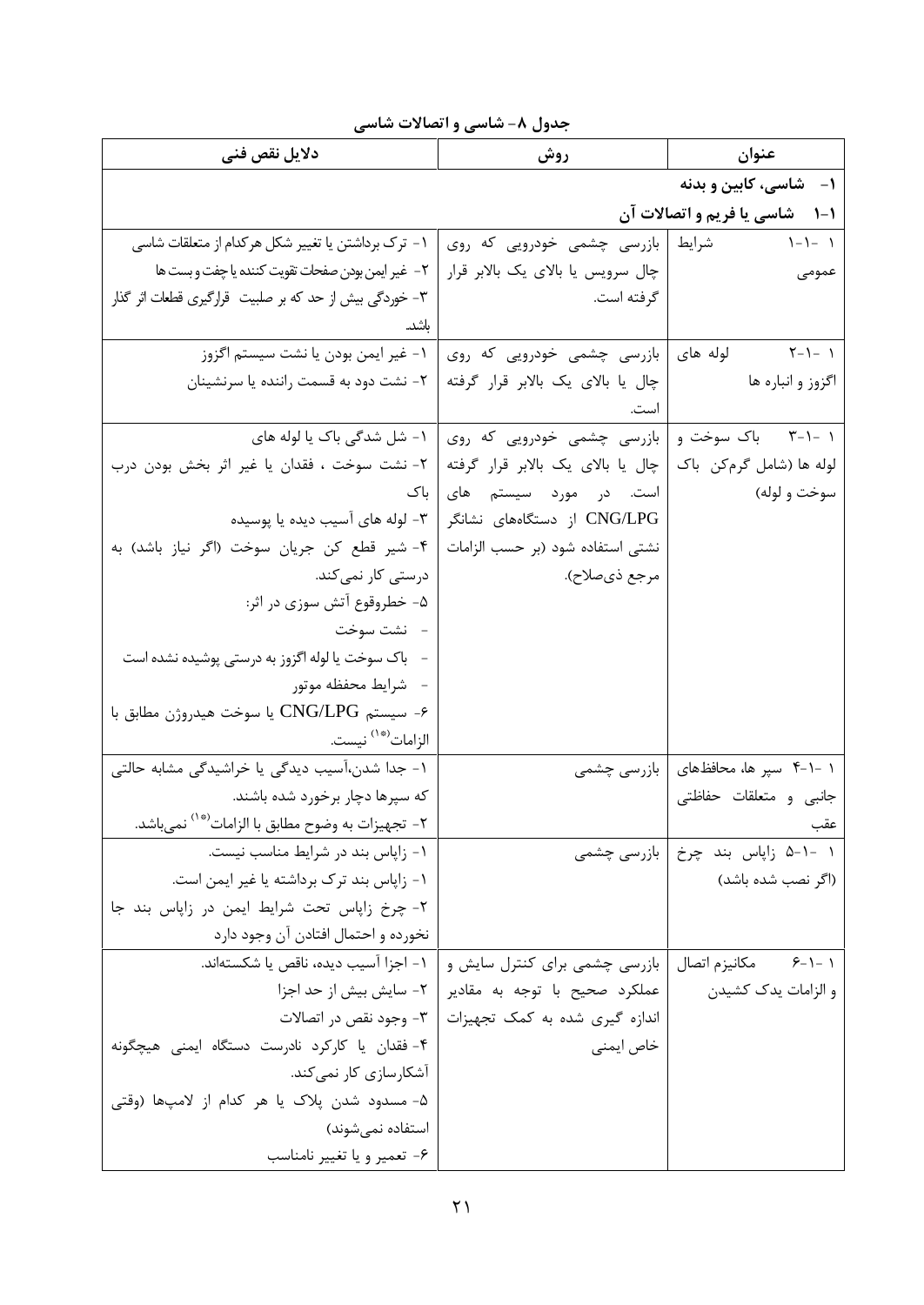| دلایل نقص فنی                                                             | روش                               | عنوان                     |
|---------------------------------------------------------------------------|-----------------------------------|---------------------------|
| ۱ – جدا شدن یا گم شدن مهرههای محافظ                                       | بازرسی چشمی                       | ۱ –۱–۷ انتقال قدرت        |
| ۲- سایش بیش از حد در بلبرینگهای محور انتقال                               |                                   |                           |
| قدر ت                                                                     |                                   |                           |
| ۳- سایش بیش از حد در اتصالات چهار شاخ گاردان ٰ                            |                                   |                           |
| ۴- خرابی در اتصالات انعطاف پذیر                                           |                                   |                           |
| ۵- آسیب دیدگی یا خم شدگی محور                                             |                                   |                           |
| ۲- جعبه دنده ترک برداشته یا غیر ایمن است.                                 |                                   |                           |
| ۶- فقدان یا خرابی گردگیر                                                  |                                   |                           |
| ٧- تغيير غير مجاز سيستم انتقال قدرت                                       |                                   |                           |
| خراب شدن، آسیب دیدگی جدی، جدا شدن یا شکسته                                | بازرسی چشمی، بدون استفاده از چال  | ۱ -۱-۸ دستههای موتور      |
| شدن دسته موتورها                                                          | سرويس يا بالابر، صورت گيرد.       |                           |
| ١- تغيير غير مجاز واحد كنترل                                              | بازرسی چشمی                       | ۱ -۱-۹ عملکرد و کـارآيي   |
| ۲- تغییر غیر مجاز در موتور                                                |                                   | موتور                     |
|                                                                           |                                   | ۲-۱ کابین و بدنه          |
| ١- داشبورد شل شده يا آسيب ديده يا موارد مشابه آن                          | بازرسی چشمی                       | ۱ –۲–۱ شرایط              |
| که باعث صدمه به سرنشینان می شود.                                          | ♦ وضعيت بدنه خودرو را از لحاظ     |                           |
| ٢- ستون بدنه غير ايمن است.                                                | پوسیدگی، تغییر شکل و عدم وجود     |                           |
| ۳- ورودی غیر مجاز موتور یا دود اگزوز                                      | نقاط تیز و برنده کنترل نمایید.    |                           |
| ۴- تعمیر یا تغییر نامناسب                                                 |                                   |                           |
| ۵-وجود پوسیدگی و دفرمگی شدید قطعات بدنه که                                |                                   |                           |
| باعث مشكلات ذيل گردد:                                                     |                                   |                           |
| ايجاد ظاهر نامناسب<br>$\alpha$ and $\alpha$                               |                                   |                           |
| عدم استحكام اتصال بدنه به ستونها                                          |                                   |                           |
| ايجاد نقاط تيز و برنده                                                    |                                   |                           |
|                                                                           |                                   |                           |
| ۱- شلشدگی بدنه یا کابین                                                   | بازرسی چشمی خودرویی که روی        | ۱ -۲-۲ نگهدارنده ها       |
| ۲- آشکارا بدنه/کابین بر روی شاسی جفت و جور نشدهاست.                       | چال سرویس یا بالای یک بالابر قرار |                           |
| ٣- اتصال شل يا غير ايمن بدنه/كابين به شاسي يا اعضاى                       | گرفته است.                        |                           |
| متقاطع                                                                    |                                   |                           |
| ۴– خوردگی بیش از حد نقاط اتصال بر روی تمام بدنه                           |                                   |                           |
| ۱- یک در به درستی باز و بسته نمیشود.                                      | بازرسی چشمی                       | ۰۱–۲–۳ درها و نگه دارنده- |
| ۲– یک در به سهولت باز نشده یا اینکه بخوبی بسته باقی                       |                                   | های آ در                  |
| نماند.                                                                    |                                   |                           |
| ۳- در، لولا، نگه دارنده ها، دستگیرهها و ستون در شل یا                     |                                   |                           |
| خراب است.                                                                 |                                   |                           |
| بازرسی چشمی روی چال سرویس یا   کف خودرو غیر ایمن یا به شدت آسیب دیده است. |                                   | ۰۱–۴ کف خودرو             |
|                                                                           | بالای یک بالابر                   |                           |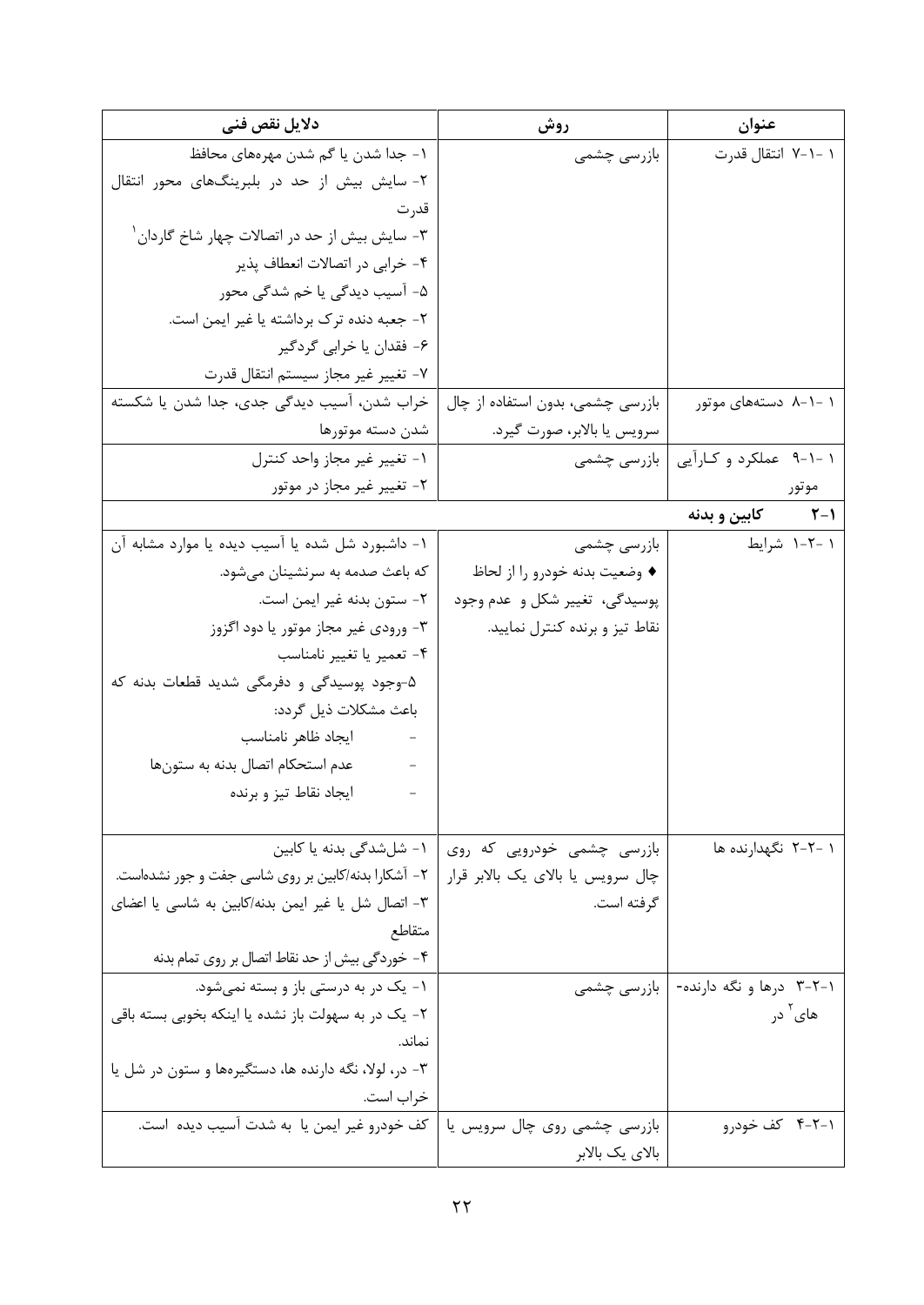| دلايل نقص فنى                                                                                                                                     | روش                             | عنوان                                                             |
|---------------------------------------------------------------------------------------------------------------------------------------------------|---------------------------------|-------------------------------------------------------------------|
| ١- صندلي شل يا با اسكلت معيوب                                                                                                                     | بازرسی چشمی                     | ۰۱–۲–۵ صندلی راننده                                               |
| ۲- مکانیزم تنظیم به درستی کار نمیکند.                                                                                                             |                                 |                                                                   |
| ۱- صندلیها در شرایط معیوب یا غیر ایمن هستند                                                                                                       | بازرسی چشمی                     | ۰۱-۲-۶ صندلیهای دیگر                                              |
| باشند.                                                                                                                                            |                                 |                                                                   |
| ۲- صندلی ها مطابق با الزامات <sup>(*</sup> `` نصب نشدهاند.                                                                                        |                                 |                                                                   |
| هرگونه کنترلگر مورد نیاز برای عملکرد ایمن خودرو به                                                                                                | بازرسی چشمی و از طریق عملکرد آن | ۰۱–۲-۷ کنترلهای رانندگی                                           |
| درستی کار نمیکند.                                                                                                                                 |                                 |                                                                   |
| ١- پله يا ركاب غير ايمن است.                                                                                                                      | بازرسی چشمی                     | ۸-۲-۱ پلههای کابین                                                |
| ۳- پله یا رکاب در شرایطی است که موجب آسیب دیدن                                                                                                    |                                 |                                                                   |
| استفاده کنندگان میشود.                                                                                                                            |                                 |                                                                   |
| ١- نصب ناقص ساير اتصالات يا تجهيزات.                                                                                                              | بازرسی چشمی                     | ۰۱–۹–۹ سایر اتصالات                                               |
| ۲– ديگر اتصالات يا الزامات مطابق با الزامات <sup>(*</sup> `` نيستند.                                                                              |                                 | داخلي و خارجي                                                     |
| ۳- نشت  تجهيزات هيدروليک                                                                                                                          |                                 |                                                                   |
| ١- شل شدن، جدا شدن يا خوردگي شديد.                                                                                                                | بازرسی چشمی                     | ۰–۲–۱۰ گلگیر( زائدههای                                            |
| ٢- خلاصي نامناسب گلگير تا چرخ.                                                                                                                    |                                 | گلگير يا بچەگلگيرها)،                                             |
| ٣- عدم مطابقت با الزامات```.                                                                                                                      |                                 | حفاظهای پاشش(شل                                                   |
|                                                                                                                                                   |                                 | گیر) آ                                                            |
| <b>یادآوری۱</b> – "الزامات(*`)" در برگیرنده الزامات تاییدیه نوع (TA) خودرو میباشد که در زمان تایید، اولین زمان پلاک شدن یا ورود به چرخه حمل و نقل |                                 |                                                                   |
|                                                                                                                                                   |                                 | معتبر بوده و مطابق با الزامات اصلاحي يا قوانين ملي منطبق مي باشد. |
| 1-Universal joints                                                                                                                                |                                 |                                                                   |
| 2-Catches<br>3-Spray suppresion devices                                                                                                           |                                 |                                                                   |
|                                                                                                                                                   |                                 |                                                                   |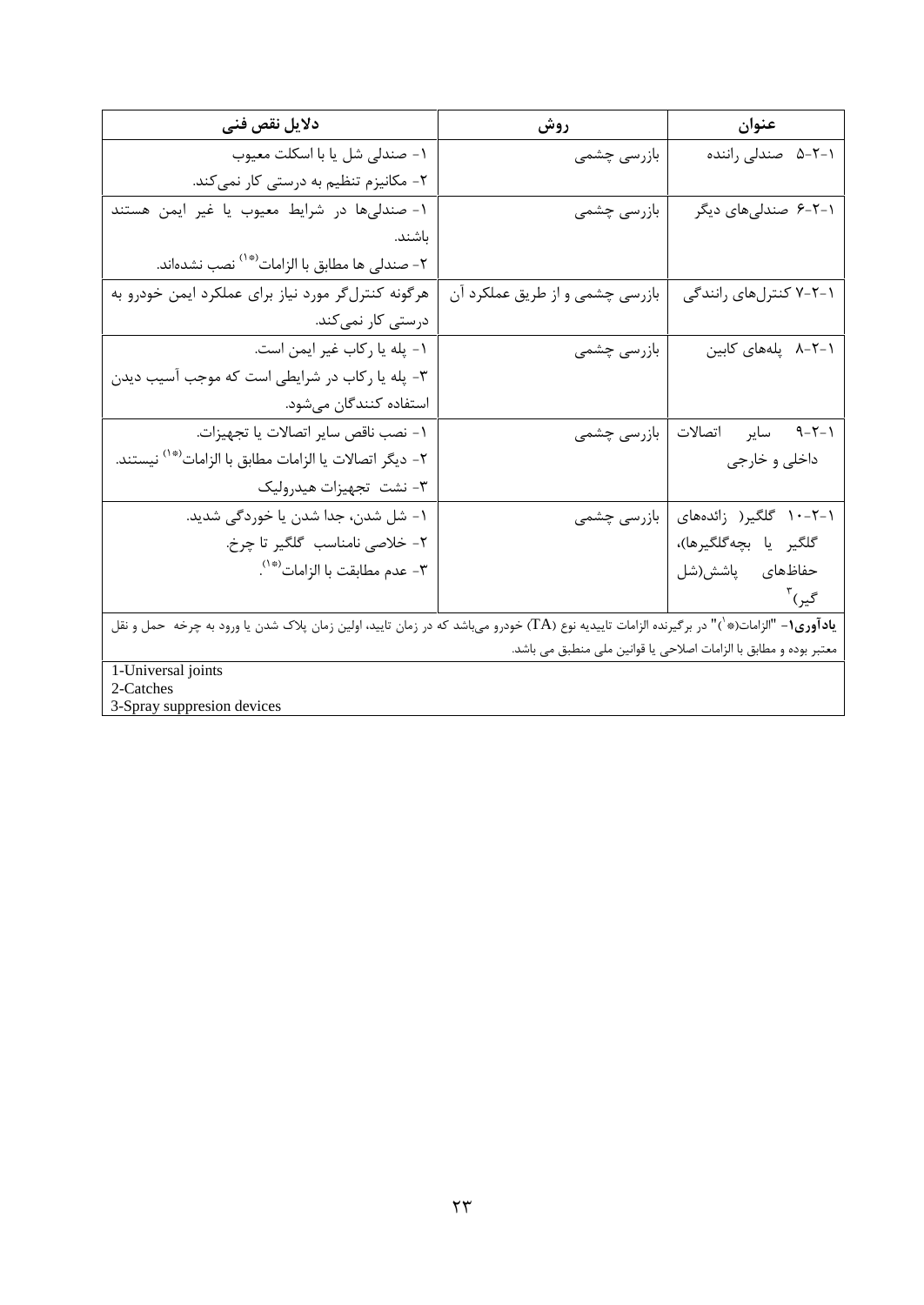| دلايل نقص فنى                                          | روش                                                | عنوان                                   |
|--------------------------------------------------------|----------------------------------------------------|-----------------------------------------|
|                                                        |                                                    | ١- ساير تجهيزات                         |
|                                                        | ۱-۱        ایمنی  قلاب-غلاف نگهدارنده/کمربند ایمنی |                                         |
| ١- نقطه ي تكيه گاه كمربند خراب است.                    |                                                    | ۱-۱-۱ ایمنی کمربند   بازرسی چشمی        |
| ٢- تكيه گاه شل است.                                    |                                                    | ايمنى/ غلاف نگهدارنده                   |
| ۱- فقدان کمربند های اجباری و عدم اتصال                 | بازرسی چشمی و از طریق عملکرد                       | ١-١-٢شرايط كمربند                       |
| مناسب آنها                                             |                                                    | ايمنى/ غلاف نگهدارنده                   |
| ٢- كمربند ايمنى آسيب ديده است.                         |                                                    |                                         |
| ٣- كمربند ايمنى مطابق با الزامات <sup>(*٠)</sup> نيست. |                                                    |                                         |
| ۴- غلاف نگهدارنده کمربند ایمنی آسیب دیده               |                                                    |                                         |
| یا به درستی کار نمی <i>ک</i> ند.                       |                                                    |                                         |
| ۵- پیش کشنده کمربند ایمنی آسیب دیده یا                 |                                                    |                                         |
| به درستی کار نمیکند.                                   |                                                    |                                         |
| محدود کننده ی بار شل بوده یا مناسب خودرو               |                                                    | ۰۱–۳ محدود کننده   بازرسی چشمی          |
| نمىباشد.                                               |                                                    | بار (قفل اينرسى) كمربند                 |
|                                                        |                                                    | ایمنی                                   |
| پیش کشندهی کمربند ایمنی شل بوده یا                     |                                                    | ۰۱-۱-۴ پیش کشندهی   بازرسی چشمی         |
| مناسب خودرو نميباشد.                                   |                                                    | كمربند ايمنى                            |
| ۱- کیسه هوا شل بوده یا مناسب خودرو نمی-                | بازرسی چشمی                                        | ۵-۱-۱ کیسه هوا                          |
| باشد.                                                  |                                                    |                                         |
| ۲- عدم عملکرد مشهودکیسه هوا                            |                                                    |                                         |
| MIL مربوط به SRS نوعی از خرابی سیستم را                | سیستم های   بازرسی چشمی از MIL                     | $8 - 1 - 1$                             |
| نشان میدهد.                                            |                                                    | ایمنی و محافظت SRS)                     |
| ١- فقدان آن                                            | آتش خاموش   بازرسی چشمی                            | $Y - Y$                                 |
| ۲- مطابق با الزامات <sup>(*۱)</sup> نمىباشد.           |                                                    | کن                                      |
| ١- مفقود شده يا كامل نمي باشد.                         | بازرسی چشمی                                        | مثلث هشدار<br>$Y - \gamma$              |
| ۲- مطابق با الزامات <sup>(*</sup> `` نمىباشد.          |                                                    | دهنده (در صورت نیاز) <sup>(*۲</sup>     |
| مفقود شده يا كامل نمى باشد يا مطابق با                 |                                                    | ۱-۵       جعبه کمکهای   بازرسی چشمی     |
| الزامات <sup>(* ١)</sup> نيست.                         |                                                    | اوليه (در صورت نياز) <sup>(**)</sup>    |
| گم شده یا اینکه در شرایط خوبی نیست.                    |                                                    | مانع چرخ (گوه)   بازرسی چشمی<br>$5 - 1$ |
|                                                        |                                                    | (در صورت نیاز) <sup>(**)</sup>          |
| ۱- کار نمی کند                                         | بازرسی چشمی و از طریق عملکرد                       | دستگاه هشدار<br>$Y - Y$                 |
| ٢- غير مطمئن بودن                                      |                                                    | دهنده صوتى                              |
| ٣- مطابق با الزامات <sup>(*١)</sup> نيست.              |                                                    |                                         |

جدول ۹- ساير تجهيزات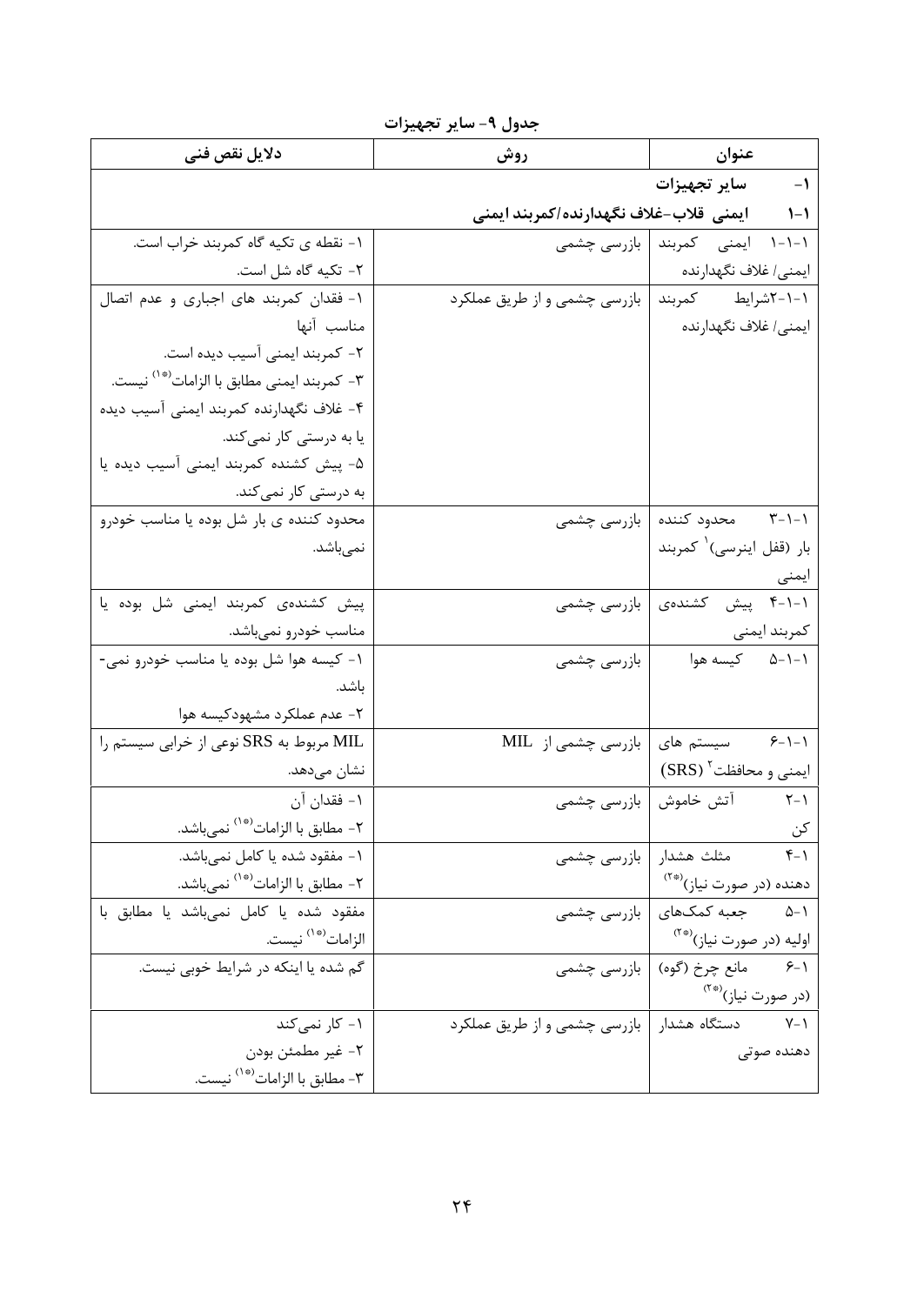| دلايل نقص فنى                                                                  | روش                                                                                                                                                     | عنوان                               |
|--------------------------------------------------------------------------------|---------------------------------------------------------------------------------------------------------------------------------------------------------|-------------------------------------|
| ١- مطابق با الزامات <sup>(*٠)</sup> نصب نشدهاست.                               | بازرسی چشمی و از طریق عملکرد در حین                                                                                                                     | ۸-۱ سرعت سنج                        |
| ٢- غير قابل استفادهاست.                                                        | انجام آزمون جاده يا از طريق وسايل                                                                                                                       |                                     |
| ٣- قابل روشن شدن نيست.                                                         | الكترونيكي                                                                                                                                              |                                     |
| ١- مطابق با الزامات <sup>(*٠)</sup> نصب نشدهاست.                               | بازرسی چشمی                                                                                                                                             | ۹-۱ تاخوگراف یا                     |
| ٢- فعال نيست.                                                                  |                                                                                                                                                         | ثبت كننده نمودار سرعت               |
| ٣- مهر و موم معيوب يا ناقص                                                     |                                                                                                                                                         | (اگر نصب شده/مورد نیاز              |
| ۴- پلاک کالیبراسیون ناقص، ناخوانا یا منقضی                                     |                                                                                                                                                         | باشد)                               |
| شدەاست.                                                                        |                                                                                                                                                         |                                     |
| ۵- به وضوح دستکاری شدهاست.                                                     |                                                                                                                                                         |                                     |
| ۶- اندازهى تايرها منطبق با مقادير كاليبره                                      |                                                                                                                                                         |                                     |
| شده نیست.                                                                      |                                                                                                                                                         |                                     |
| ۱- مطابق با الزامات <sup>(*</sup> `` نصب نشدهاست باشد.                         | بازرسی چشمی و اگر تجهیزات در دسترس                                                                                                                      | ۰-۱۱ دستگاه                         |
| ٢- به وضوح غير قابل استفادهاست.                                                | باشد از طریق عملکرد بررسی شود.                                                                                                                          | محدود کننده سرعت (اگر               |
| ٣- تنظيم سرعت نادرست است (اگر بررسی                                            |                                                                                                                                                         | نصب شده/مورد نياز باشد)             |
| شده باشد).                                                                     |                                                                                                                                                         |                                     |
| ۴- مهر و موم معيوب يا ناقص                                                     |                                                                                                                                                         |                                     |
| ۵- پلاک کالیبراسیون ناقص، ناخوانا یا منقضی                                     |                                                                                                                                                         |                                     |
| شدەاست.                                                                        |                                                                                                                                                         |                                     |
| ۶- اندازەي تايرها منطبق با مقادير كاليبره                                      |                                                                                                                                                         |                                     |
| شده نیست.                                                                      |                                                                                                                                                         |                                     |
| ۱- به وضوح دستکاری شدهاست ( تقلب).                                             | بازرسی چشمی                                                                                                                                             | ۱۱-۱۱ کیلومتر شمار،                 |
| ٢- به وضوح غير قابل استفاده است.                                               |                                                                                                                                                         | اگر قابل دسترس باشد <sup>(**)</sup> |
| ١- حسگرهای سرعت چرخ آسیب دیدهاند .                                             | بازرسی چشمی                                                                                                                                             | ۱۲-۷ کنترل                          |
| ۲– سیم کشی ها آسیب دیدهاند.                                                    |                                                                                                                                                         | الكترونيكي                          |
| ۳- اجزای دیگر آسیب دیدهاند.                                                    |                                                                                                                                                         | یایدا <sub>ر ک</sub> (ESC) (اگر نصب |
| ۴- سوئیچ مربوطه آسیب دیده یا به درستی                                          |                                                                                                                                                         | شده/مورد نیاز باشد)                 |
| کا <sub>ر</sub> نم <i>ی ک</i> ند.                                              |                                                                                                                                                         |                                     |
| ۵- MIL مربوط بهESC نوعی از خرابی را                                            |                                                                                                                                                         |                                     |
| نشان میدهد.                                                                    |                                                                                                                                                         |                                     |
|                                                                                | <b>یادآوری(-</b> "الزامات(*`)" در برگیرنده الزامات تاییدیه نوع (TA) خودرو می!شد که در زمان تایید، اولین زمان پلاک شدن یا ورود به چرخه  حمل و            |                                     |
|                                                                                | نقل معتبر بوده و مطابق با الزامات اصلاحی یا قوانین ملی منطبق می باشد.                                                                                   |                                     |
|                                                                                | <b>یادآوری ۲</b> – "* <sup>۱۲</sup> بیانگر عناوینی است که به شرایط خودرو و نحوه استفاده آن در جاده مربوط میباشد اما برای بازرسیهای دوره ای در نظر گرفته | نشده است.                           |
| 1-Safty belt load limiter                                                      |                                                                                                                                                         |                                     |
| 2- Supplemental Restraint System (SRS)<br>3-Electronic Stability Control (ESC) |                                                                                                                                                         |                                     |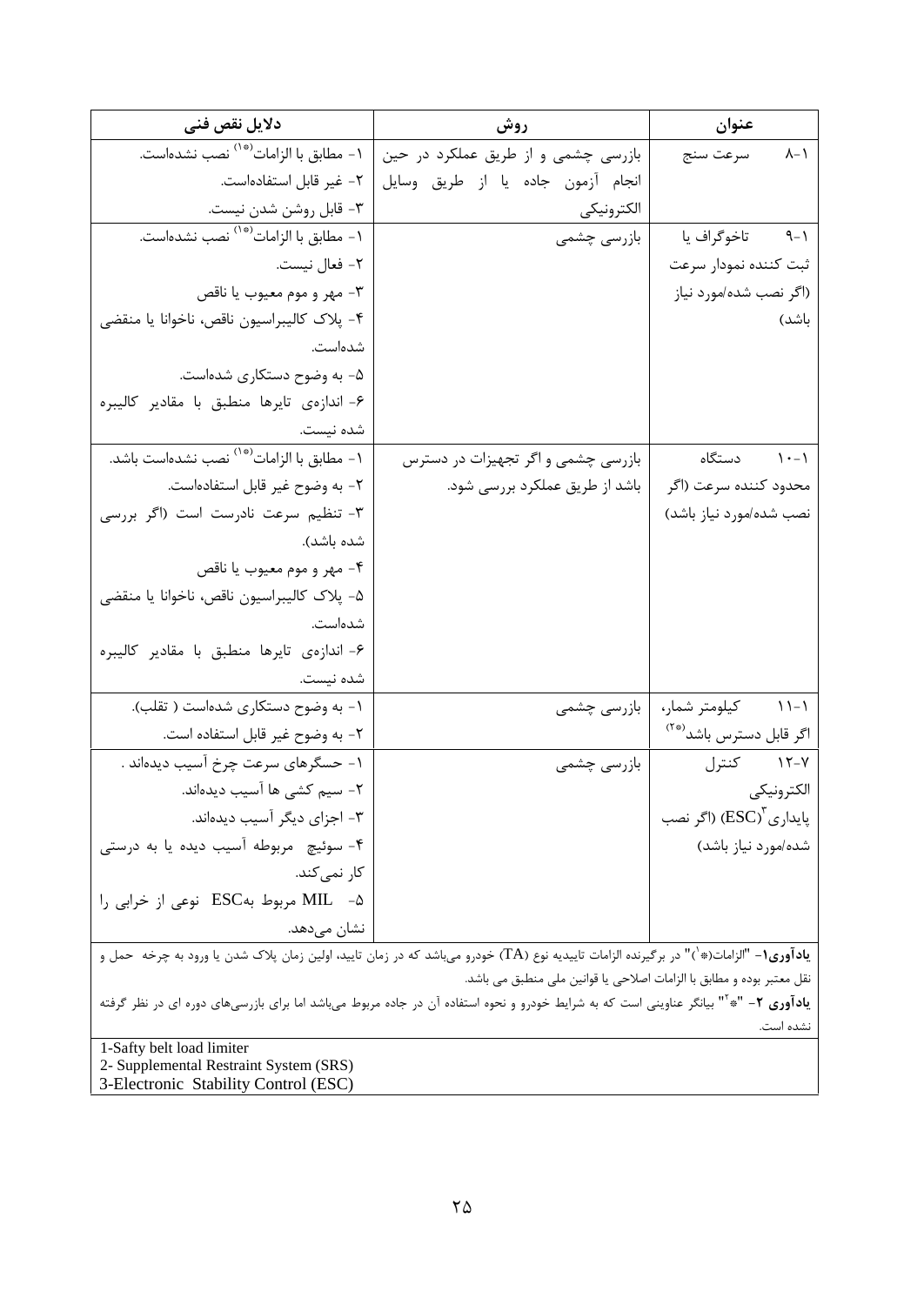| جدول ١٠- آلاينده ها |  |  |
|---------------------|--|--|
|                     |  |  |

|                                                            | <u>. رن</u>                                      |                                           |
|------------------------------------------------------------|--------------------------------------------------|-------------------------------------------|
| دلايل نقص فنى                                              | روش                                              | عنوان                                     |
|                                                            |                                                  | ١- آلايندەھا                              |
|                                                            |                                                  | ۱-۱ آلاینده های صوتی                      |
| ۱- سطح صدا بیشتر از مقادیر مجاز در الزامات <sup>(*</sup> ' | ارزیابی حسی (مگر أنکه بازرس، سطح                 | $\gamma-\gamma-\gamma$<br>سيستم           |
| است.                                                       | صدا را در شرایط مرزی در نظر بگیرد که             | جلوگیری از بروز سر و صدا                  |
| ۲- هرکداماز قسمتهای سیستم جلوگیری از بروز                  | در این حالت می توان از یک آزمون                  |                                           |
| سر و صدا شل شده، بیفتد، آسیب ببیند، ناقص                   | صدای ایستا با به کارگیری یک صدا سنج              |                                           |
| شود و یا آشکارا دستکاری شده به گونه ای که بر               | استفاده نمود)                                    |                                           |
| سطوح صدا اثر بگذارد.                                       |                                                  |                                           |
|                                                            |                                                  | <b>۱-۲</b> آلاینده های خروجی از اگزوز     |
|                                                            |                                                  | ۱-۲-۱ د آلاینده های خروجی از موتور بنزینی |
| ١- تجهيزات كنترل ألايندگي بدون نظارت                       | بازرسی چشمی                                      | ۰۱–۲–۱۱ تجهیزات                           |
| سازنده، نصب، تغییر یا معیوب شدهاست باشند.                  | ♦وضعيت دود خروجي از اگزوز:                       | كنترل آلاينده هاى                         |
| وجود نشتی(مثل اگزوز) که بتواند بر اندازه                   | دور موتور را تا حدود ۲۵۰۰ دور بر دقیقه           | خروجي از اگزوز                            |
| گیری های آلاینده اثر بگذارد.                               | بالا برده و به مدت ١٠ s صبر كنيد (اين            |                                           |
| ۳-آبی بودن رنگ دود خروجی از اگزوزدر دور                    | عمل باعث می شود مجرای خروجی از هر                |                                           |
| حدود ۲۵۰۰ دور بر دقیقه به صورت مستمر و به                  | گونه انباشتگی اضافی گازهای خروجی                 |                                           |
| مدت ۵ ثانیه که نشانه روغنسوزی در موتور                     | تخليه گردد). پس از آن آزمونگر وضعيت              |                                           |
| مىباشد.                                                    | رنگ دود خروجی را کنترل مینماید.                  |                                           |
| ۴- مشاهده دود سیاه رنگ غلیظ به مدت ۵ ثانیه                 |                                                  |                                           |
| و به طور پیوسته در دور آرام حدود ۲۵۰۰ دور بر               |                                                  |                                           |
| دقيقه.                                                     |                                                  |                                           |
| ۱- سطح آلاینده های گازی بیشتر از سطوح                      | اندازه گیری با استفاده از یک آنالیزر گاز         | ۱–۲–۲–۲ آلاینده های                       |
| مشخص شده توسط سازنده است.                                  | خروجی از اگزوز مطابق با الزامات <sup>(*</sup> ') | گازی                                      |
| ۲- و یا ، مقدار آلایندگی بیشتر از حدود مجاز                | انجام می گیرد. برای خودروهایی که به              |                                           |
| اعلامی در الزمات ابلاغ شده از سوی سازمان                   | $\mathrm{OBD}^{(1)}$ سیستم های عیب یاب خارجی     |                                           |
| محیط زیست باشد.که حدود در بند ذیل است:                     | مجهز هستند، عملکرد مناسب سیستم                   |                                           |
| ۲-۱ برای خودرو هایی که با یک سیستم                         | آلایندگی را میتوان از طریق خواندن                |                                           |
| پیشرفته کنترل آلایندگی کار نمیکنند                         | کدهای خروجی دستگاه OBD و بررسی                   |                                           |
| (فاقد ECU): $\mu$                                          | با عملکرد مناسب دستگاه OBD در                    |                                           |
| آلایندگی CO : ۴.۰)                                         | محل اندازه گیری آلایندهها در حالت                |                                           |
| ۴۰۰ µg/g (ppm): HC آلایندگی                                | موتور خلاص ، مطابق با شرايط پيشنهاد              |                                           |
| ۲-۲ برای خودرو هایی که با یک سیستم پیشرفته                 | شده توسط سازنده و یا مطابق با دیگر               |                                           |
| كنترل آلايندگي كار ميكنند (داراي ECU):                     | الزامات <sup>(*۱)</sup> بررسی نمود.              |                                           |
|                                                            |                                                  |                                           |
|                                                            |                                                  |                                           |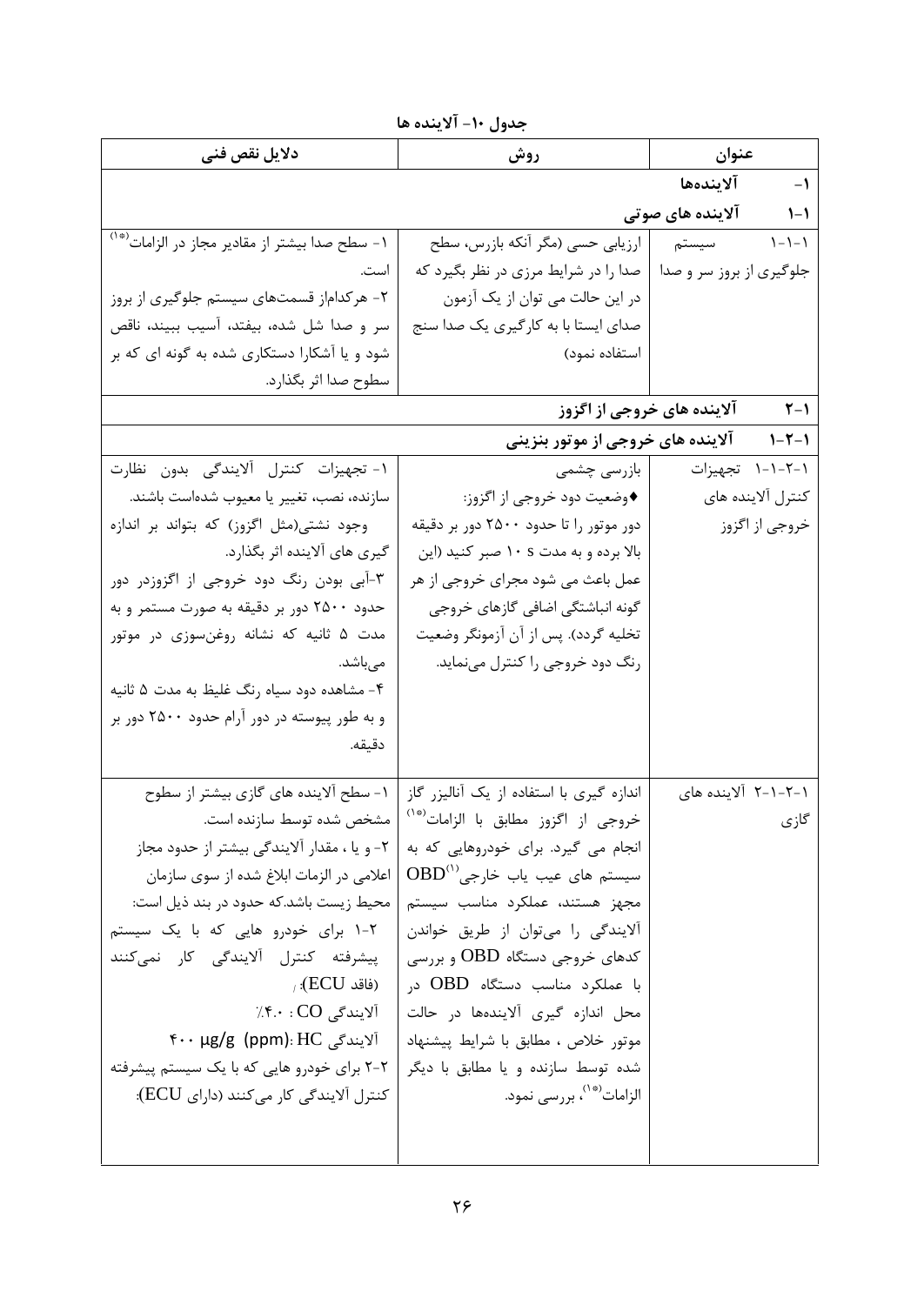| دلایل نقص فنی                                                                                           | روش                                                 | عنوان                                    |
|---------------------------------------------------------------------------------------------------------|-----------------------------------------------------|------------------------------------------|
| − آلایندگی CO : ۲.۵٪                                                                                    |                                                     |                                          |
| – آلايندگي   Y۵۰μg/g : HC                                                                               |                                                     |                                          |
| ۳- عدد لامبدا (۸)خارج از محدودهی مجاز                                                                   |                                                     |                                          |
| ۰/۰۵+۱ بوده یا مطابق با مشخصات سازنده نمی-                                                              |                                                     | ۱–۲–۲–۲ آلاینده های                      |
| باشد( فقط در خصوص خودروهای با سطح آلا                                                                   |                                                     | گازی( ادامه)                             |
| یندگی Euro II به بالا).                                                                                 |                                                     |                                          |
| ۴-نمایش اطلاعات از دستگاه OBD                                                                           |                                                     |                                          |
| نشانگرعملکرد معیوب میباشد.                                                                              |                                                     |                                          |
|                                                                                                         | آلاینده های خروجی از موتور گازوئیلی                 | $Y - Y - Y$                              |
| ١- تجهيزات كنترل آلايندگى بدون نظارت                                                                    |                                                     | $1 - 7 - 7 - 1$<br>تجهیزات   بازرسی چشمی |
| سازنده، نصب، تغییر و یا معیوب شدهاند.                                                                   |                                                     | كنترل آلاينده هاى                        |
| ٢- وجود نشتی که بتواند بر اندازه گیری های                                                               |                                                     | خروجي از اگزوز                           |
| آلاينده اثر بگذارد.                                                                                     |                                                     |                                          |
| ۱- برای خودروهای پلاک شده یا خودروهایی که                                                               | ١- کدری گاز خروجی از اگزوز در حالت                  | ۲-۲-۲-۳ کدری                             |
| برای اولین بار پس از تاریخ مشخص شده در                                                                  | بدون شتاب (بدون بار از حالت خلاص تا                 | حاصل از دوده                             |
| الزامات <sup>(*</sup> ' استفاده میشوند، میزان کدری از                                                   | حداکثر دور موتور <sup>(۱</sup> ) با دندهی خلاص و در |                                          |
| میزان سطح ثبت شده بر روی جدول سازنده                                                                    | حالت کلاچ درگیر محاسبه می شود.                      |                                          |
| خودرو بیشتر است.                                                                                        | ۲- آماده سازی خودرو:                                |                                          |
| ۲- در مواردی که این اطلاعات در دسترس نبوده                                                              | ۲-۱ خودرو ها را می توان بدون آمادهسازی              |                                          |
| و یا الزامات <sup>(*۰)</sup> اجازه استفاده از مقادیر مرجع را                                            | شرايط اوليه مورد آزمون قرار داد، اگرچه              |                                          |
| نمىدھند:                                                                                                | برای اطمینان از نتایج ،آزمونها باید در              |                                          |
| - برای موتورهای با تخلیه و مکش طبیعی(                                                                   | حالتی باشد که موتور گرم شده و در شرایط              |                                          |
| $\mathsf{Y}_{/\mathsf{\Delta}} \ \mathbf{m}^{-1}$ بدون توربو شارژ): $\mathsf{\Delta} \ \mathbf{m}^{-1}$ | مكانيكي رضايت بخشى باشد.                            |                                          |
| $\mathbf{y}_i \cdot \mathbf{m}^{-1}$ برای موتورهای توربو شارژ: '                                        | ۲–۲ الزامات پیش شرط:                                |                                          |
|                                                                                                         | - موتور باید کاملا گرم باشد، برای اندازه-           |                                          |
|                                                                                                         | گیری دمای طبیعی کارکرد موتور می توان از             |                                          |
|                                                                                                         | روشهای مختلفی همچون اندازهگیری                      |                                          |
|                                                                                                         | دمای روغن موتور بوسیله میله مدرج درون               |                                          |
|                                                                                                         | لوله عمق سنج سطح روغن( گيج روغن) كه                 |                                          |
|                                                                                                         | بايد حداقلC^۰ باشد، استفاده نمود.                   |                                          |
|                                                                                                         | چنانچه به سبب شکل و ساختار بدنه موتور               |                                          |
|                                                                                                         | امكان اين گونه اندازه گيرىها ميسر نباشد،            |                                          |
|                                                                                                         | می توان با تثبیت دمای عملکرد عادی                   |                                          |
|                                                                                                         | موتور به روشهای دیگر به عنوان مثال از               |                                          |
|                                                                                                         | طريق راەاندازى فن خنككن موتور بھرە                  |                                          |
|                                                                                                         | گرفت.                                               |                                          |
|                                                                                                         | – بايد سيستم اگزوز به وسيله حداقل سه                |                                          |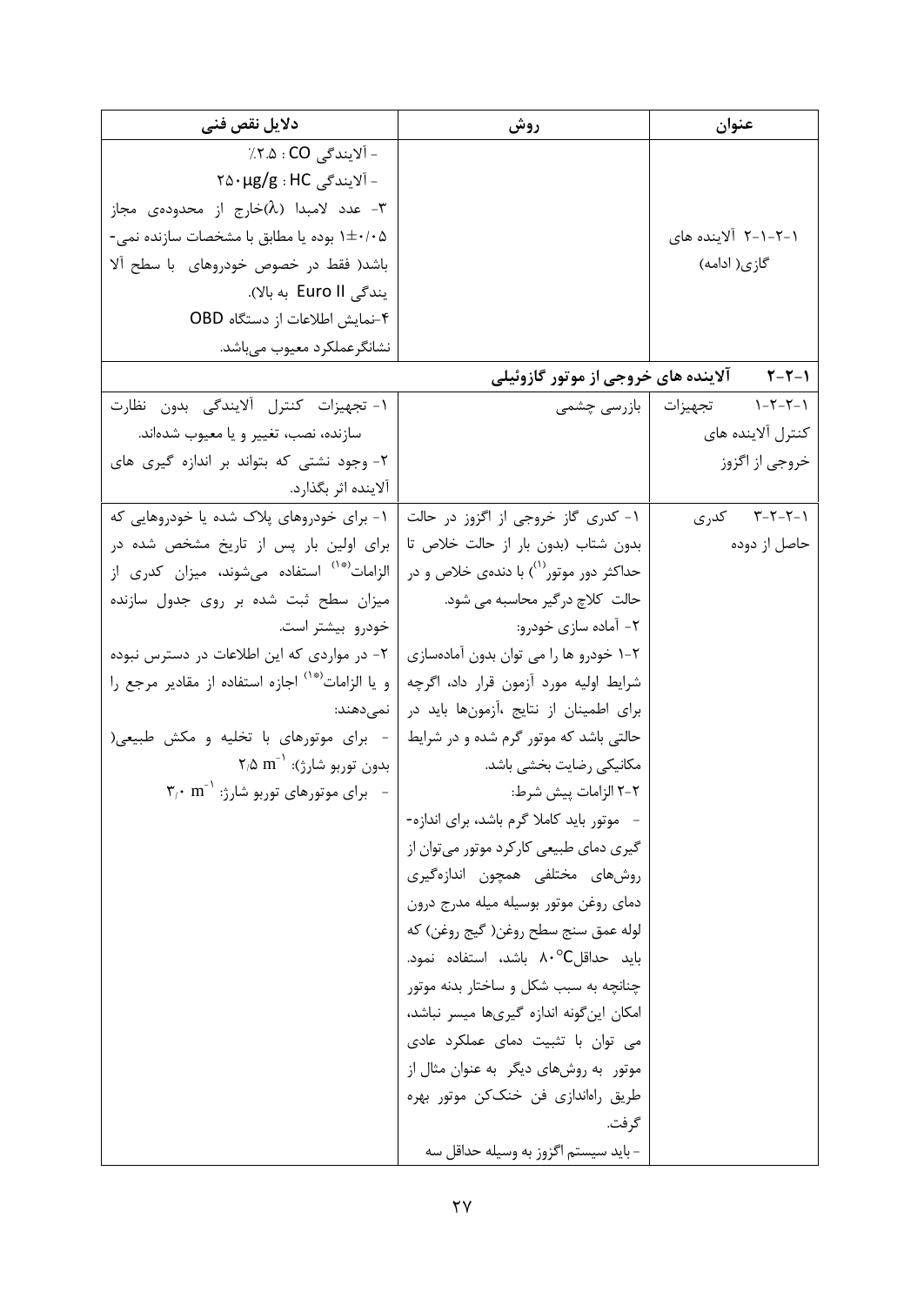| دلايل نقص فنى | روش                                            | عنوان        |
|---------------|------------------------------------------------|--------------|
|               | سیکل بدون شتاب یا از یک روش مشابه              |              |
|               | تخلیه گردد.                                    |              |
|               | ٣- روش آزمون                                   |              |
|               | ۰۳-۲ برای موتورهای دیزل سنگین قبل از           |              |
|               | شروع انجام آزمون بايد به مدت ١٠ ثانيه از       |              |
|               | وارد نمودن فشار به پدال گاز اجتناب نمود(       |              |
|               | این کار به منظور غیر فعال باقی ماندن           |              |
|               | موتور توربو شارژ و وارد نشدن بار به موتور      |              |
|               | صورت مي گيرد) .                                |              |
|               | <b>۳-۳</b> برای شروع هر دوره آزمون، به منظور   |              |
|               | دستیابی به حداکثر توان حاصل از پمپ             |              |
|               | انژکتور، پدال گاز باید به سرعت و پیوسته به     |              |
|               | طور کامل اما نه شدید و محکم پایین آورده        |              |
|               | شود(در کمتر از یک ثانیه) .                     |              |
|               | <b>۳-۳</b> در طی هر آزمون، موتور باید به       |              |
|               | حداکثر دور موتور برسد. خودروهایی که به         |              |
|               | سيستم انتقال قدرت اتوماتيك مجهزند بايد         |              |
|               | به سرعت مشخص شده توسط سازنده                   | ۲-۲-۲-۲ کدری |
|               | برسند و اگر اطلاعات سازنده در دسترس            | ( ادامه)     |
|               | نبود، قبل از قطع شدن گاز به دو سوم             |              |
|               | حداکثر دور موتور برسد. این امر میتواند با      |              |
|               | تنظیم سرعت موتور و یا با گذشت زمان             |              |
|               | کافی بین باز و بسته شدن دریچه گاز              |              |
|               | کنترل شود.این زمان برای خودروهای گروه          |              |
|               | ١ و ٢ بايد حداقل دو ثانيه باشد.                |              |
|               | <b>۴-۳</b> تنها زمانی خودرو باید رد شود که     |              |
|               | محاسبات میانگین حداقل آخرین سه                 |              |
|               | آزمون، از مقدار مورد نظر بیشتر باشد. این       |              |
|               | محاسبه را می توان از طریق رد کردن هر           |              |
|               | اندازه گیری که از مقدار میانگین منحرف          |              |
|               | شده یا نتیجه هر محاسبه آماری دیگری که          |              |
|               | از میانگین فاصله بگیرد انجام داد. مرجع         |              |
|               | ذي صلاح مي تواند تعداد دورههاي آزمون را        |              |
|               | محدود نمايد.                                   |              |
|               | <b>۵–۳ ب</b> ه منظور اجتناب از انجام آزمون غیر |              |
|               | ضروري مرجع قانوني ذي صلاح ٍ مي تواند،          |              |
|               | خودروهایی را که با فرآیند سه بار گاز دادن      |              |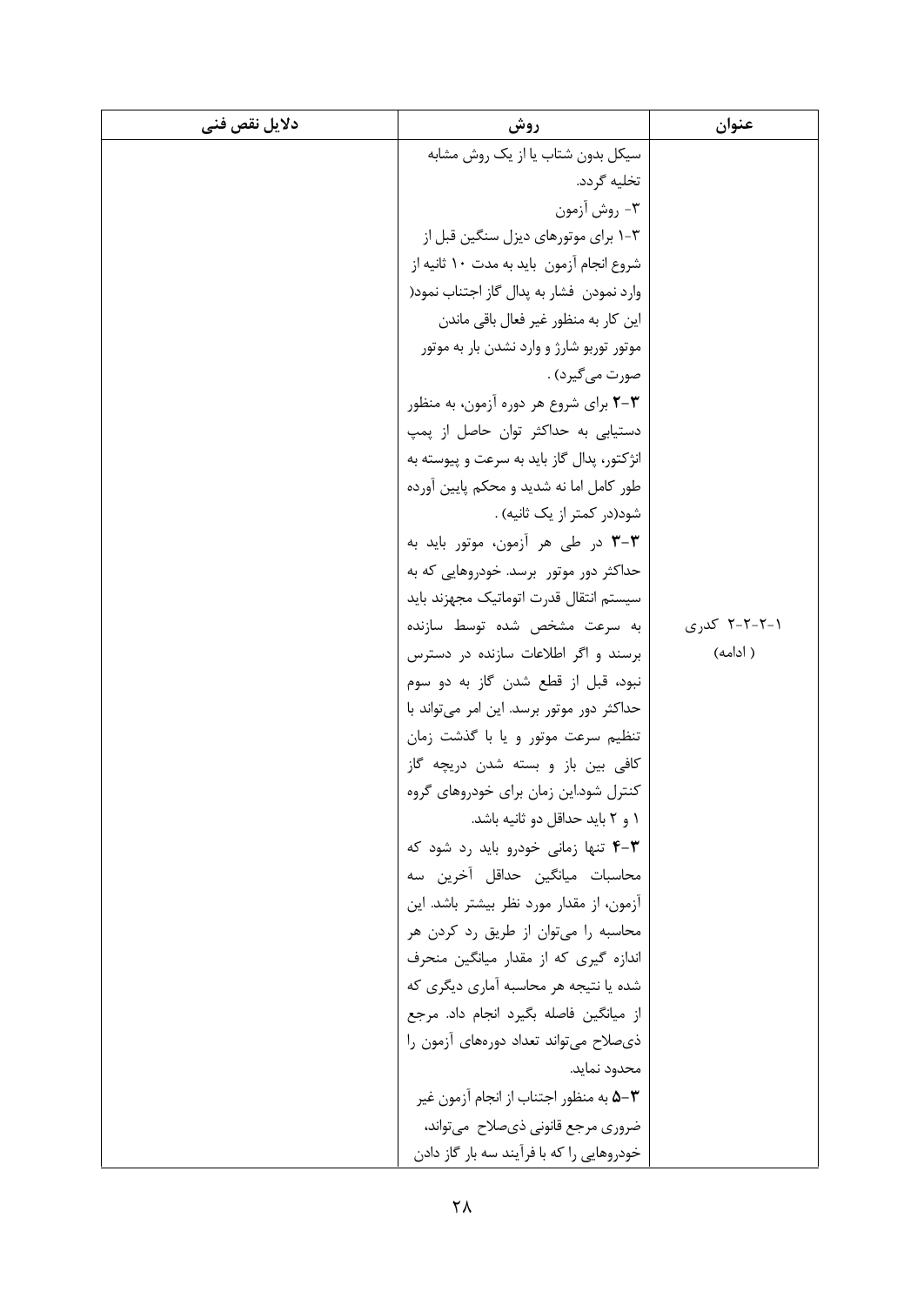| دلايل نقص فنى | روش                                     | عنوان        |
|---------------|-----------------------------------------|--------------|
|               | متوجه تخليه دود و حجم بسيار بالاي       | ۲-۲-۲-۲ کدری |
|               | ً كدري در آنها ميگردد، بدون انجام آزمون | ( ادامه)     |
|               | مر دود نماید.                           |              |

|                                          | عناوين ديگر مرتبط با محيط زيست                                                                                                                |         | $Y-1$       |
|------------------------------------------|-----------------------------------------------------------------------------------------------------------------------------------------------|---------|-------------|
| هرگونه نشتی بیش از اندازه سیال که برای   | بازرسى چشمى                                                                                                                                   | نشتیهای | $1 - 7 - 1$ |
| محیط زیست مضر بوده و برای سایرین در جاده |                                                                                                                                               |         | سيال        |
| از نظر ایمنی ایجاد خطر نماید             |                                                                                                                                               |         |             |
|                                          | <b>یادآوری۱</b> - "الزامات(*`)" در برگیرنده الزامات تاییدیه نوع (TA) خودرو میباشد که در زمان تایید، اولین زمان پلاک شدن یا ورود به چرخه حمل و |         |             |
|                                          | نقل معتبر بوده و مطابق با الزامات اصلاحی یا قوانین ملی منطبق می باشد.                                                                         |         |             |
| 1-Cut-Off Speed                          |                                                                                                                                               |         |             |
|                                          |                                                                                                                                               |         |             |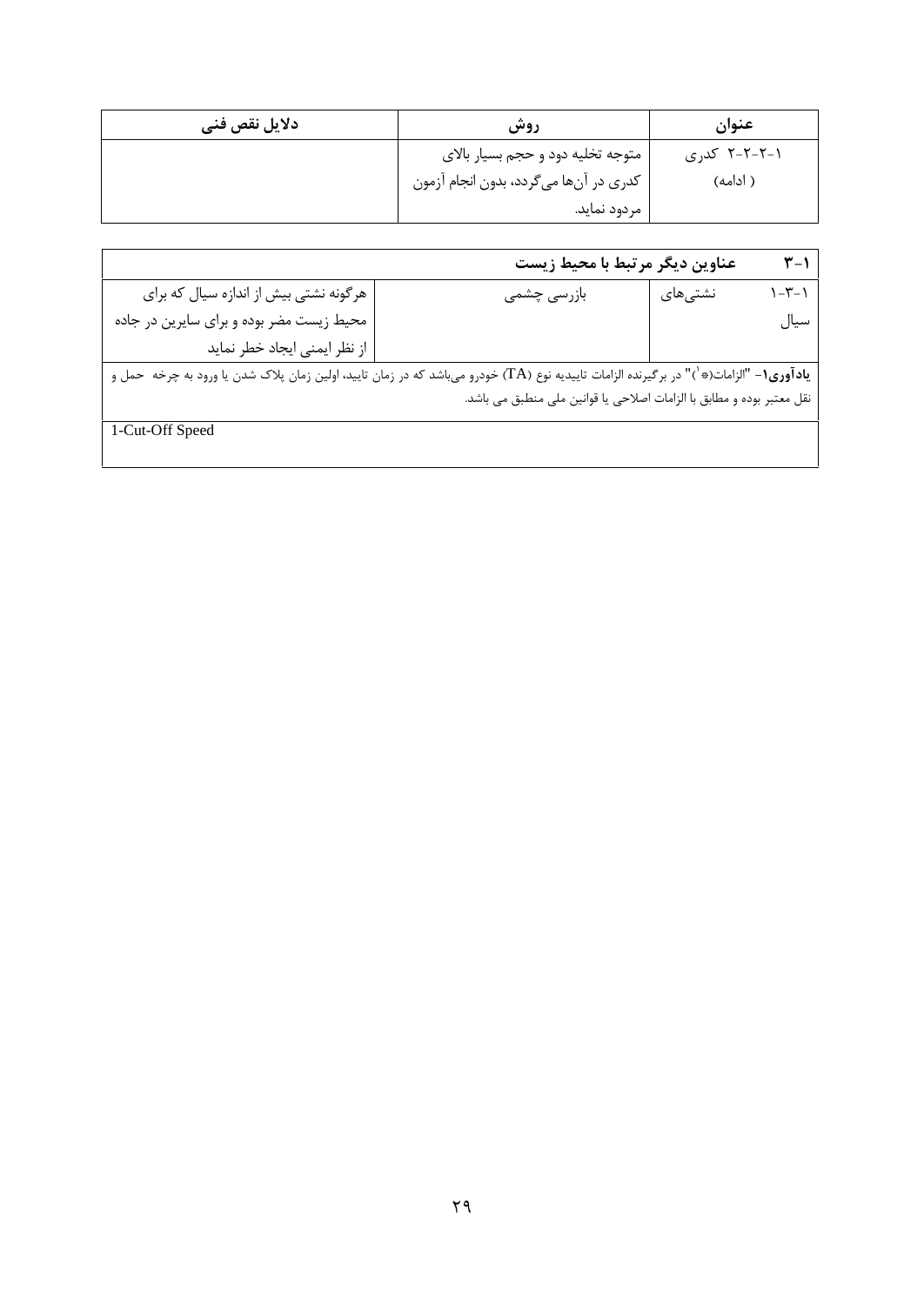| دلایل نقص فنی                                 | روش                                 | عنوان                                  |
|-----------------------------------------------|-------------------------------------|----------------------------------------|
|                                               |                                     | آزمونهاي تكميلي<br>$-1$                |
|                                               |                                     | ۱-۱ درها                               |
| ۱- عملکرد معیوب                               | بازرسی چشمی و از طریق عملکرد        | ۱-۱-۱درهای ورودی و خروجی               |
| ۲- شرایط کارکرد نامطلوب                       |                                     |                                        |
| ۳- کنترل اضطراری معیوب                        |                                     |                                        |
| ۴- کنترل از راه دور یا دستگاههای              |                                     |                                        |
| اخطار دهنده درها معيوب است.                   |                                     |                                        |
| ۵- مطابق با الزامات <sup>(*۵)</sup> نمىباشد.  |                                     |                                        |
| ۱- عملکرد معیوب                               | بازرسی چشمی و در صورت مقتضی از طریق | ۱–۱–۲خروجیهای اضطراری                  |
| ۲- نشانههای خروجی اضطراری ناقص                | عملكر د                             |                                        |
| يا ناخوانا است.                               |                                     |                                        |
| ۳- عدم وجود چکش برای شکستن                    |                                     |                                        |
| شيشه.                                         |                                     |                                        |
| ۴- مطابق با الزامات <sup>(*۱)</sup> نميباشد.  |                                     |                                        |
| ۱-  به درستی کار نمیکند.                      | بازرسی چشمی و از طریق عملکرد        | ۰۱-۲سیستم های برفک زدا و مه            |
| ۲- آلایندههای سمی یا دود اگزوز به             |                                     | $(5*)$ $ _{0}$ ;                       |
| قسمت راننده یا سرنشینان وارد می-              |                                     |                                        |
| شود.                                          |                                     |                                        |
| ۳- برفکزدایی معیوب (اگر اجباری                |                                     |                                        |
| است)                                          |                                     |                                        |
| ۱- به درستی کار نمی کند.                      | بازرسی چشمی و از طریق عملکرد        | ۲-۱ سیستمهای حرارتی و تهویه            |
| ۲- آلاینده های سمی یا دود اگزوز به            |                                     | مطبوع (*``                             |
| قسمت راننده یا سرنشینان وارد می-              |                                     |                                        |
| شود.                                          |                                     |                                        |
|                                               |                                     | ۰۱–۴ صندل <sub>ی</sub> ها              |
| ۱- صندلیها در شرایط معیوب و غیر               | بازرسی چشمی                         | ۰۱-۴-۱صندلیهای سرنشینان                |
| ايمن مىباشند.                                 |                                     | (شامل صندلیهای پرسنل همراه)            |
| ٢- صندلی های تاشو (اگر مجاز                   |                                     |                                        |
| باشند) بطور خودکار کار نمی کنند.              |                                     |                                        |
| ۳- مطابق با الزامات <sup>(* ۰)</sup> نمیباشد. |                                     |                                        |
| ١- تجهيزاتي از قبيل صفحات                     |                                     | ۰۱–۲-۴ فضای نشستن راننده   بازرسی چشمی |
| محافظت كننده در برابر نور( مات                |                                     | (الزامات اضافي)                        |
| كننده) يا آفتابگيرها نامناسب مي-              |                                     |                                        |
| باشد.                                         |                                     |                                        |
| محافظ راننده شل و غیرایمن بوده یا             |                                     |                                        |
| مطابق با الزامات <sup>(* ١</sup> ) نميباشد.   |                                     |                                        |

جدول ١١- آزمون های تکمیلی مختص خودرو های حمل و نقل عمومیM2,M3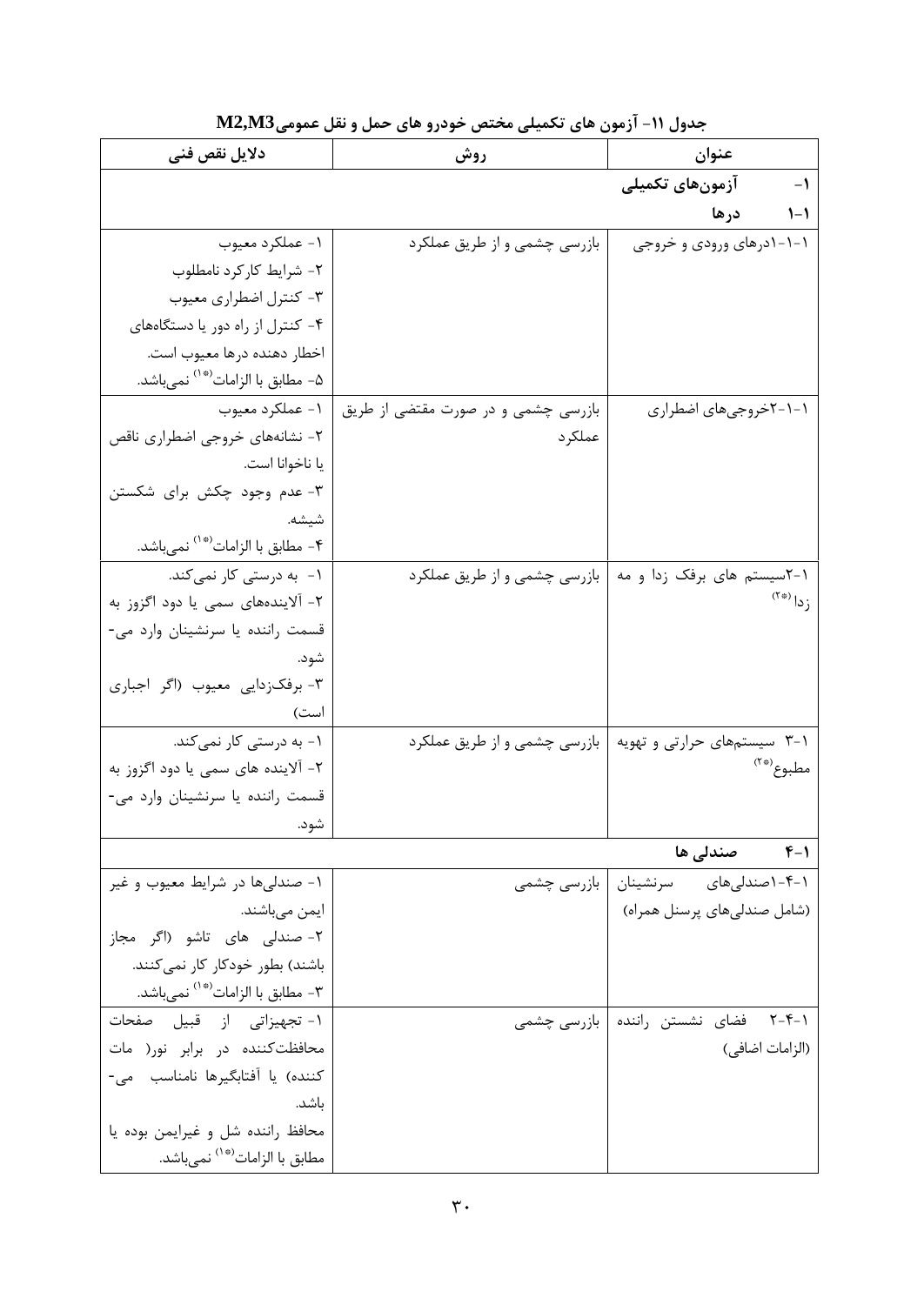| دلايل نقص فنى                                                |                                     | عنوان                                                                  |
|--------------------------------------------------------------|-------------------------------------|------------------------------------------------------------------------|
| دستگاه معيوب بوده يا مطابق با                                | بازرسی چشمی و از طریق عملکرد        | ۵-۱ دستگاههای نوری و هشدار                                             |
| الزامات <sup>(*۱)</sup> نمىباشد.                             |                                     | دهنده داخلی <sup>(*۲</sup> )                                           |
| ١- كف خودرو غير ايمن است.                                    |                                     | ۰۱–۶ راهرو، فضای ایستادن معالی ابازرسی چشمی                            |
| ٢- قلاب دستگيرهها يا ريلها معيوب                             |                                     |                                                                        |
| مىباشند.                                                     |                                     |                                                                        |
| ۳- مطابق با الزامات <sup>(* ۱</sup> ′ نمىباشد.               |                                     |                                                                        |
| ١- شرايط كاركرد نامطلوب يا                                   | بازرسی چشمی و در صورت مقتضی از طریق | ۷-۹ پلکان و پلهها                                                      |
| خطرناک                                                       | عملكرد                              |                                                                        |
| ۲- پلههای جمع شدنی به درستی کار                              |                                     |                                                                        |
| نم <i>ی ک</i> نند.                                           |                                     |                                                                        |
| ۳- مطابق با الزامات <sup>(* ۱</sup> ′ نمىباشد.               |                                     |                                                                        |
| سیستم معیوب میباشد.                                          | بازرسی چشمی و از طریق عملکرد        | ٨-١ سيستم ارتباط مكالمهى                                               |
|                                                              |                                     | سرنشين (* <sup>٢)</sup>                                                |
| ١- اخطار ناقص، نادرست يا ناخوانا                             |                                     | ۰۱–۹ اعلانات (اخطارها و بازرسی چشمی                                    |
| مىباشد.                                                      |                                     | هشدارها) <sup>(*۲</sup>                                                |
| ۲- مطابق با الزامات <sup>(* ۱</sup> ) نمىباشد.               |                                     |                                                                        |
|                                                              |                                     |                                                                        |
| با توجه به نوع حمل و نقل حفاظ درها                           |                                     | ۰–۱۰–۱ درها میسان او بازرسی چشمی                                       |
| مطابق با الزامات <sup>(* ١</sup> نمىباشد.                    |                                     |                                                                        |
| علامتدهى وتجهيزات مخصوص                                      |                                     | ۱-۱۰-۲ علامتدهی و تجهیزات   بازرسی چشمی                                |
| نبوده يا مطابق با الزامات <sup>(* ١)</sup> نمىباشد.          |                                     | مخصوص                                                                  |
|                                                              |                                     | ۱۱-۱            الزامات در مورد حمل و نقل افراد ناتوان <sup>(**)</sup> |
| ۱- عملکرد معیوب                                              |                                     | ۱-۱۱-۱ درها، سطوح شیبدار و   بازرسی چشمی و از طریق عملکرد              |
| ۲- شرایط کارکرد نامطلوب                                      |                                     | بالابرها                                                               |
| ۳- کنترل (ها) معیوب                                          |                                     |                                                                        |
| ۴- دستگاههای هشدار دهنده معیوب                               |                                     |                                                                        |
| ۵- مطابق با الزامات <sup>(*۱)</sup> نمىباشد.                 |                                     |                                                                        |
| ۱- عملکرد معیوب                                              | بازرسی چشمی و در صورت مقتضی از طریق | ۱–۱۱–۲ تثبیتکننده های                                                  |
| ٢- شرايط كاركرد خراب                                         | عملكرد                              | صندلی چرخ دار                                                          |
| ۳- کنترل (ها) معیوب                                          |                                     |                                                                        |
| ۴- مطابق با الزامات <sup>(* ۱</sup> ) نمىباشد.               |                                     |                                                                        |
| علامتدهی و تجهیزات مخصوص                                     |                                     | ۱-۱۱-۳ علامتدهی و تجهیزات   بازرسی چشمی                                |
| موجود نبوده يا مطابق با الزامات <sup>(*</sup> ' <sup>)</sup> |                                     | مخصوص                                                                  |
| نمىباشند.                                                    |                                     |                                                                        |
|                                                              |                                     |                                                                        |
|                                                              |                                     |                                                                        |
|                                                              |                                     |                                                                        |